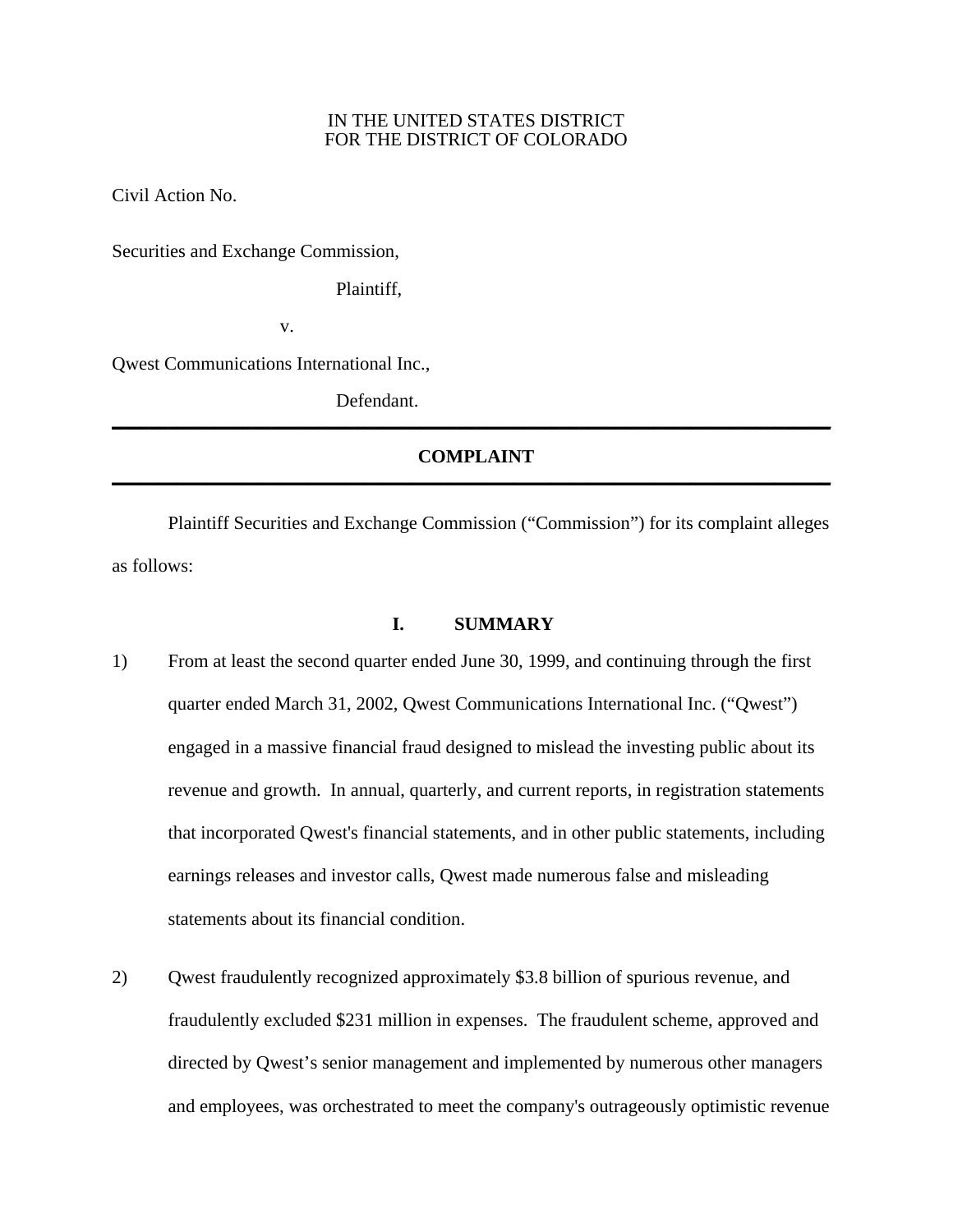projections, artificially inflate Qwest's stock price, and falsely present Qwest as a "new technology" company with enormous earnings growth and potential.

- 3) In addition, Qwest's lack of internal controls and inadequate books and records resulted in numerous other accounting errors during the same period, including a \$56 million overstatement in operator services revenue, \$200 million in improper capitalized costs associated with its design service centers, and a total of \$850 million understatement of expenses in accounting for its merger with US West, Inc. and in certain restructuring charges.
- 4) Qwest also made false or misleading statements about Qwest's network, strategic relationships, and executive compensation.
- 5) Further, Qwest failed to disclose a related party transaction and sales of unregistered securities.
- 6) Qwest stock, which had risen to a post-merger high of \$55 per share in July 2000, plummeted to a low of \$1.11 per share in August 2002 as the company announced that it intended to restate revenues and the fraudulent scheme began to unravel. Qwest's market capitalization plunged from a high of \$91 billion to a low of \$1.9 billion, a 98 percent decline, for the same time period.
- 7) As a result of this conduct, Qwest, directly and indirectly, has engaged in, and unless restrained and enjoined by this Court, will in the future engage in, transactions, acts, practices, and courses of business that violate Sections 5(a), 5(c), and 17(a) of the Securities Act of 1933 ("Securities Act"), 15 U.S.C. §§ 77e(a), 77e(c), and 77q(a), and Sections 10(b), 13(a), 13(b)(2), and 14(a) of the Securities Exchange Act of 1934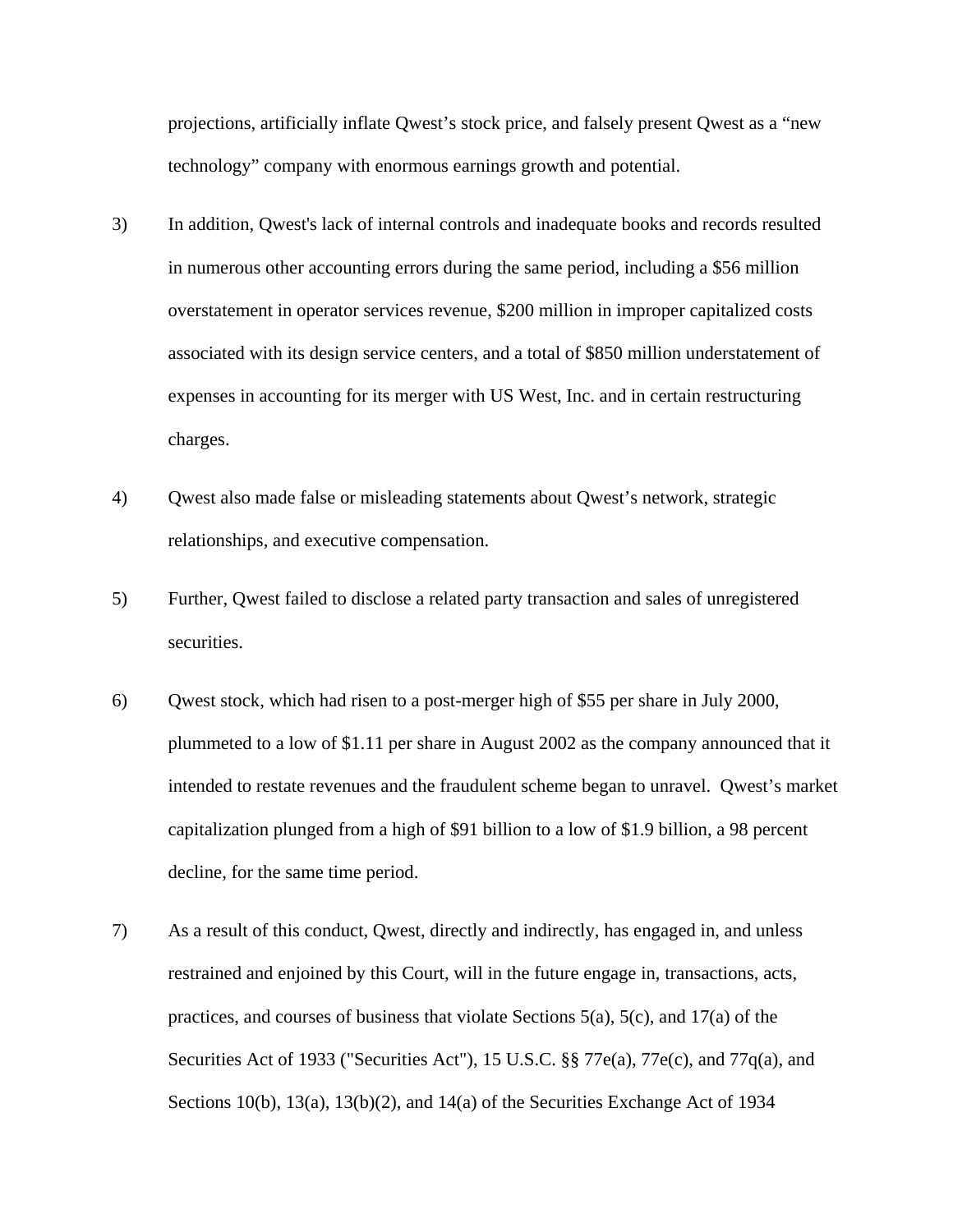("Exchange Act"), 15 U.S.C. §§ 78j(b), 78m(a), 78m(b)(2), and 78n(a), and Rules 10b-5, 12b-20, 13a-1, 13a-11, 13a-13, 13b2-1, 14a-3, and 14a-9 thereunder, 17 C.F.R. §§ 240.10b-5, 240.12b-20, 240.13a-1, 240.13a-11, 240.13a-13, 240.13b2-1, 240.14a-3, and 240.14a-9.

- 8) The Commission brings this action pursuant to the authority conferred upon it by Section 20(b) of the Securities Act, 15 U.S.C. § 77t(b), and Section 21(d) and (e) of the Exchange Act, 15 U.S.C. § 78u(d) and (e), for an order permanently restraining and enjoining Qwest and granting other equitable relief.
- 9) The Commission seeks an order requiring Qwest to pay civil penalties pursuant to Section 20(d) of the Securities Act, 15 U.S.C.  $\S 77t(d)$ , and Section 21(d)(3) of the Exchange Act, 15 U.S.C. § 78u(d)(3), and to disgorge all ill-gotten gains, including postjudgment interest.

## **II. JURISDICTION AND VENUE**

- 10) This Court has jurisdiction over this action pursuant to Section 22(a) of the Securities Act, 15 U.S.C. § 77v(a), and Sections 21(e) and 27 of the Exchange Act, 15 U.S.C. §§ 78u(e) and 78aa. Venue lies in this Court pursuant to Section 22(a) of the Securities Act, 15 U.S.C. § 77v(a), and Section 27 of the Exchange Act, 15 U.S.C. § 78aa.
- 11) In connection with the transactions, acts, practices, and courses of business described in this Complaint, Qwest, directly and indirectly, has made use of the means or instrumentalities of interstate commerce, of the mails, and/or of the means and instruments of transportation or communication in interstate commerce.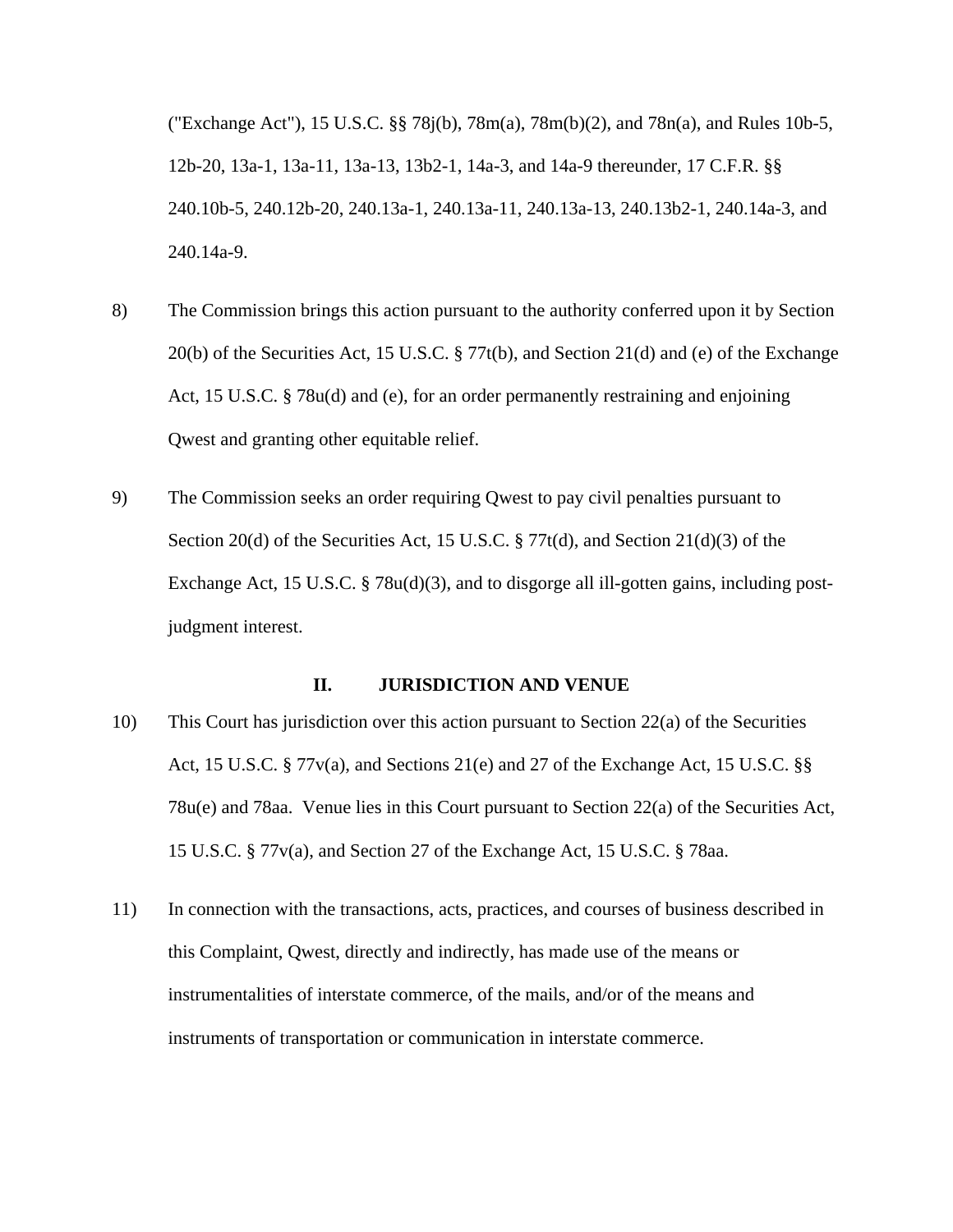12) Qwest does business in and has its corporate headquarters in this judicial district. Moreover, certain of the transactions, acts, practices and courses of business constituting the violations of law alleged herein occurred within this district.

## **III. DEFENDANT**

# 13) **QWEST COMMUNICATIONS INTERNATIONAL INC.** is one of the largest telecommunications and Internet services companies in the United States. Qwest is also the fourth largest long distance telephone service provider in the United States and provides local telephone service to millions of customers in 14 states. Qwest maintains its corporate headquarters in Denver, Colorado.

- 14) Qwest's common stock is registered with the Commission pursuant to Exchange Act Section 12(b) and trades on the New York Stock Exchange. Qwest files annual, quarterly, and current reports with the Commission on Forms 10-K, Forms 10-Q, and Forms 8-K, respectively, and its fiscal year end is December 31. Prior to its merger with US West in June 2000, Qwest common stock traded on Nasdaq. In 1999, 2000, and 2002, Qwest issued approximately \$6.3 billion in debt.
- 15) Qwest's financial statements were audited by Arthur Andersen LLP for Qwest's fiscal years ended December 31, 1999, 2000, and 2001.
- 16) Qwest also registered exchange offerings by filing Forms S-4 with the Commission on January 17, 2001, July 12, 2001, and October 30, 2001. Moreover, on December 5, 2001, April 30, 2002, and June 28, 2002, Qwest filed Forms S-8 registration of securities to be offered to employees in employee benefit plans. On October 31, 2001, November 5, 2001, November 15, 2001, and December 4, 2001, Qwest filed Form SC TO-I and Form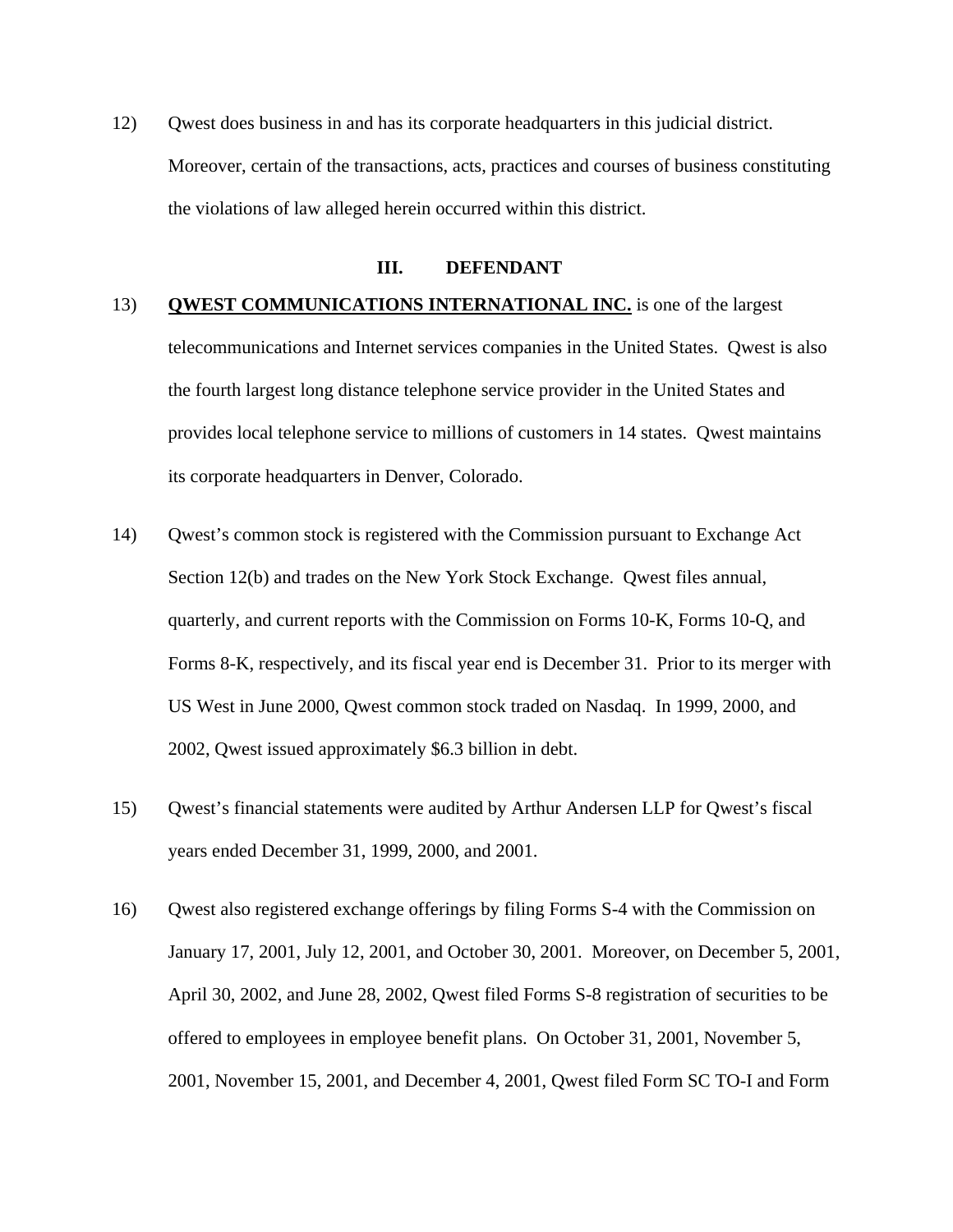SC TO-I/A, tender offer statements by issuer for securities to be offered to eligible employees. These filings incorporated by reference Qwest's annual, quarterly, and current reports.

# **IV. FACTS**

- 17) Qwest was a wholly-owned subsidiary of the Anschutz Company until its initial public offering on June 23, 1997. Qwest, before its merger with US West, claimed to be a leader in the telecommunications industry and in the construction of a global fiber-optic network. A fiber-optic network is a series of cables containing strands of pure glass, which allow the transmission of data between any two connected points using beams of light. Qwest constructed its network within the United States by laying cable underground along rights of way acquired from landowners across the country.
- 18) Because of the huge costs involved in constructing a fiber-optic network, Qwest intended to recoup its costs by building for others at the same time it built for itself. Therefore, during the construction process, Qwest contracted to sell portions of the fiber-optic network to other telecommunications companies and Qwest used the proceeds of those sales to finance the cost of construction.
- 19) Typically, each cable contained at least 96 strands of fiber. With respect to fiscal years 1997 and 1998, Qwest disclosed in Commission filings that it intended to use 48 of the fiber strands for its own use and to sell the remaining strands. By 1999, Qwest purportedly recouped 90 percent of the costs of construction through revenue generated from sales of the network to competitors.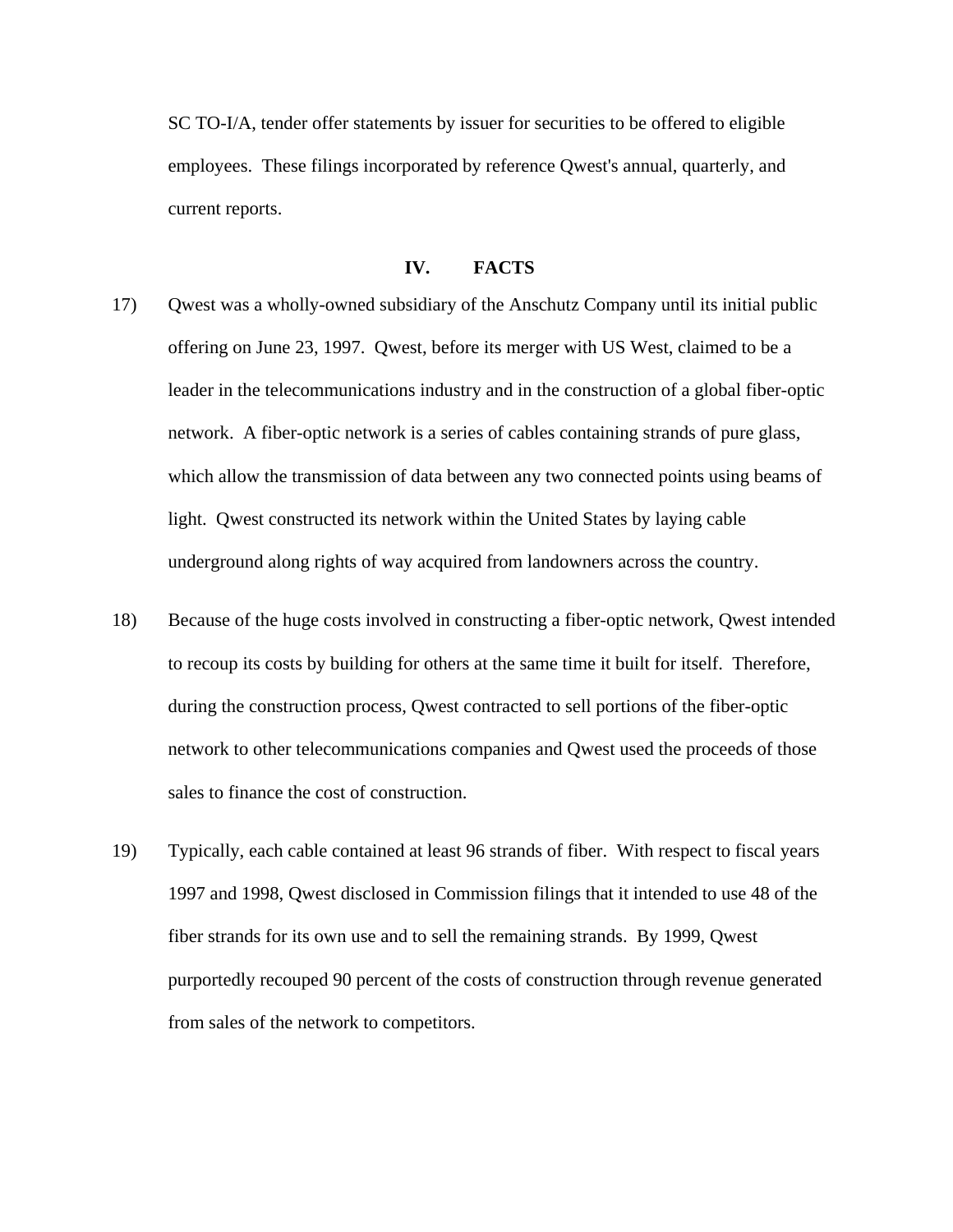- 20) In June 1998, Qwest purchased LCI International, Inc., a provider of long distance telephone services. At the same time, Qwest heralded the anticipated completion of its network construction by mid-1999 and focused on changing from a construction company to a provider of communications services, with an emphasis on data and Internet services. Qwest stated in press releases and filings with the Commission between 1998 and 1999 that its one-time sales of capacity used to reduce the company's construction costs were diminishing and its recurring services revenues was increasing.
- 21) Qwest entered into a merger agreement with US West on July 18, 1999, pursuant to which US West was merged with and into Qwest. The merger was to be completed on June 30, 2000, with Qwest being the surviving company. Qwest would account for the merger as a reverse acquisition under the purchase method of accounting with US West being the accounting acquiror.
- 22) The merger agreement required Qwest to issue \$69 worth of its common stock for each share of US West stock, with a "collar" provision requiring Qwest stock to trade between \$28.26 and \$39.90 per share. US West had the option to terminate the merger agreement if the average price of Qwest stock was below \$22 per share or the closing price was below \$22 per share for 20 consecutive trading days.
- 23) By August 9, 1999, Qwest's stock price had dropped from \$34 to \$26 per share shortly after the merger announcement. Qwest senior management exerted extreme pressure upon other officers and managers and demanded that, through the use of one-time sales or other means, they meet earnings projections in order to prevent any further drop in the price of Qwest stock.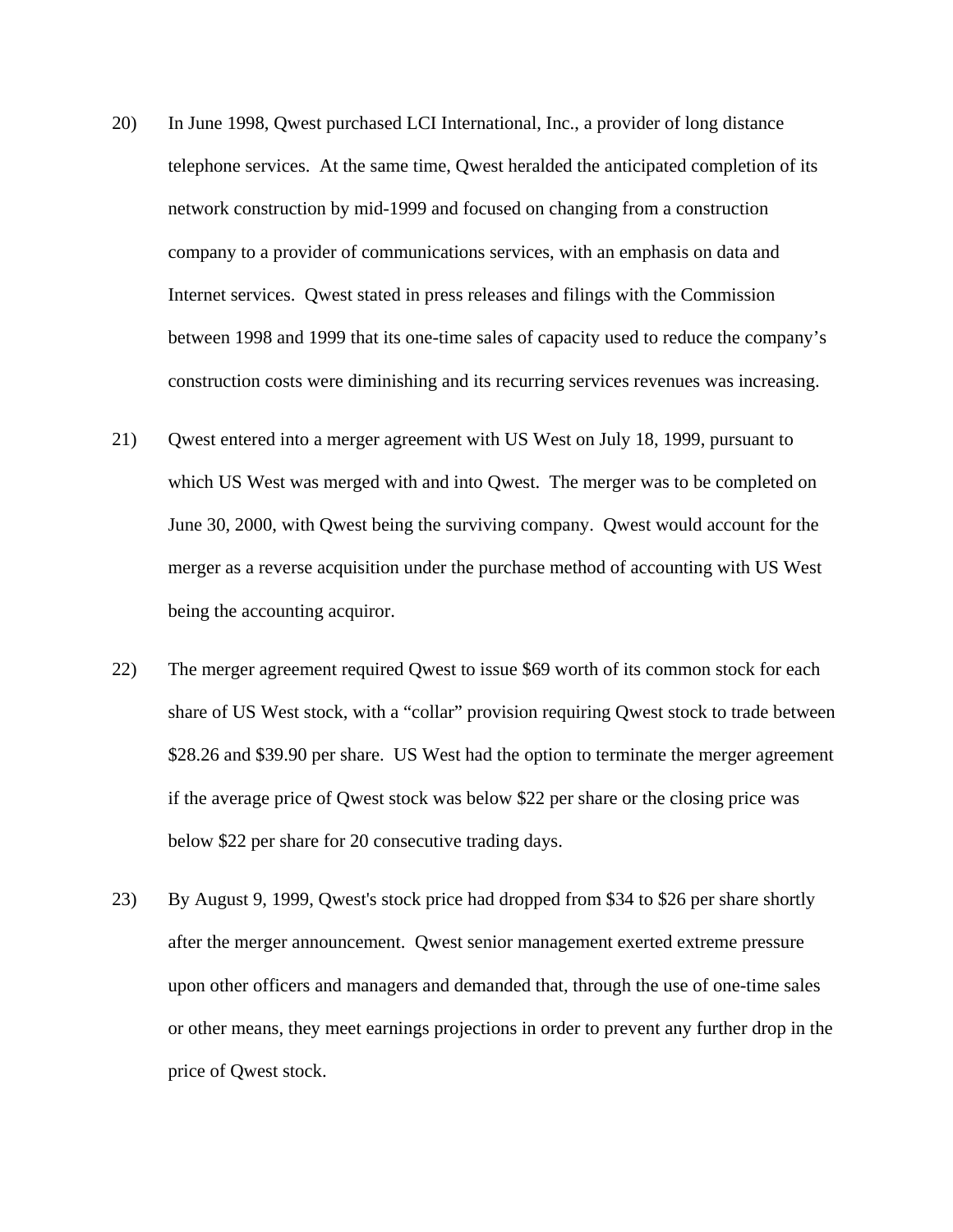- 24) By June 2000, Qwest stock was trading above \$50 per share. Qwest was able to acquire US West by using Qwest's common stock, a currency that turned out to be significantly inflated by the false and misleading statements as detailed in this Complaint.
- 25) After the merger, the management of pre-merger Qwest, including its chief executive officer and co-chairman of the board of directors ("CEO"), chief operating officer and president ("COO"), and chief financial officer ("CFO"), controlled the surviving company.
- 26) Qwest promoted itself to analysts and the investing public as a progressive, new generation technology company with enormous growth potential not to be compared with the old-style telephone company which had been US West.

# **A. Senior Management Consistently Projected Double-Digit Earnings Growth and Created an Addiction to Non-Recurring Revenue to Meet Financial Targets**

- 27) Qwest's CEO publicly predicted double-digit revenue growth every quarter, both prior to and after the completion of the merger with US West. Other Qwest senior management authorized public projections by Qwest, which set ambitious earnings and revenue targets that included significant earnings growth on an annual and quarterly basis.
- 28) In 1999 and 2000, it became apparent to Qwest senior management that the revenue generated by selling services on its network was not increasing as Qwest had projected. In fact, Qwest senior management knew by 1999 that Qwest's recurring service revenue and earnings showed only modest growth. Among other things, Qwest encountered increased competition from long distance providers and steep declines in demand for Internet services. Also, other major fiber-optic network providers had flooded the market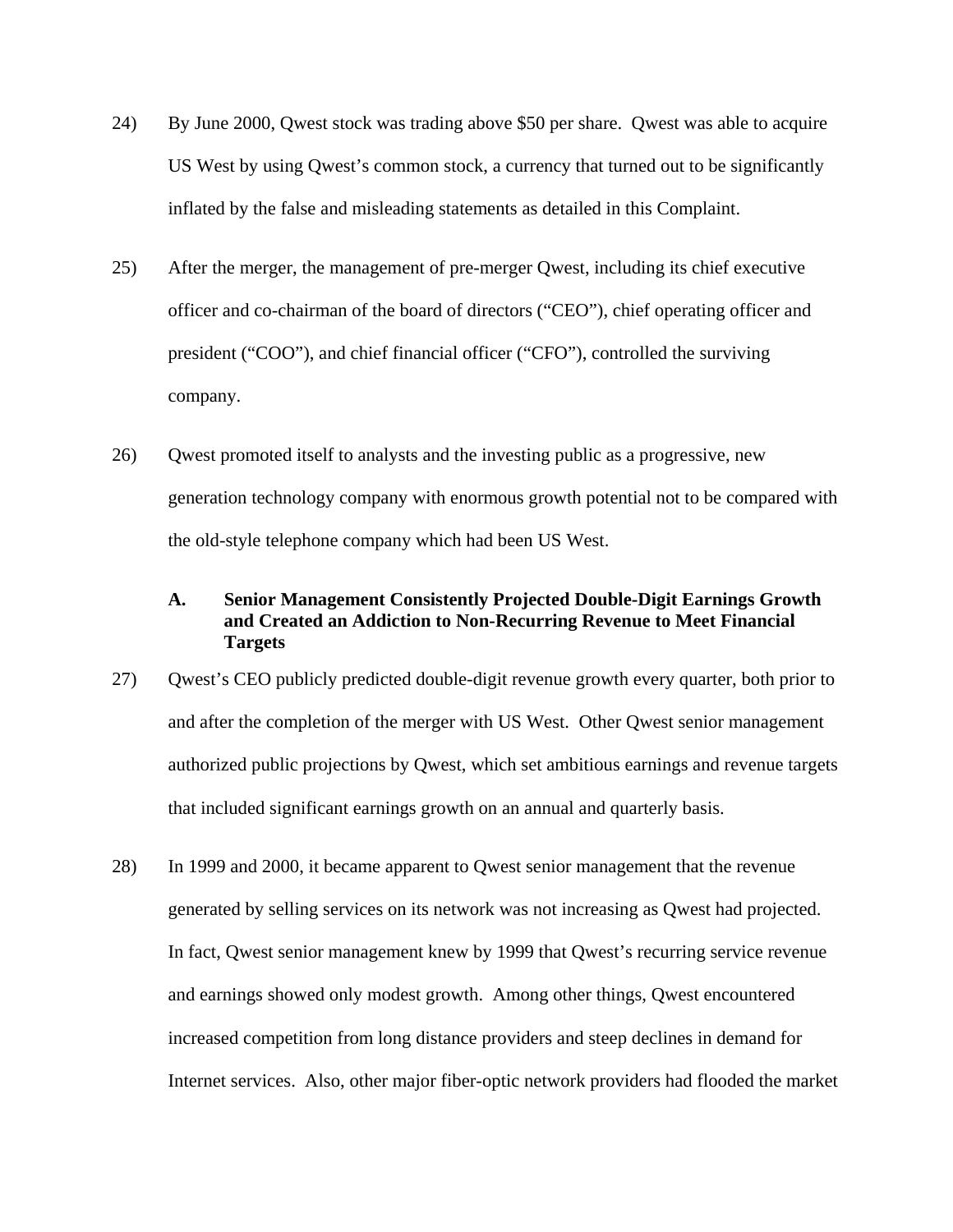with capacity by forming their own networks. Further, as a result of rapid technological advances, the transmission capacity of new and existing fiber-optic networks substantially increased.

- 29) For example, by 1999 each strand of fiber that Qwest had built could carry 256 times more capacity than when it was originally installed. As the technology advanced and capacity increased, the price at which Qwest could sell its excess fiber-optic capacity declined dramatically. Thus, meeting Wall Street growth expectations and Qwest's own public predictions of earnings growth became increasingly difficult.
- 30) Notwithstanding these declines in the market, Qwest senior management publicly claimed that Qwest would continue its pattern of dramatic revenue increases because of a "flight to quality" which customers would make from competitors to Qwest. Qwest senior management exerted extraordinary pressure on their subordinate managers and employees to meet or exceed the publicly announced revenue projections. Senior management set aggressive revenue targets for each business unit and ordered managers and employees to meet them.
- 31) Qwest senior management ensured that company and business unit projections were met by paying bonuses to management and employees only for periods when they achieved the targeted revenue. Qwest senior management thereby created a culture in which performance was measured exclusively by the numbers. Accounting rules, policies, or controls that interfered with meeting revenue targets were stretched or ignored outright, creating an environment of fraud.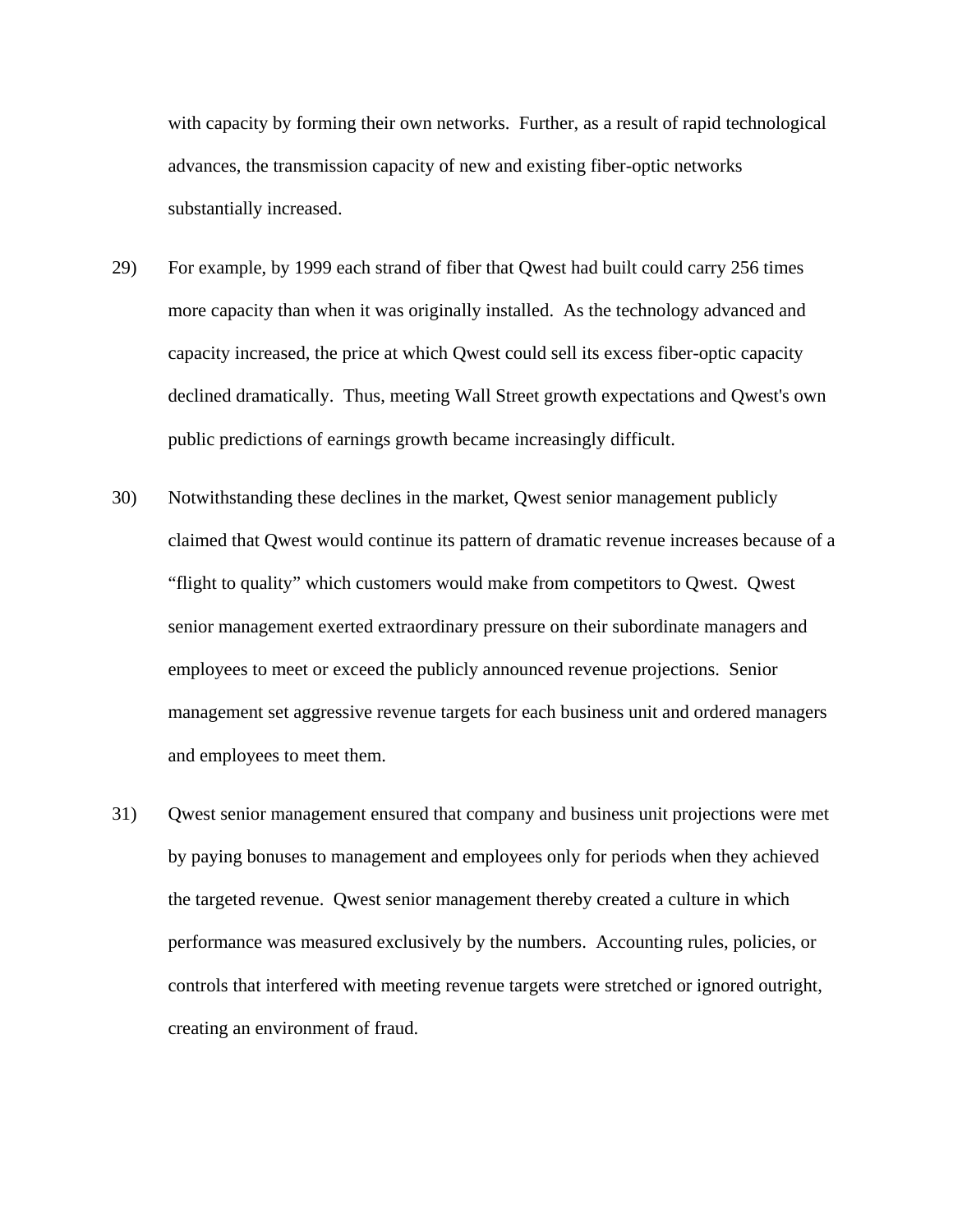- 32) Indeed, this focus on measuring performance by the numbers was recognized by one Qwest board member who wrote to another Qwest board member in October 2001: " In my opinion there are well known consequences for not making the numbers but no clear consequences for cutting corners. Until the consequences are equal the behavior will not change."
- 33) When Qwest management realized that it could not meet the projected growth in revenue through increases in recurring service revenue, senior management directed the sale of portions of the domestic fiber-optic network originally held for Qwest's own use by selling indefeasible rights of use ("IRUs"). An IRU is an irrevocable right to use a specific fiber strand or specific amount of fiber capacity for a specified time period.
- 34) Qwest sold either raw fiber-optic cable ("dark fiber"), which did not include any optical equipment, or fiber capacity ("lit fiber"), which included the optical equipment necessary to activate the fiber and carry telecommunications traffic. Qwest sold both pieces of its network that it constructed as well as pieces of the network it acquired from third parties.
- 35) Thus, to show revenue, Qwest began selling what the company had previously identified in Commission filings and press releases as its "principal asset."
- 36) Additionally, Qwest senior management used capital equipment sales to generate additional revenue. Both IRUs and equipment sales were referred to internally as "one hit wonders." In both cases, Qwest inappropriately recognized revenue upfront rather than ratably over the life of the contract.
- 37) Unlike recurring service revenue that produced a predictable amount of revenue for future quarters, revenue from IRUs and equipment sales started at zero each quarter and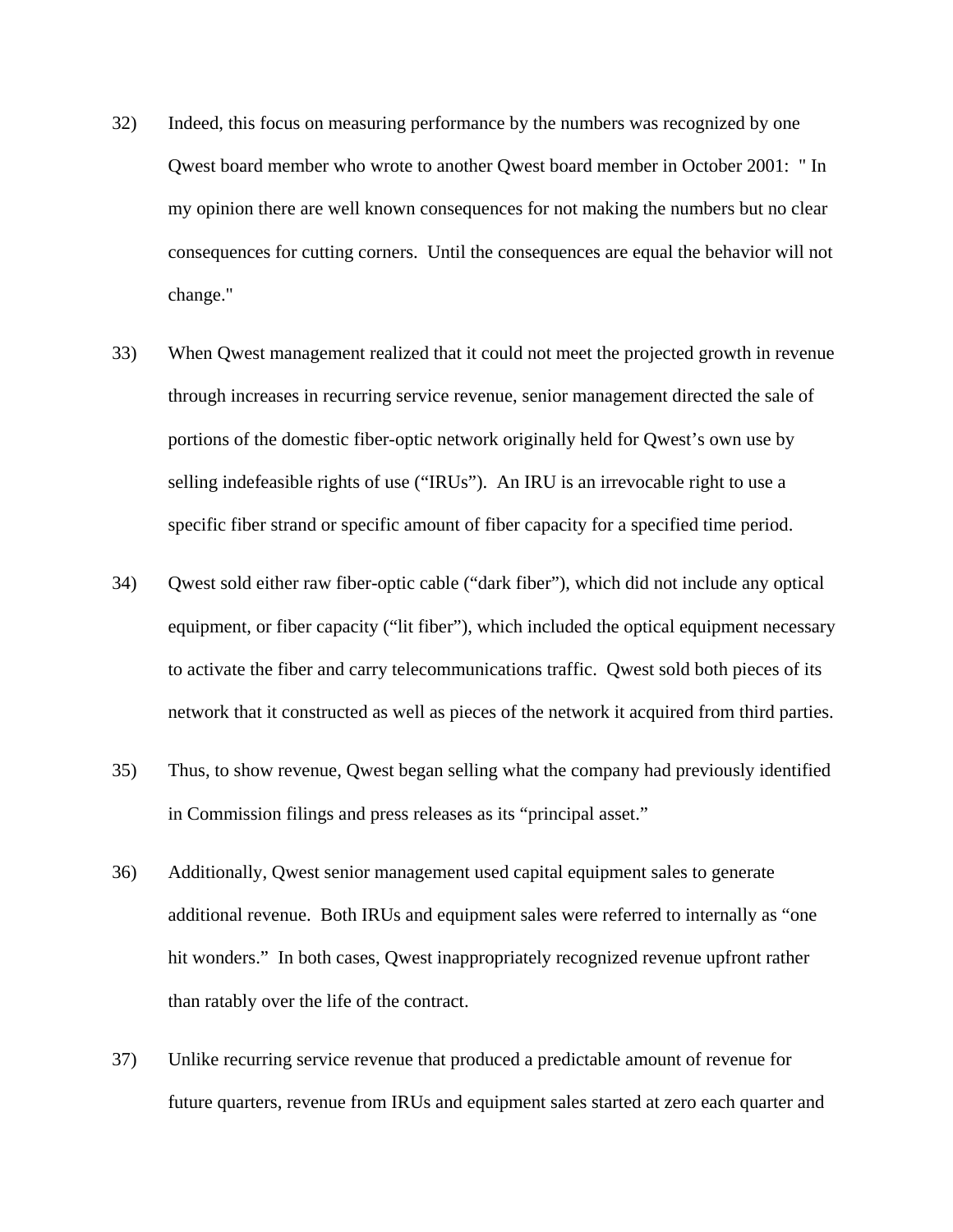had no guarantee of recurrence. Indeed, the investment community generally discounted non-recurring revenue when analyzing telecommunications companies; however, neither analysts nor investors were informed about the magnitude of Qwest's reliance on IRUs and equipment sales. Instead, the investment community was misled by Qwest to believe that Qwest's remarkable growth stemmed primarily from Qwest's recurring service revenue, and Qwest's stock price rose on that misinformation.

- 38) Qwest's need for one-time transactions to fill the gap between actual recurring revenue and publicly projected revenue targets was likened by many Qwest employees to an "addiction," with the non-recurring IRU and equipment sale transactions being referred to as Qwest's "heroin." Qwest understood that, like a drug addiction, Qwest's need for greater amounts of one-time revenue increased each quarter as Qwest's senior management continued to project significant year-over-year and quarter-over-quarter revenue growth.
- 39) In a July 31, 2001 email between two Qwest senior finance executives regarding "IRU overview," one executive explained to the other that "I sense that the general feeling . . . is that IRUs were originally meant as gap fillers for quarterly targets. They have since become main products and a major source of making revenue targets." The executive cautions: "The[y] are not look[ed] at as long term sustainable products to enhance ... Qwest's overall business plan . . . . "
- 40) In other emails in May 2001, Qwest's COO informed a top sales executive that the company needs "a ton of one time items to make the quarter." The sales executive responded that "IRUs are becoming extremely difficult to do" and recommended that the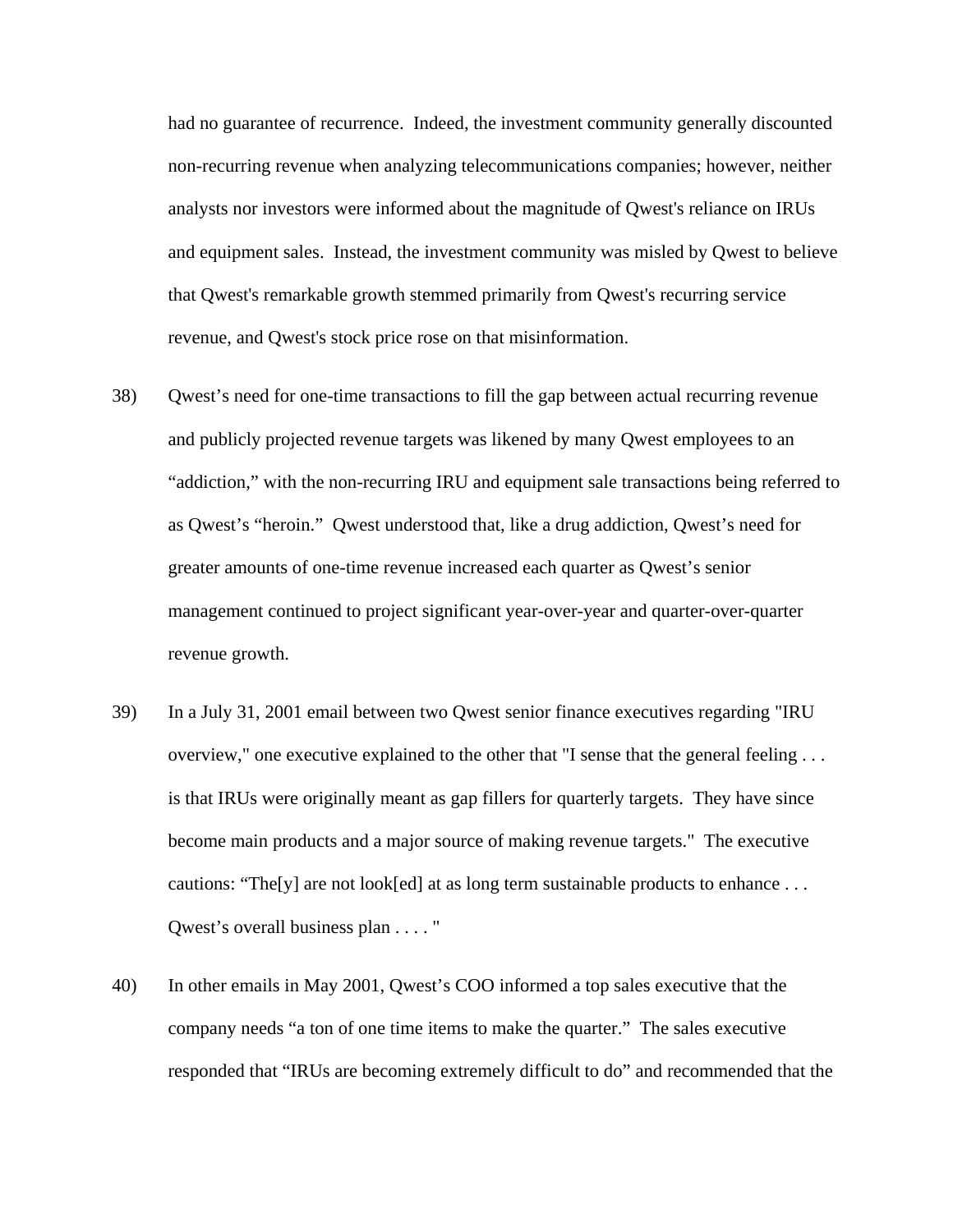company "reset expectations and put the best face on to wall street that we can." The COO rejected a reset.

- 41) Qwest's plan each quarter was to decrease its dependence on non-recurring revenue and grow the service business, thereby "kicking" its addiction before the investing public ever even knew it existed. Qwest, however, was unable to make its publicly proclaimed numbers through recurring service revenue, and therefore continually relied on IRU transactions and equipment sales in the waning days and hours of each quarter, thereby perpetuating its addiction.
- 42) For example, in the last three days of the first quarter of 2001, Qwest executed IRU agreements representing sales in excess of \$280 million. Qwest recorded upfront revenue of \$198 million from these sales, which accounted for 50 percent of Qwest's total IRU revenue for the quarter. At the same time, Qwest entered into equipment sales for that quarter and recorded upfront revenue of \$65 million. Qwest reported revenue for the first quarter ended March 31, 2001 of \$5.051 billion, exactly meeting Wall Street's consensus estimate.
- 43) Similarly, in the last three days of the second quarter of 2001, Qwest executed IRU agreements representing sales in excess of \$495 million. Qwest recorded upfront revenue of \$397 million from these sales, or 96 percent of the total IRU sales for the quarter. Also in the waning days of the second quarter of 2001, Qwest recorded upfront revenue from equipment sales of \$116 million. Qwest reported revenue for the second quarter ended June 30, 2001 of \$5.2 billion, exactly meeting Wall Street's consensus estimate.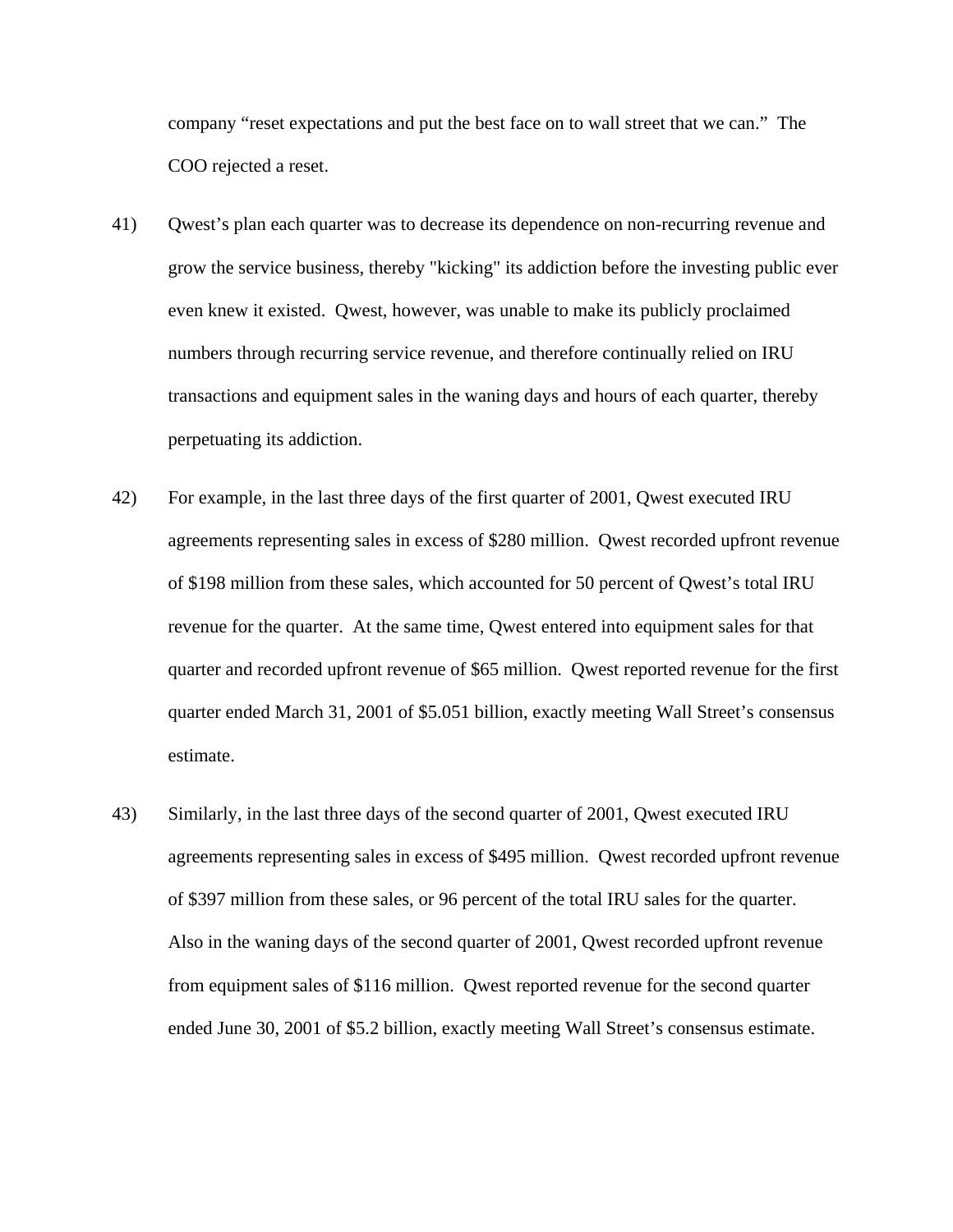# **1. Qwest Concealed Its Non-Recurring Revenue in Misleading Disclosure about Operating Segments and Business Units**

- 44) Prior to the merger with US West, in annual and quarterly reports through March 31, 2000, and after the merger, in annual reports for the years ended December 31, 2000 and 2001, and in quarterly reports through March 31, 2002, Qwest crafted false and misleading disclosures regarding the operations of its business units.
- 45) From third quarter 2000 forward, Qwest reported in its annual report on Form 10-K for 2000, that its business segments consisted of (1) retail services, (2) wholesale services, (3) network services, and (4) directory services. These segments were used by US West prior to the merger.
- 46) GAAP and Commission guidance require an issuer to make disclosures based upon management's view of the company's operations. Disclosures should be made to enable investors to view the company from the position of the chief operating decision maker ("CODM") and to view the operating results and financial performance in the same manner viewed by senior management.
- 47) Although the segments Qwest used may have been appropriate for pre-merger US West, Qwest's CODM viewed operations by type of service provided, including data, Internet services, voice, wireless, and publishing. Moreover, Qwest's CODM tracked nonrecurring revenue by breaking out IRUs and equipment sales. None of this information, however, was disclosed.
- 48) Qwest's failure in its public disclosures to break out segments and revenue in the same manner it viewed the company internally hid Qwest's addiction to non-recurring revenue. For purposes of its earnings releases and the Management's Discussion and Analysis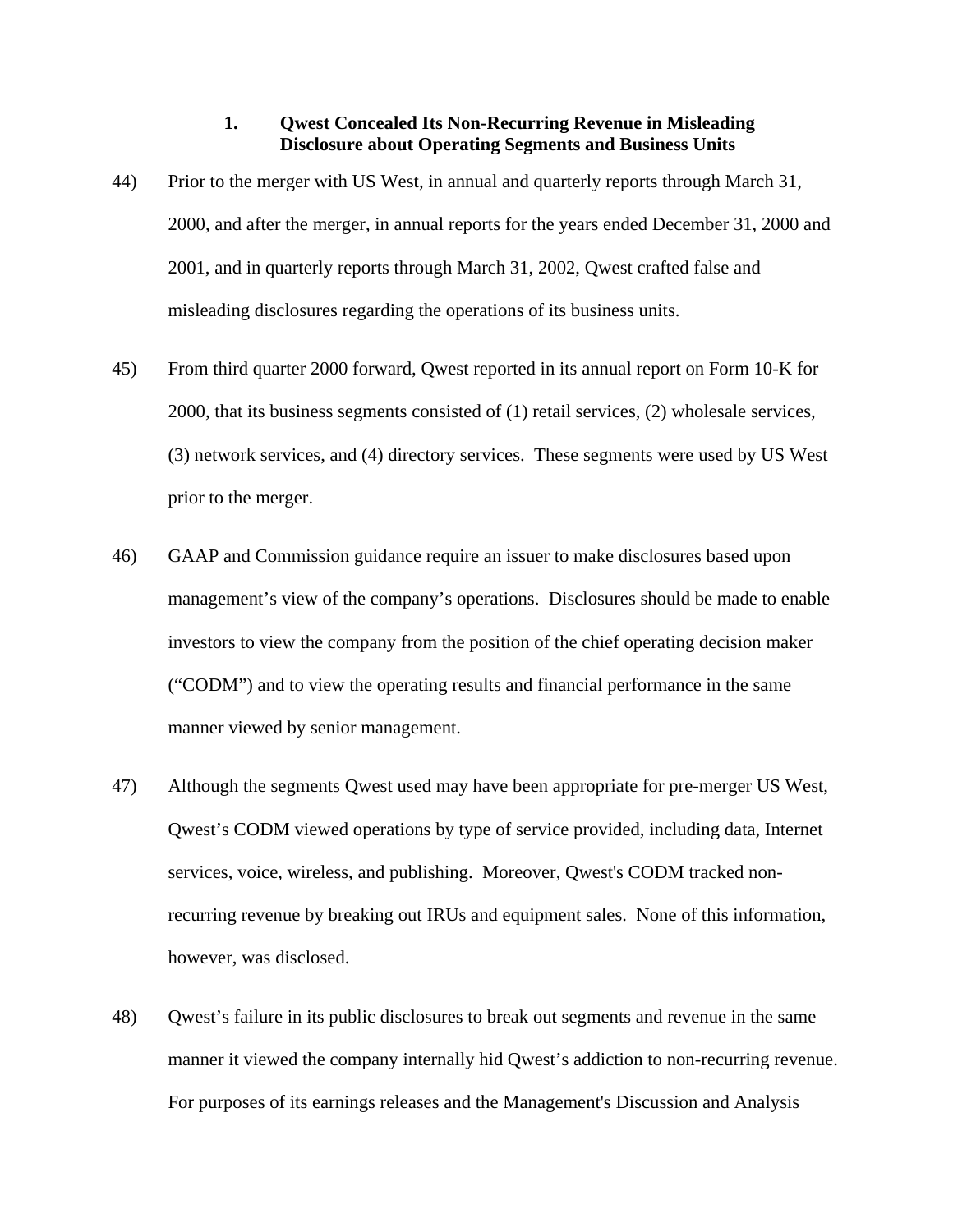("MD&A") portion of its Commission filings, Qwest improperly characterized nonrecurring revenue as service revenue, and "data and Internet service revenues" in particular. Qwest's non-recurring revenue was included primarily in the wholesale services segment, and to a lesser extent, the retail services segment. Qwest, therefore, falsely represented itself as a fast growing technology company emphasizing its broadband Internet-based services, masking the modest growth of Qwest's telecommunications services business.

49) By crafting its segment reporting to hide its non-recurring revenue, Qwest hid from the investing public its dependence on that revenue to meet growth targets, and the amount of network assets being ransacked and sold off to meet projections and expectations. Qwest's disclosures did not comply with GAAP and did not provide investors with the transparent and robust disclosures required by Commission rules and regulations that would allow investors to track the company's growth and the quality of its revenue.

# **2. Qwest Misrepresented the Growth of its Business through False and Misleading Projections and Earnings Releases**

50) On July 27, 1999, shortly after announcing the intended merger with US West, Qwest issued its second quarter earnings release and Form 8-K. In its release, Qwest focused analysts and investors on Qwest's data and Internet services revenue, and stated "[d]ata and Internet services continued to be the company's fastest growing segment and again posted a 100 percent increase in revenues compared to the same quarter in 1998." Despite referring to "data and Internet services revenue" as a segment, Qwest did not report it as such in MD&A or disclose it in its financial statements filed with the Commission.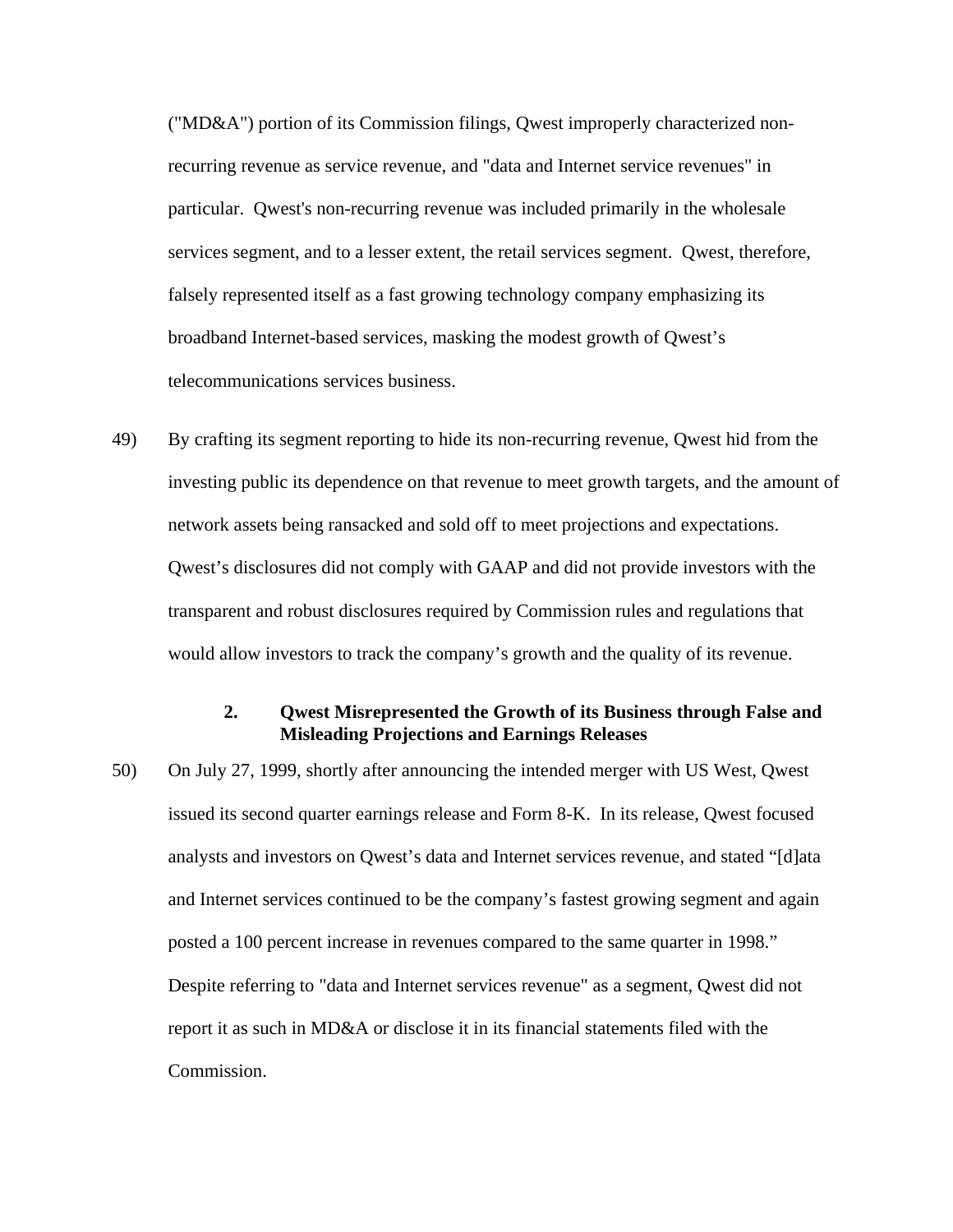- 51) Qwest's statements were false and misleading. The company failed to disclose that its recurring revenue derived from sales of IRUs and equipment – which analysts and investors did not expect or understand to be considered a "service."
- 52) Indeed, non-recurring revenue made up 96 percent of Qwest's second quarter data and Internet services revenue, 192 percent of the growth in data and Internet services, and 19 percent of total revenue. Excluding non-recurring revenue, data and Internet services revenue actually declined 92 percent from the same quarter of the previous year.
- 53) In fact, a few days before the second quarter release, and contrary to Qwest's public disclosures, Qwest's COO acknowledged the company's declining services revenue in an internal email: "Our revenues are way too flat and we can't mortgage our future every damn quarter by selling stupid IRUs." As it turned out, the COO's email was a harbinger of Qwest's conduct and its false and misleading statements between 1999 through 2001.
- 54) On October 27, 1999, Qwest issued its third quarter earnings release and filed a Form 8- K announcing its "First Billion Dollar Revenue Quarter" and reporting a 26 percent increase in total revenue. Again focusing investors' attention to the revenue Qwest derived from selling services on its newly built network, Qwest claimed "Internet and data services continued to be the company's fastest growing segment" and "grew more than 200 percent."
- 55) The investing public was not informed that non-recurring revenue made up 140 percent of Qwest's reported data and Internet services revenue, and 32 percent of total revenue. Excluding non-recurring revenue, total revenue actually declined 13 percent from the same quarter of the previous year.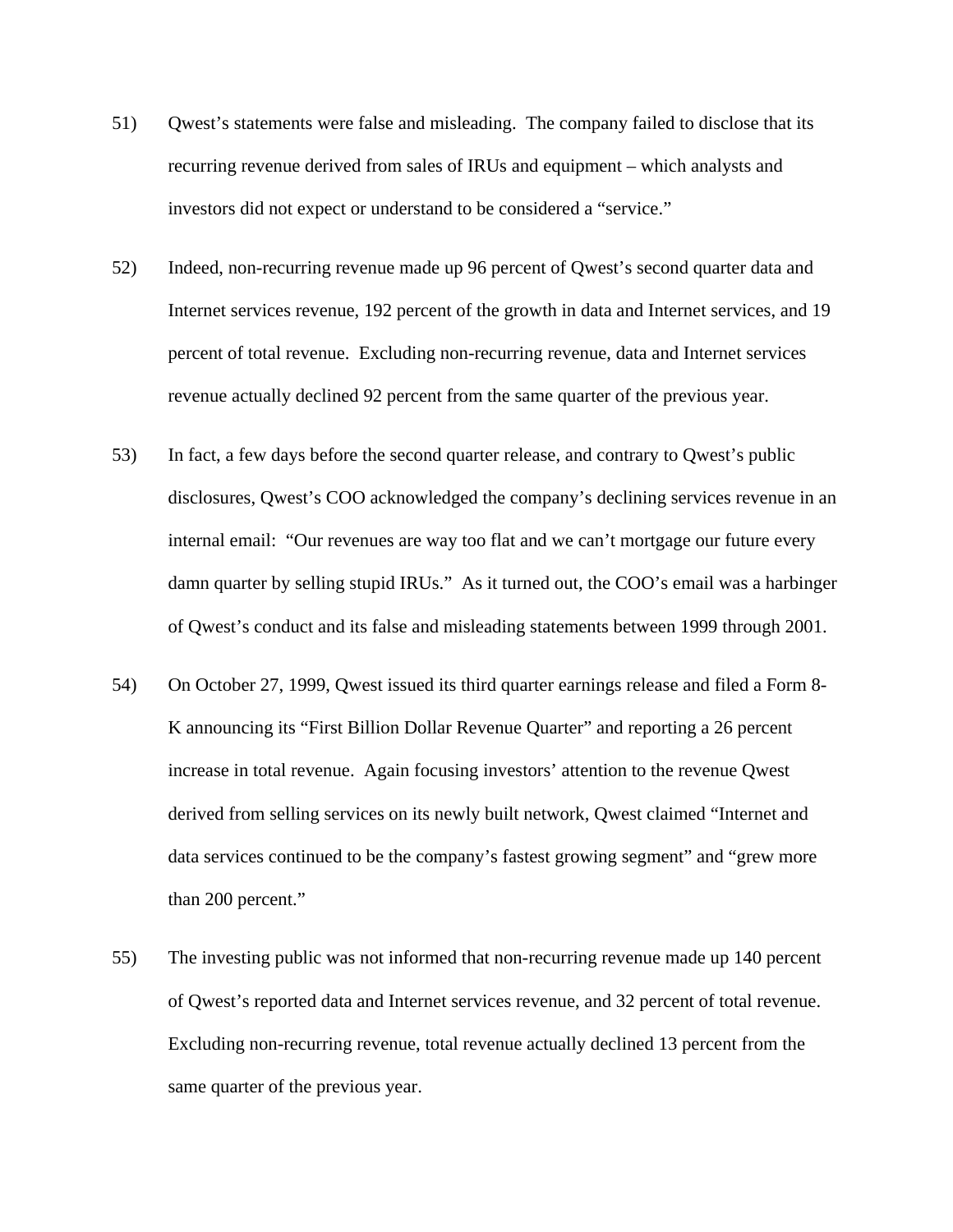- 56) On February 2, 2000, Qwest announced earnings for the fiscal year ended December 31, 1999, and filed a Form 8-K stating data and Internet services revenues for the quarter "grew more than 200 percent" and "total revenue grew 34 percent." Further, Qwest's CFO projected revenue growth of 30 to 35 percent and earnings before interest, taxation, depreciation, and amortization ("EBITDA") growth of 40 to 50 percent in fiscal 2000 as compared to fiscal 1999, led by the demand for Qwest's data and Internet services. Qwest guided the investment community to value the company on a revenue and EBITDA basis.
- 57) By the end of 1999, however, non-recurring revenue comprised 33 percent of total revenue for the fourth quarter, and 26 percent of Qwest's total revenue for the year. In reality, without inclusion of the non-recurring revenue, Qwest's fourth quarter total revenue declined nine percent from the same quarter of the previous year.
- 58) At approximately the same time, and citing the material amount of Qwest's IRU revenue, Qwest's corporate accounting department drafted proposed disclosure language for the company's 1999 Form 10-K detailing the amount of IRU revenue. Qwest's CFO and CEO, however, rejected the language and refused to disclose any material information about non-recurring revenue in the 1999 Form 10-K filed on March 7, 2000.
- 59) On April 19, 2000, Qwest announced its results for the first quarter ended March 31, 2000 in a release and Form 8-K. Qwest claimed that data and Internet services drove "record first quarter revenue of \$1.22 billion," representing a "39 percent increase" from the first quarter of 1999. Again focusing investors on data and Internet services, the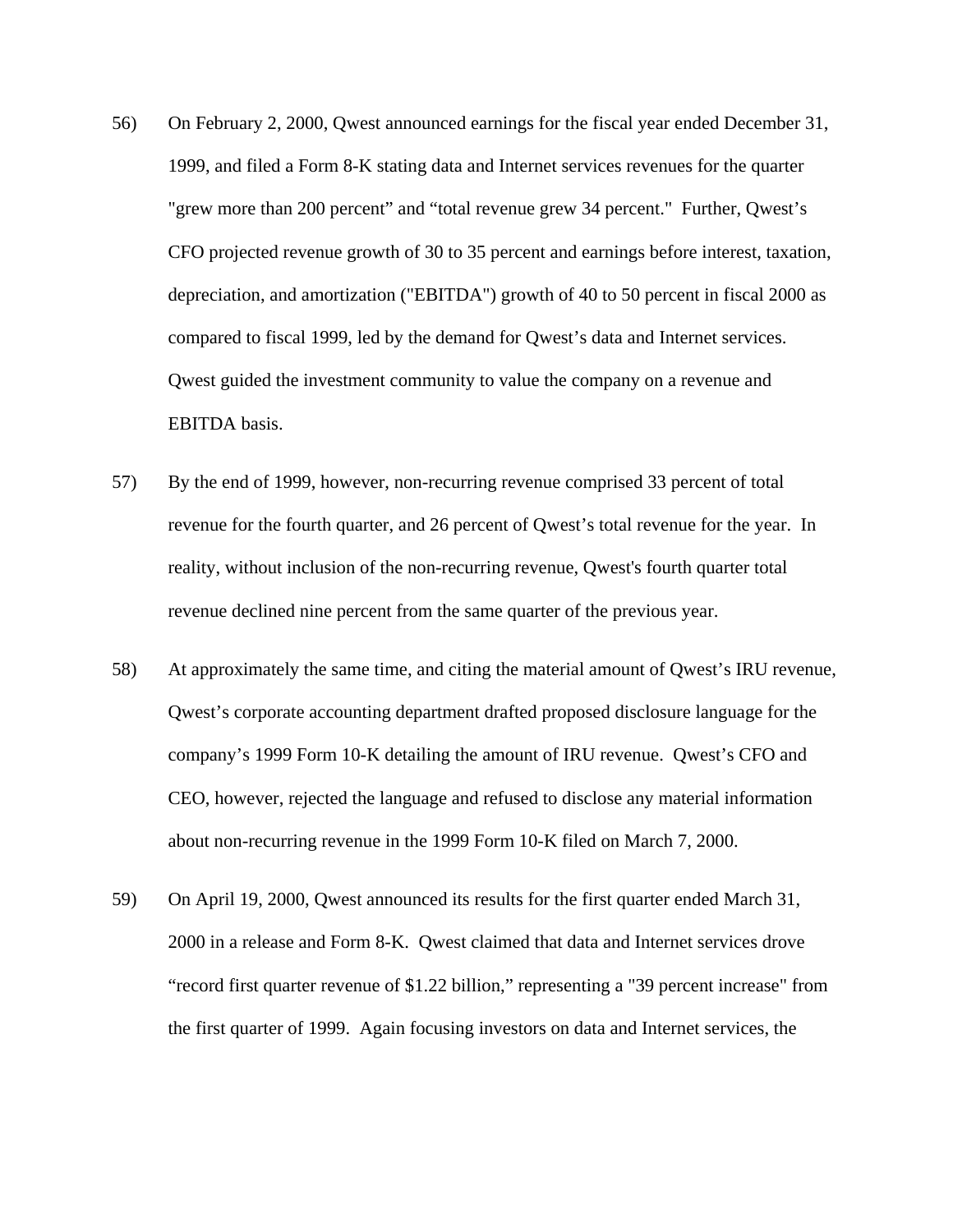company stated, "Internet and data services revenues continued to grow as a significant part of Qwest's overall revenue mix."

- 60) Qwest's CEO stressed "We continue to drive strong demand for our industry-leading portfolio of Internet and data services in the business marketplace." Qwest's CFO stated "We . . . expect continued strong revenue and EBITDA growth led by the demand for Qwest's Internet-based broadband applications and services." In reality, by the end of first quarter 2000, non-recurring revenue comprised 97 percent of data and Internet services revenue and 29 percent of total revenue. In fact, without non-recurring revenue, data and Internet services declined 92 percent from the same quarter of the prior year, and total revenue grew only 17 percent over the same quarter of the previous year.
- 61) In its July 19, 2000, earnings release for the second quarter 2000, Qwest boasted that its quarterly revenue grew 46 percent over second quarter 1999 to \$1.28 billion. Qwest stated that data and Internet services continued to drive the company's revenue growth, and grew more than 150 percent over the same quarter in the previous year.
- 62) Qwest met its numbers, however, only through non-recurring revenue making up 86 percent of data and Internet services revenue and 29 percent of total revenue. Excluding non-recurring revenue, total revenue grew only 23 percent.
- 63) Notwithstanding pleas by certain Qwest employees for senior management to "take the numbers down," i.e., reduce the growth projections after the US West merger, Qwest's CEO stated in the second quarter release that he expected Qwest would "generate compound annual growth rates of 15-17 percent revenue and 20 percent EBITDA through 2005."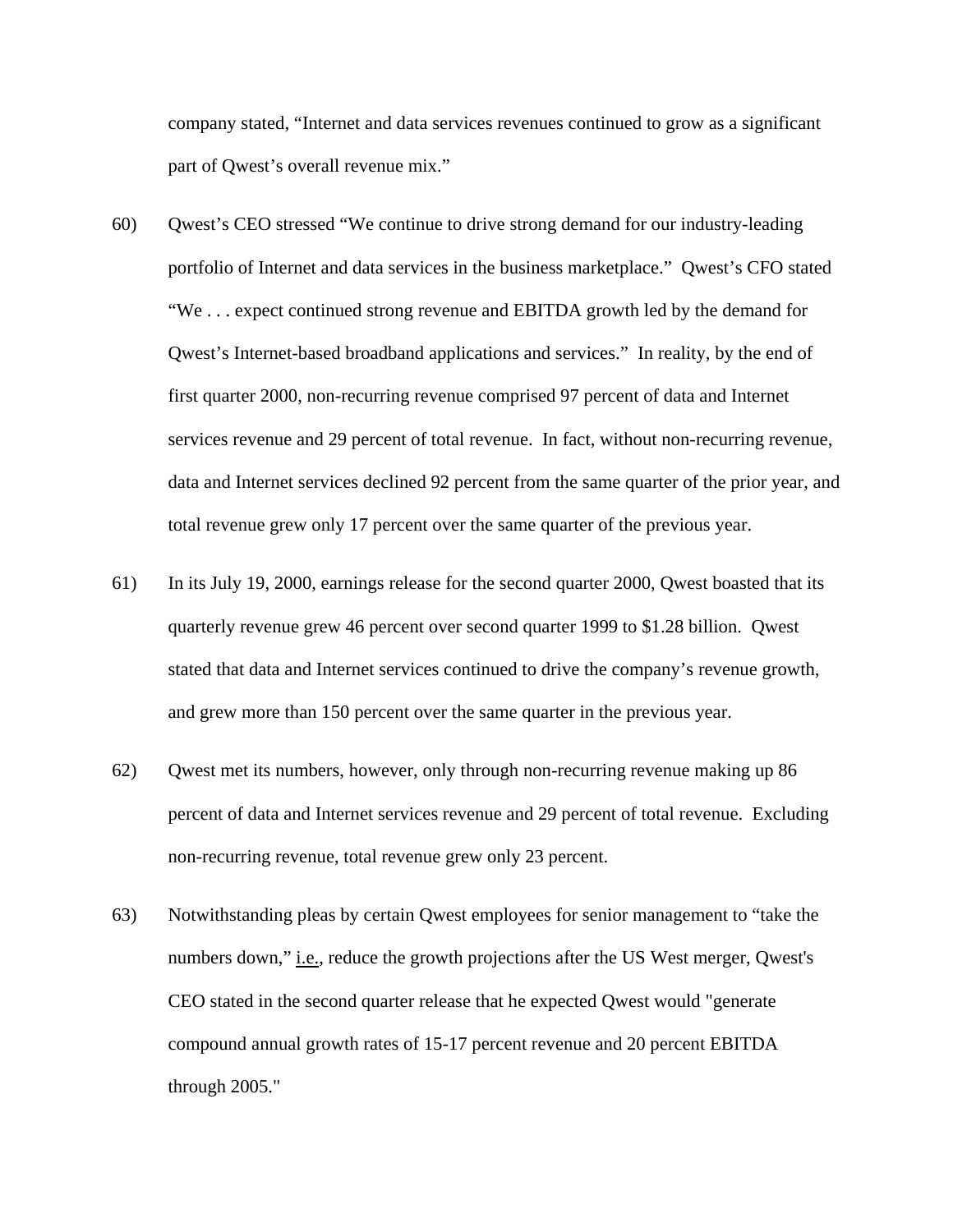- 64) In September and October 2000, internal Qwest documents stated the "entire company needs a sense of urgency to meet numbers" and identified a revenue gap for the third quarter 2000 of at least \$120 million. Internal documents further made clear that Qwest would rely on additional non-recurring IRUs and equipment sales to fill the gap and meet the projected targets.
- 65) On October 24, 2000, Qwest released its earnings for the third quarter 2000, announcing that total revenue grew by 12.4 percent "driven by Internet and data services growth of more than 50 percent." Even after acquiring US West (thereby receiving a five-fold increase in revenue), however, the undisclosed truth was that non-recurring revenue made up 35 percent of data and Internet service revenue and eight percent of total revenue.
- 66) On January 24, 2001, Qwest released a *pro forma* financial statement regarding earnings for the fourth quarter and year-end 2000. In the release, Qwest continued to highlight for investors the company's data and Internet services growth, stating that the segment increased by "almost 40 percent," and represented 70 percent of Qwest's total revenue growth in the quarter. Qwest stated total revenue grew by ten percent for the quarter and 14 percent for the year. Moreover, Qwest's CFO stated that Qwest "remained confident that [it] will achieve [its] financial commitments for 2001 of \$21.3 to \$21.7 billion in revenue and \$8.5 to \$8.7 billion in EBITDA."
- 67) In preparing the first quarter 2001 Form 10-Q and earnings release, Qwest's corporate accounting group again drafted proposed IRU disclosure language citing "the materiality of IRUs to our results." Moreover, internal documents demonstrate that Qwest was becoming even more reliant on non-recurring revenue, especially IRUs, in early 2001 as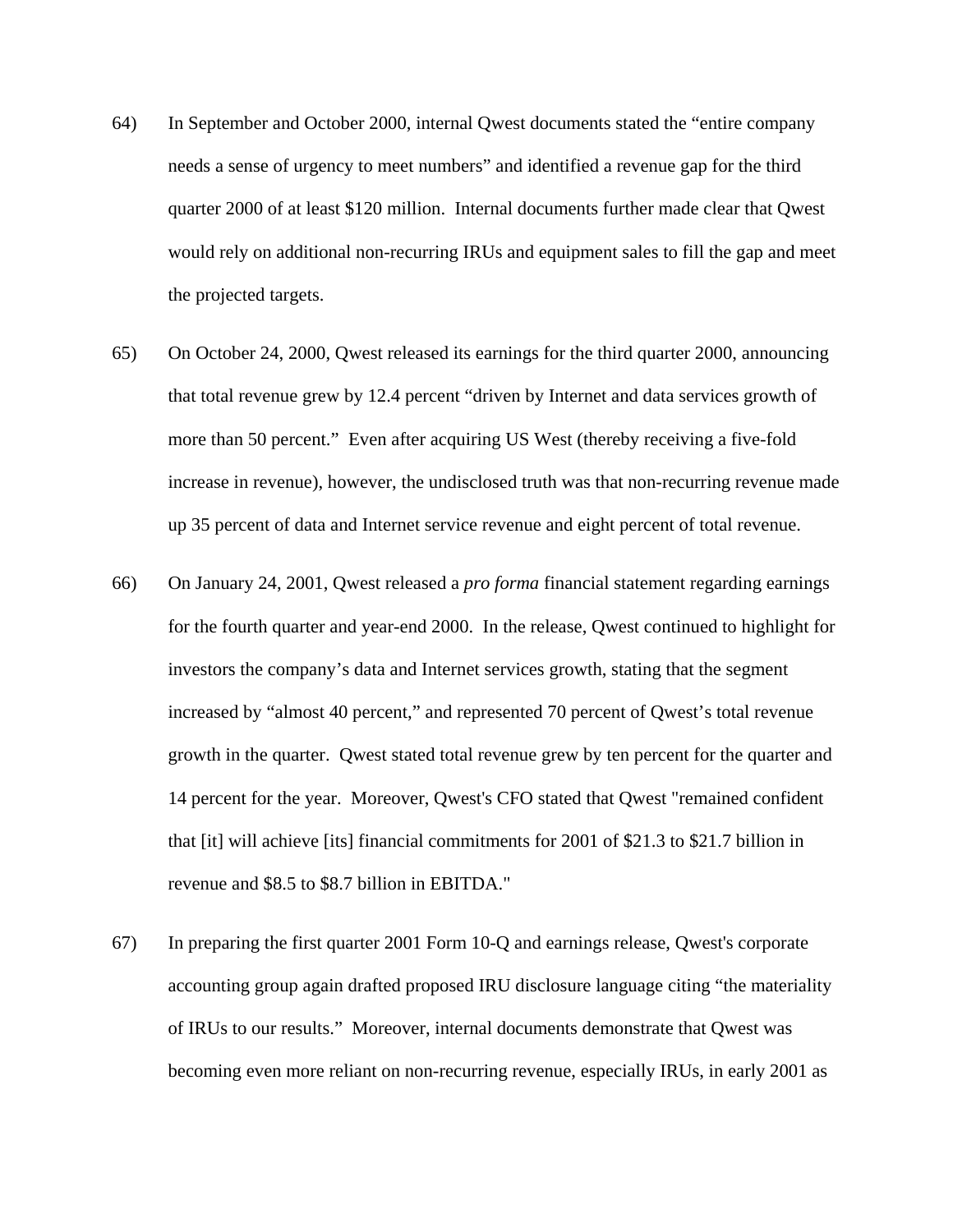its various business units were projecting revenue shortfalls and budget misses. Senior management, however, rejected disclosure and instead continued to conceal the material impact of non-recurring revenue on the company's financial results.

- 68) As a result, Qwest released its first quarter 2001 earnings on April 24, 2001, reporting that data and Internet services revenue grew 44 percent and total revenue grew 12 percent compared to the same quarter in 2000. Moreover, the company claimed specifically that its growth stemmed from a list of recurring revenue products. Conspicuously absent from Qwest's list was any reference to IRUs or equipment sales.
- 69) Despite the true state of its business, Qwest reconfirmed its financial targets for 2001 and, through its CFO, predicted revenue growth of between 12 and 13 percent for the second quarter as compared to the same quarter 2000. Contrary to Qwest's statements, during the first quarter 2001, non-recurring revenue was 36 percent of data and Internet services revenue, 11 percent of total revenue, and 35 percent of Qwest's total revenue growth. Excluding non-recurring revenue, Qwest's total revenue grew only eight percent over the same period of the previous year.
- 70) Qwest's core recurring revenues fared no better in the second quarter of 2001, and most of the company's business units again reported anticipated shortfalls to senior management.
- 71) On July 24, 2001, as it had predicted, Qwest announced that its second quarter revenue increased 12.2 percent and its EBITDA increased 13.1 percent. Qwest stated that data and Internet services grew 41 percent and represented more than 27 percent of total revenue. Again, Qwest hid the non-recurring revenue that, by second quarter 2001, had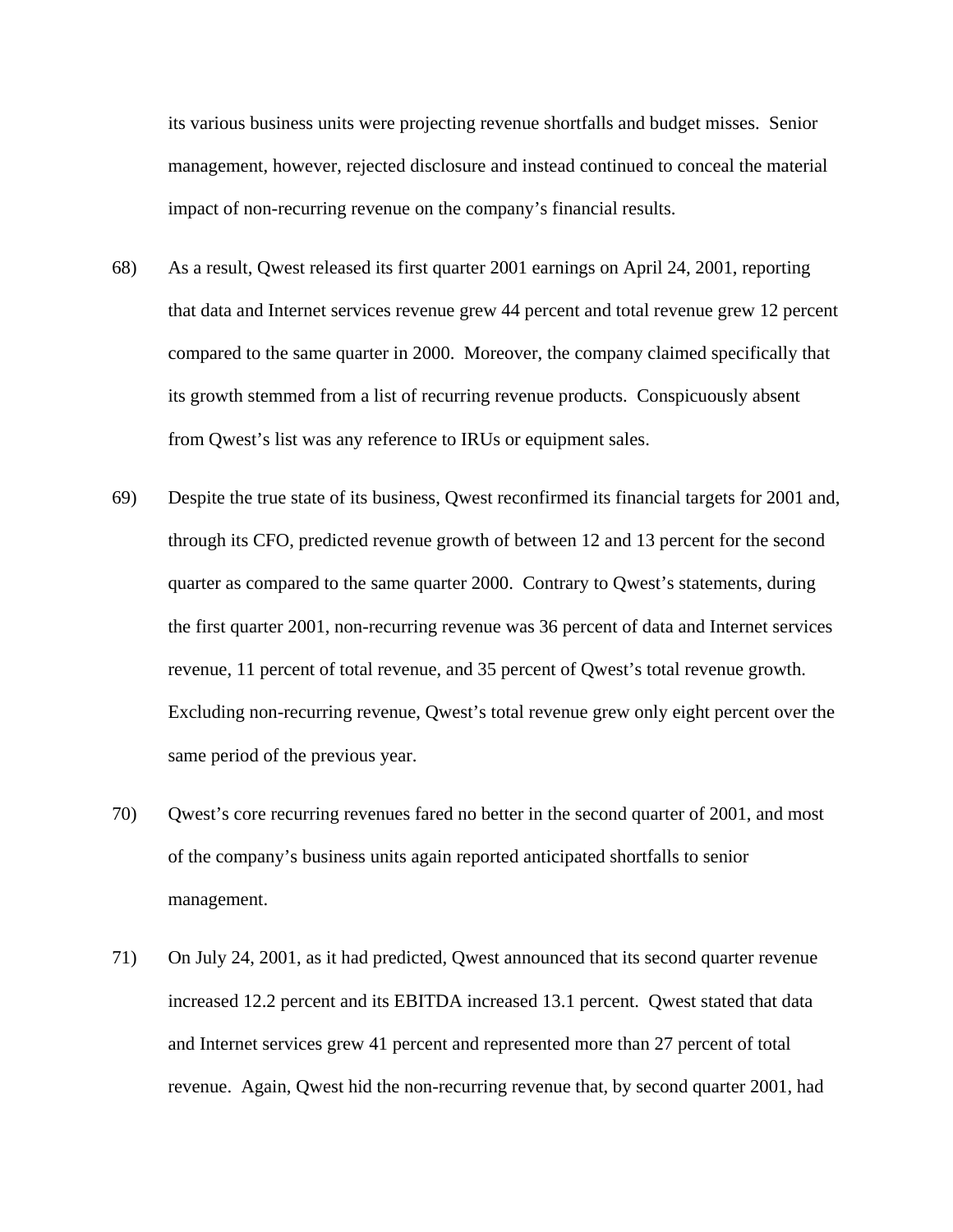grown to 13 percent of total revenue and 39 percent of data and Internet services revenue. Without including the non-recurring revenue, Qwest's total revenue grew only six percent over the same period of the previous year.

72) Under extreme pressure from the investment community and in response to analysts questioning Qwest's accounting generally, Qwest senior management reluctantly disclosed IRU amounts for the first time in its second quarter 2001 Form 10-Q filed on August 14, 2001. Qwest did not disclose non-recurring revenue from equipment sales until an analyst conference in December 2001.

# **B. Qwest Improperly Recognized Revenue on IRUs To Meet Earnings Projections**

# **1. Improper Accounting of IRUs Generally**

- 73) Qwest improperly recognized revenue on the sale of all IRUs because of how Qwest classified IRUs on its balance sheet. Specifically, the IRUs Qwest sold during the 2000 and 2001 time frame originated from the original 48 strands that Qwest had retained for its own use during construction of the network. Those 48 strands were designated as property, plant, and equipment ("PP&E") on Qwest's balance sheet. Contrary to GAAP, Qwest sold IRUs designated as PP&E and recognized revenue on its income statement. GAAP provides, however, that sales of PP&E result in the recording of only a net gain or loss on the difference between the sales price and basis, not revenue.
- 74) Even if Qwest had IRU inventory, all revenue on Qwest's IRU sales was inappropriate under GAAP. Qwest took an aggressive accounting position and treated IRU sales as sales-type leases in order to recognize revenue upfront under GAAP. A sales-type lease allows the seller to treat the lease transaction as a sale of an asset with upfront revenue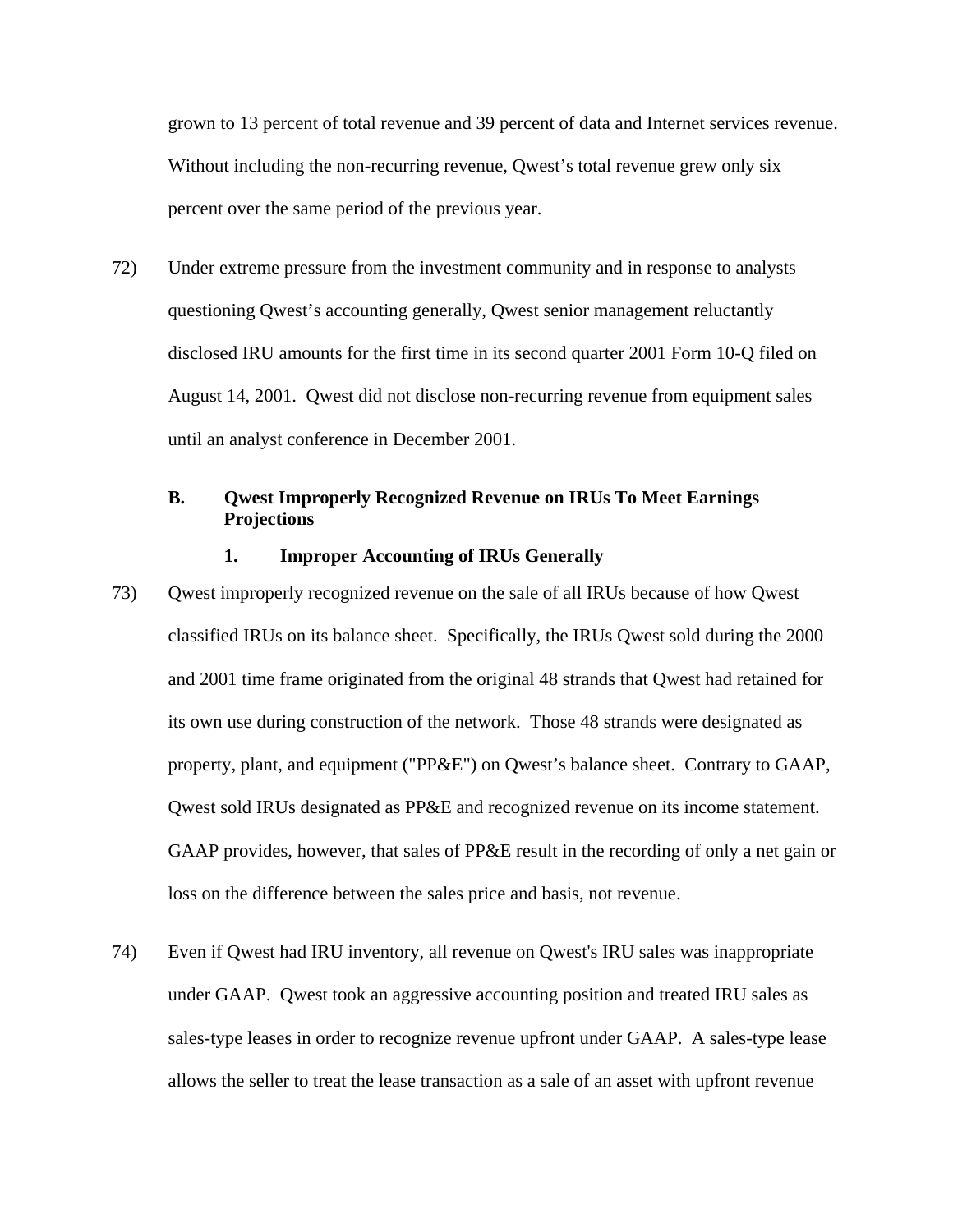and profit recognition. Qwest failed to disclose its IRU revenue recognition policy in its financial statements as required by GAAP to avoid disclosure of IRU sales to the investment community.

75) Upfront revenue recognition, including sales-type lease treatment, requires, among other things, completion of the earnings process, the assets sold remain fixed and unchanged, transfer of ownership with no continuing involvement by the seller, and fair market value of the revenue components. None of Qwest's IRUs, however, met these criteria. In fact, Qwest turned a blind eye to these GAAP failures and nevertheless used IRUs as "onetime wonders" to meet revenue targets.

# **a. Portability and Grooming**

- 76) For upfront revenue recognition as a sales-type lease, GAAP requires that the earnings process be complete and that the assets sold remain fixed and unchanged. Qwest failed to meet these requirements because it was always Qwest's intent to allow customers to return the asset purchased for a different asset. The ability to exchange capacity is known as "portability." Porting was prevalent in the telecommunications industry because companies needed the flexibility to change their network as demand changed. In fact, Qwest generally negotiated the ability to port when it purchased IRUs.
- 77) Qwest's intent from the beginning to allow porting was evidenced by its pattern and practice of allowing customers to port. From 1999 through mid-2001, Qwest sales employees told IRU customers they would be able to port as a matter of course.
- 78) In fact, by mid-2001, Qwest's senior management and accountants learned that Qwest had ported at least ten percent of assets sold as IRUs. Because of Qwest's intention to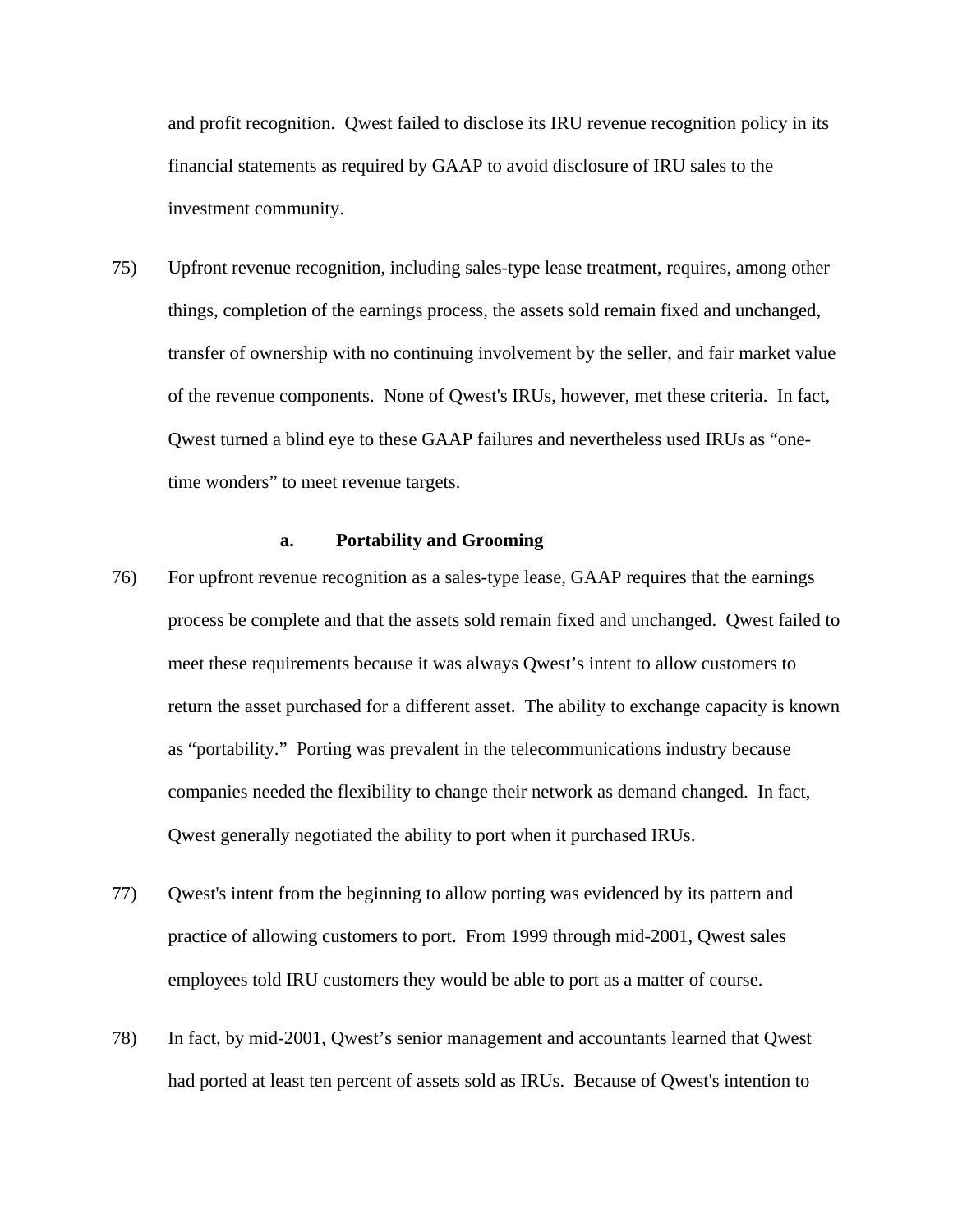allow porting, and its pattern and practice of porting, Qwest improperly recognized revenue upfront on all its IRU sales. Instead, Qwest should have recognized revenue ratably over the life of the lease term.

- 79) Moreover, Qwest often moved IRUs previously sold, without customer consent, to different wavelengths and different routes as required to circumvent problems on Qwest's network, address network changes, or to optimize the network's efficiency, a process known as "grooming." Because Qwest routinely redirected IRU routes, upfront revenue recognition on all IRUs was improper because Qwest was not selling a specifically identifiable asset, but instead simply providing a service.
- 80) During the third and fourth quarters of 2001, Qwest senior management knew of numerous IRUs that had been rerouted on different fibers. Qwest personnel informed senior management that the IRUs could not be restored to their original routes and advised senior management to reverse the revenue recognized from the IRU sales. Qwest senior management, however, rejected the employees' recommendations, and from the fourth quarter of 2001 through early 2002, Qwest continued to reroute IRU fibers as necessary.

# **b. Ownership Transfer**

81) To treat IRUs as sales-type leases and recognize revenue upfront, GAAP requires that the seller transfer to the buyer title, along with the usual risks and rewards of ownership, and that the seller does not have a substantial continuing involvement with the property. All of Qwest's IRU sales did not meet these requirements. While Qwest's IRU sales agreements generally provided for title transfer at the end of the lease term, there was significant uncertainty about whether title could ever transfer.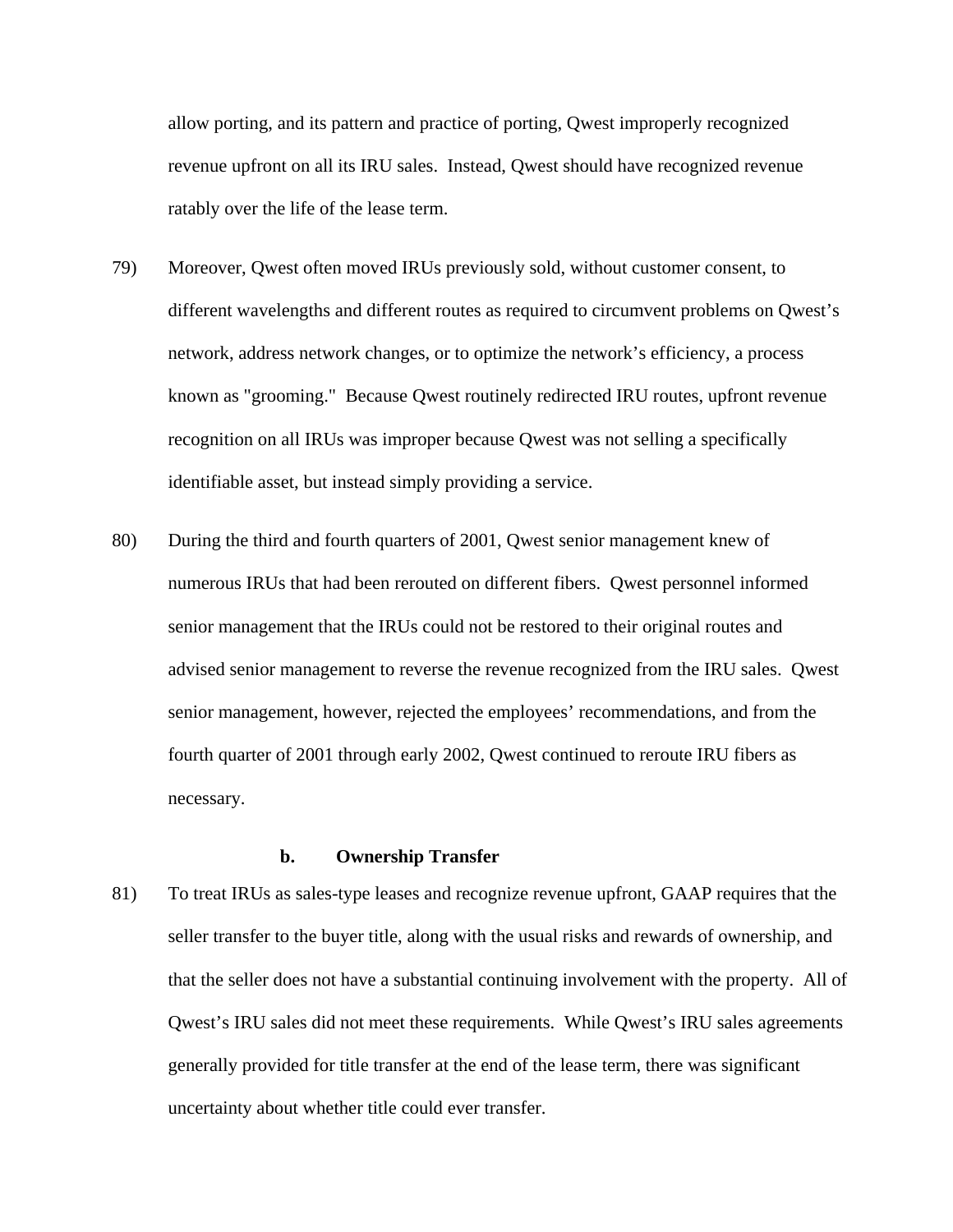- 82) The factors that suggested that Qwest may not be able to transfer title at the end of the lease term included: (i) there was no statutory title transfer system for IRUs similar to what exists for real property; (ii) some of Qwest's right of way agreements on the underlying IRUs expired prior to the end of the IRU terms; (iii) some of the underlying IRU agreements concerning IRUs that Qwest purchased from a third party and then resold did not allow Qwest to sublease its rights of way or did not provide title to Qwest and in turn, Qwest could not provide those rights to a third party.
- 83) In fact, Qwest attempted, but could not obtain a legal opinion that title could transfer on IRUs. Even if title could transfer in the future theoretically, under the IRU contracts, title would revert back to Qwest under certain conditions. Because Qwest's IRU contracts could not meet the title transfer requirement, upfront revenue recognition on all Qwest's IRU sales was inappropriate.
- 84) In some IRU contracts, Qwest specifically stated that the purchaser did not receive any ownership interest in the fiber, thereby defeating upfront revenue recognition. Similarly, in many contracts, Qwest prohibited the purchaser from assigning, selling, or transferring the fiber-optic capacity without Qwest's prior written consent.
- 85) For example, on March 31, 2000, Qwest entered into a \$9.6 million IRU transaction with Cable & Wireless, plc in which Qwest included a clause preventing assignment, sale, or transfer without Qwest's consent. Sales to Cable & Wireless in later quarters totaling \$291 million were accomplished by amendments to the March 31, 2000 contract and, therefore, were subject to the same assignment clause.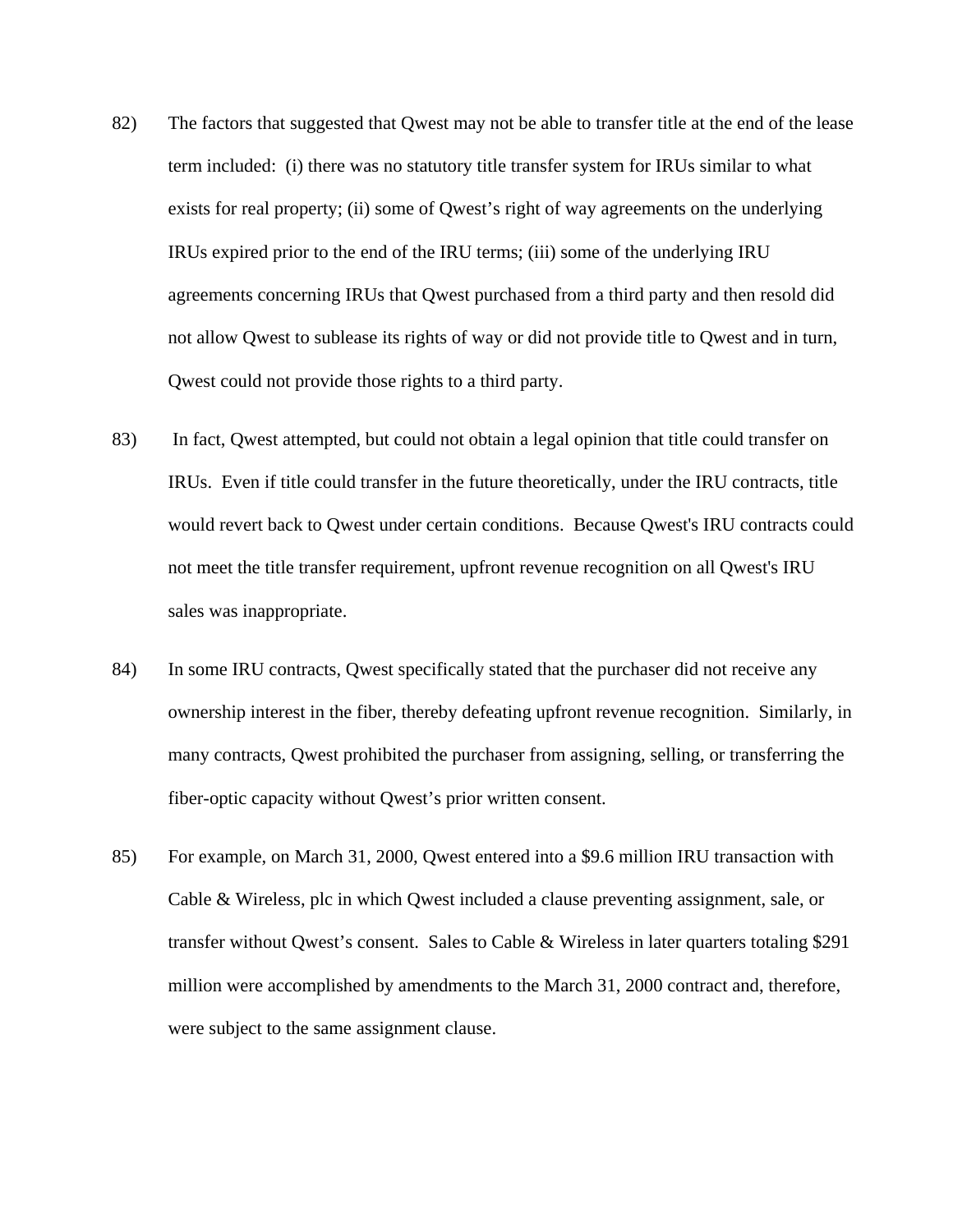86) Moreover, upfront revenue recognition was inappropriate because Qwest had a significant continuing involvement with all IRUs sold in the form of ongoing administrative, operations, and maintenance activities.

#### **c. Multiple-Element Accounting and Relative Fair Value**

- 87) For accounting purposes, Qwest inappropriately treated its sale of IRUs as having several separate revenue elements. Qwest identified the elements as the right of way, conduit, fiber, equipment, facilities, and operations and maintenance. Qwest recognized revenue upfront on three of the elements, specifically, the fiber, equipment, and facilities. Qwest, however, did not meet the requirements of multiple-element accounting under GAAP because each element did not represent a separate earnings process. Under GAAP, Qwest should have recognized revenue ratably on the entire IRU over the life of the lease.
- 88) Even if Qwest met the multiple-element accounting requirements, GAAP requires vendor specific objective evidence ("VSOE") supporting the allocation of the total IRU sales price to the various elements of the transaction. To maximize revenue, Qwest falsely allocated approximately 80 percent of the IRU revenue to the elements with upfront revenue recognition without VSOE. In the restatement process, Qwest determined that it did not have sufficient evidence on which to determine objectively the appropriate allocation among the different elements. Because Qwest did not have VSOE for the IRU revenue elements, GAAP required that revenue be recognized ratably over the lease term for all IRUs.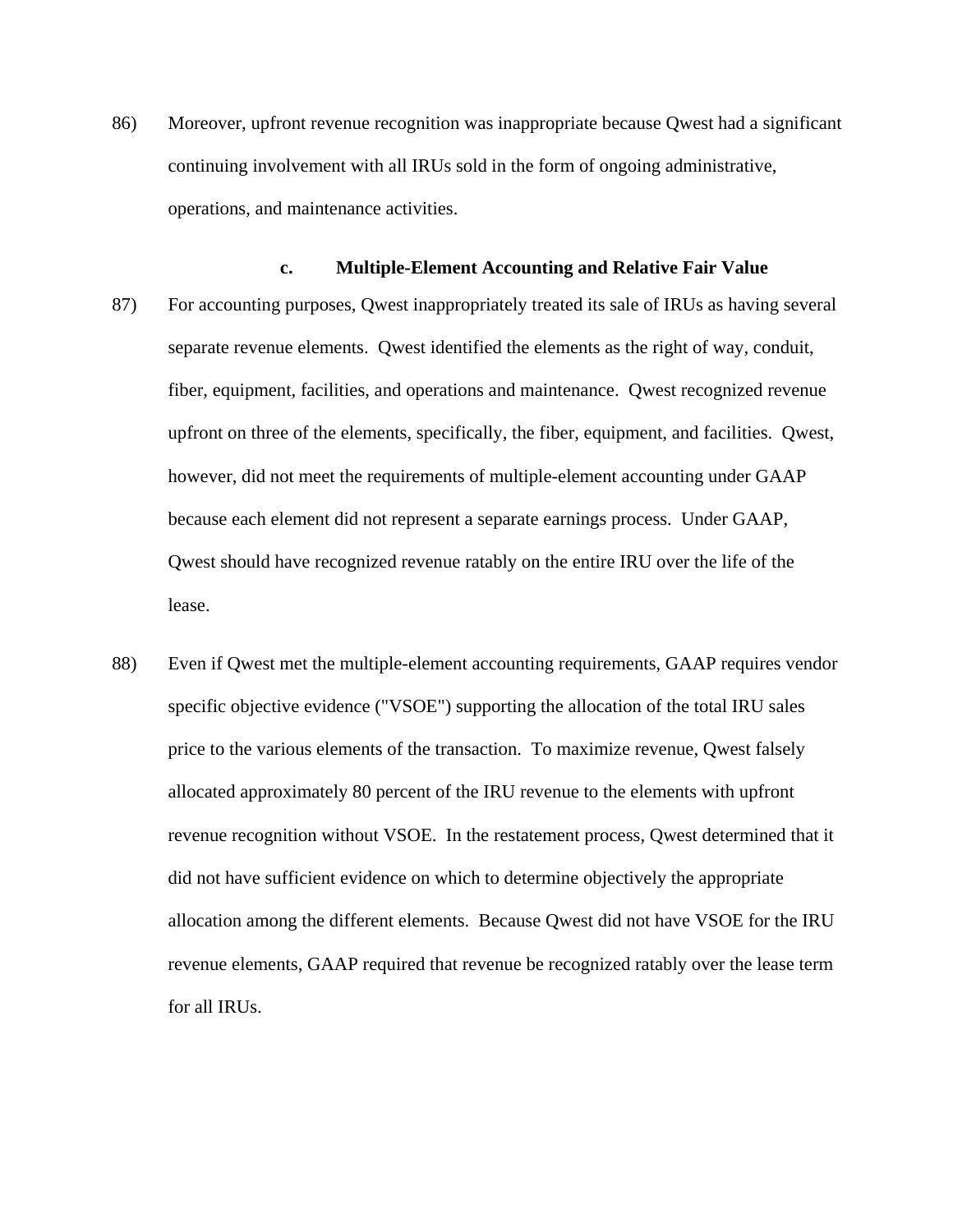# **2. Improper Accounting of IRU Swaps**

- 89) In 1999, Qwest found that it was increasingly difficult to sell IRUs to customers unless, at the same time, Qwest purchased fiber or capacity in similar dollar amounts from those same customers. These transactions are hereafter referred to as swaps.
- 90) Qwest started using IRU swaps in 1999, and during 2000 and 2001, the frequency, dollar amount and number of swap transactions grew as Qwest's dependence on gap-fillers increased to meet senior management's ever-increasing revenue targets while the demand for fiber assets plummeted. Internally, some Qwest managers and employees referred to these transactions by the pejorative term "SLUTS," as an acronym for simultaneous, legally unrelated transactions.
- 91) Most of Qwest's swaps were completed as directed by members of senior management in the waning days and hours of each quarter in desperate attempts to meet revenue projections. These swaps, which members of Qwest's senior management knew to be shams, were entered into for the purpose of artificially inflating Qwest's reported revenue.
- 92) Qwest found IRU swaps attractive because of the income statement treatment Qwest improperly employed. In accounting for swaps, Qwest exercised the most aggressive methods in the telecommunications industry, recognizing large amounts of revenue immediately, and generating significant profit margins. On the other hand, Qwest's costs in purchasing capacity from others were capitalized as long-term assets to be amortized over the 20-25 year term of the IRU. As a result, the company's reported EBITDA was grossly inflated.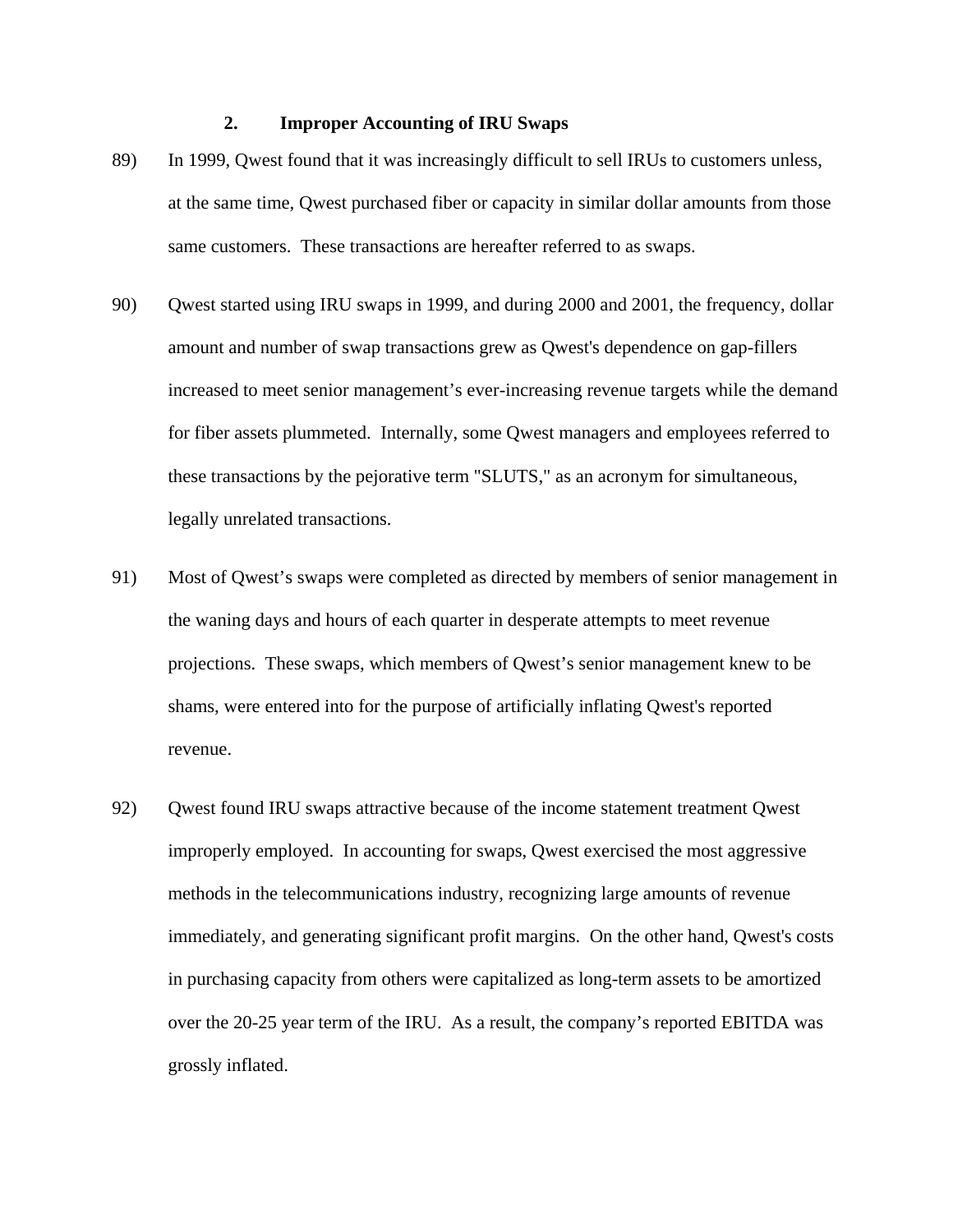- 93) Qwest's recognition of revenue from these swap transactions was improper. GAAP provides that the gain or loss on a swap or exchange of assets may be recognized if the assets are dissimilar. In its 2001 Form 10-K, filed April 1, 2002, Qwest fraudulently claimed that its IRU swaps involved an exchange of dissimilar assets, and therefore revenue was properly recognized. Specifically, Qwest claimed that two sides of the swap transaction involved different assets because they were classified differently on Qwest's balance sheet; Qwest claimed the capacity it sold was from its IRU inventory of assets held for sale, but that the capacity Qwest purchased was committed to PP&E.
- 94) Qwest's accounting for its IRU swaps was improper and its disclosures relating to its accounting were false. In fact, Qwest had no "inventory" of IRU capacity held for sale. Rather, all of Qwest's IRU capacity, both those it sold and those it bought, were classified as PP&E. Because Qwest's IRU swaps involved both a sale and purchase of fiber-optic capacity classified as PP&E, the assets were similar and no revenue should have been recognized. Despite knowledge that both the sales and purchases involved similar assets, members of senior management at Qwest directed upfront revenue recognition on all IRU swap sales.
- 95) Moreover, Qwest's failure to disclose swap transactions in its filings was not in accordance with GAAP. GAAP specifically requires disclosure of nonmonetary transactions, including the nature of the transaction, the basis of accounting for the assets transferred, and gains or losses recognized on transfers. Qwest failed to meet any of these GAAP requirements.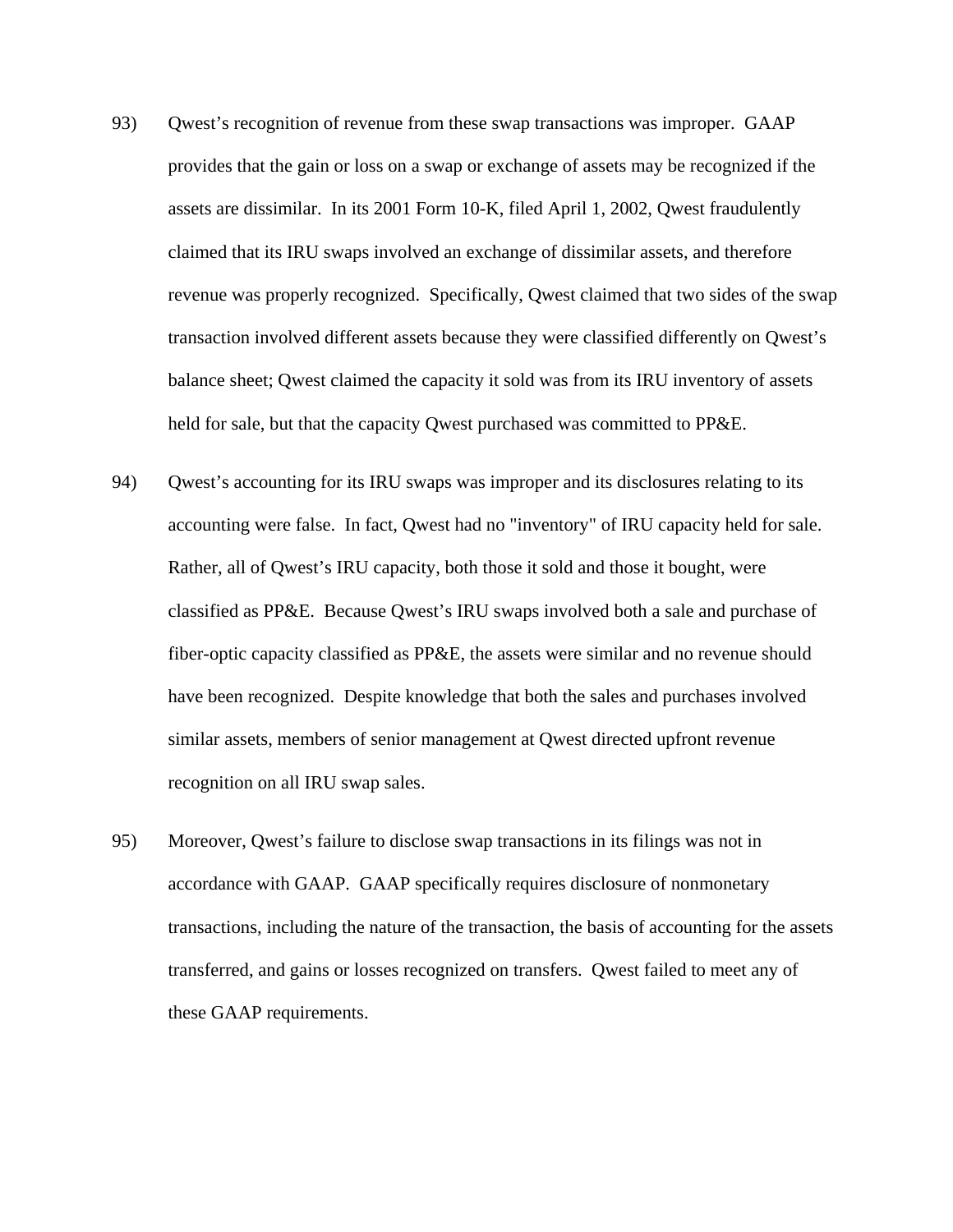# **3. Specific Revenue Recognition Criteria Failures in Particular Transactions**

96) All IRU revenue recognized by Qwest, including revenue recognized on swap transactions, was improper under GAAP for the reasons stated above. However, the desperation to fill revenue gaps at all costs caused additional GAAP failures as discussed further in this Complaint for particular IRU transactions.

# **a. Secret Side Agreements to Conceal Exchange Rights**

- 97) Because porting jeopardized upfront revenue recognition on IRUs, Qwest salespeople had to grant the right to port through secret side agreements and secret verbal assurances in order to close the deals. Although it was Qwest's general practice to port, customers sometimes requested exchange rights in writing, something Qwest's salespeople knew they were not allowed to do. Qwest's salespeople would provide either a verbal assurance or, if the customer insisted, a written document guaranteeing portability.
- 98) With the approval of members of senior management, the side agreements concealed from Qwest accounting personnel the exchange rights included by Qwest in IRU transactions. In fact, in one email, a Qwest manager wrote: "By the way, we should NOT have an email chain that indicates that verbal commitments such as these were made."
- 99) For example, in the fourth quarter 2000, Qwest sold to Cable & Wireless \$109 million of capacity in the United States, and recognized \$108 million in upfront revenue. Qwest did not have the capacity that Cable & Wireless actually wanted available at the time. Therefore, Qwest convinced Cable & Wireless to purchase different capacity through a secret side agreement, which guaranteed that Cable & Wireless could exchange the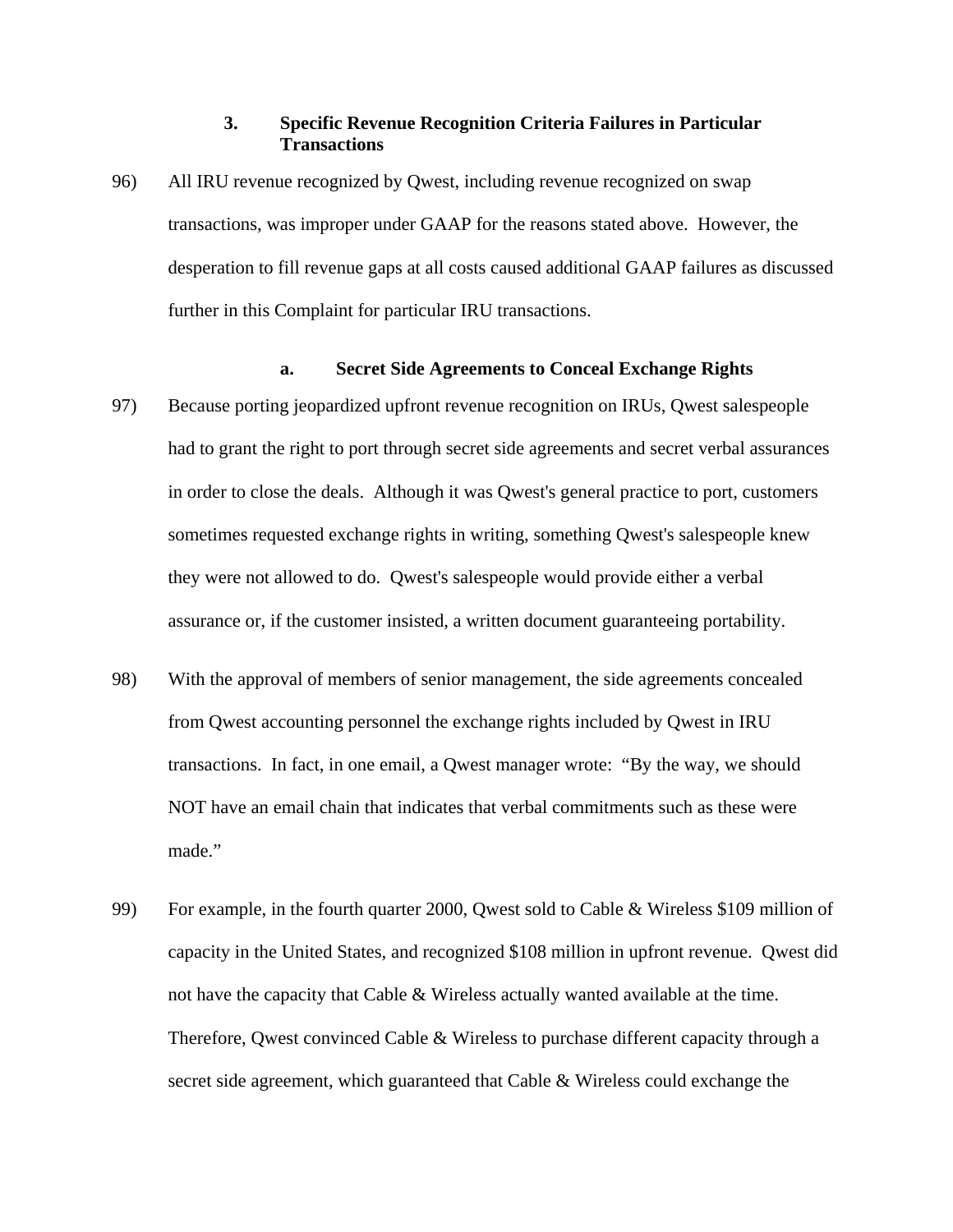capacity later. Specifically, on December 29, 2000, Qwest's COO provided to Cable & Wireless a secret email that guaranteed "a full and fair trade" of the capacity Cable  $\&$ Wireless bought for the different capacity at a later date.

- 100) Additionally, in the first quarter 2001, Qwest sold IRU capacity to Global Crossing, Ltd. and recognized \$102 million of revenue, although Global Crossing did not want the capacity it purchased. Rather, Global Crossing wanted capacity that was not yet available from Qwest. To assist Qwest with meeting its revenue targets, Global Crossing agreed to take capacity that was available for delivery at that time so long as it had a right to exchange the capacity. Qwest personnel gave secret verbal assurances beyond the contract language to Global Crossing that Qwest would agree to exchange the capacity when the new capacity was available.
- 101) In another example, in June 2001, Velocita Corporation sought to purchase certain routes from Qwest. Qwest did not have the routes available to sell but, because Qwest desperately needed the revenue for that quarter, Qwest suggested that Velocita buy an alternative route with the ability to exchange the route for others at a later date.
- 102) Velocita requested that the exchange right be included in the parties' agreement. A Qwest senior executive, however, provided a verbal assurance to Velocita outside the contract to hide from its accountants the fact that Qwest was providing an exchange right to Velocita. Thereafter, on June 29, 2001, Qwest and Velocita entered into a swap transaction in which Qwest purchased from Velocita \$12.1 million of assets, and Qwest sold to Velocita \$11.6 million of assets. Qwest recognized \$11.5 million in revenue on the transaction in the second quarter 2001.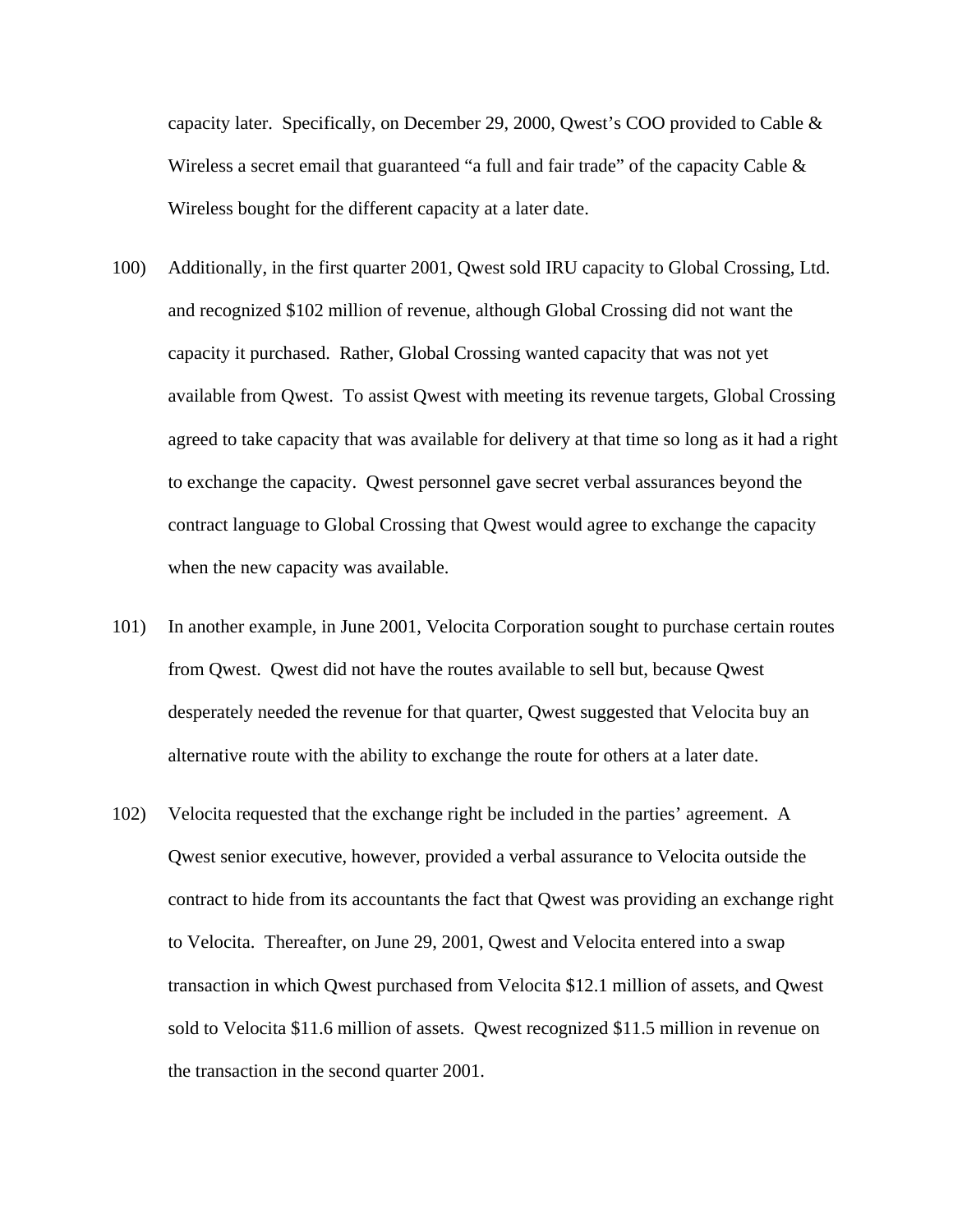## **b. Failure to Identify Specific Assets Being Sold**

- 103) In the rush to complete IRU transactions by the end of the quarter and fill revenue gaps, Qwest frequently neglected to specify the assets it was selling. GAAP, however, requires that assets being sold be specifically identified for upfront revenue recognition.
- 104) For example, in a fourth quarter 1999 swap transaction with Enron Broadband Services ("Enron"), Qwest sold an IRU along three routes in the U.S. In another third quarter 2000 swap transaction, Qwest sold to Enron an IRU along five routes in the U.S. Neither of Qwest's sales agreements specifically identified the fibers sold to Enron.
- 105) Despite the failure to identify the fibers, Qwest recognized \$36.3 million in the fourth quarter of 1999 and \$36.9 million in the third quarter of 2000 from the swaps with Enron.
- 106) In another example, in the first quarter ended March 31, 2001, Qwest sold \$105 million of fiber-optic capacity to Global Crossing and recognized approximately \$102 million in revenue for the sale. This was done despite the fact that the majority of the capacity was not specified in the contract by the end of the quarter. Rather, the contract exhibit that was intended to list some of the assets sold simply stated – "to be identified."
- 107) Similarly, in the same transaction, Global Crossing and Qwest did not identify until June 2001, three months after Qwest recognized the revenue for the sale, the geographic termination points of some of the capacity purchased by Qwest.

# **c. Backdating of Contracts**

108) Members of Qwest senior management contacted the employees negotiating on behalf of Qwest at least daily near the end of quarters to determine the status of sales agreements and to press for completion. Such pressure motivated the employees to backdate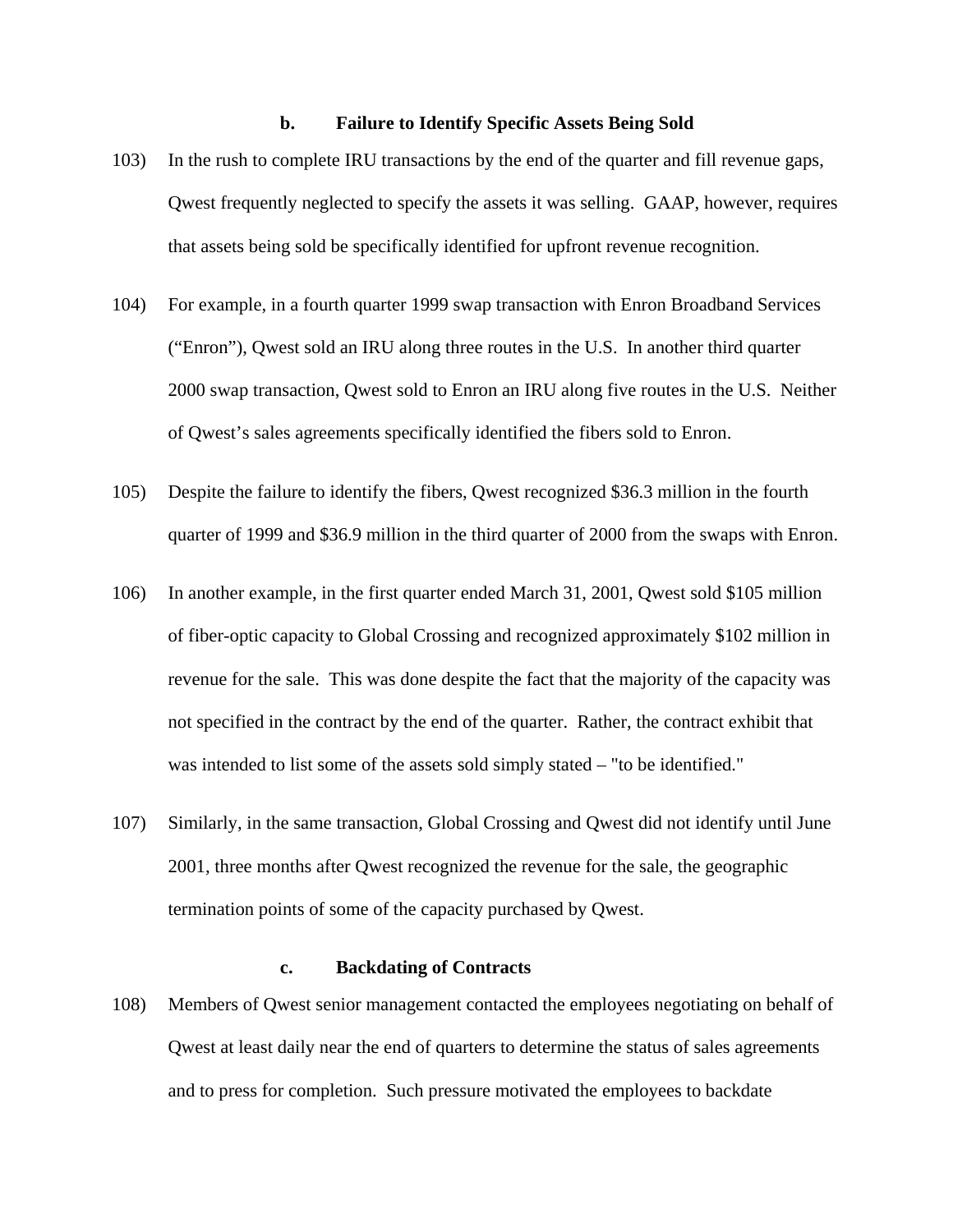contracts when needed to demonstrate falsely contract "completion" by the end of the quarter.

- 109) For example, in a swap transaction with Cable & Wireless recorded in the first quarter 2001, Qwest recognized \$69.8 million in revenue. The IRU sale contract was not executed or completed until April 12, 2001. Nevertheless, solely in order to book the much needed revenue in the first quarter of 2001, several Qwest employees backdated the contract to March 30, 2001. Qwest senior management, including the COO and the CFO were aware that the sale had not closed until April 12, 2001, but determined to recognize the revenue in the first quarter of 2001 in order to meet revenue projections.
- 110) In another example of backdating, in the third quarter 2001 Qwest recognized \$85.5 million of revenue on the sale of IRU capacity in a swap with Enron. The parties' agreements, which are dated September 30, 2001, were not executed until October 1, 2001, after the close of the quarter.

#### **d. Failure to Deliver**

- 111) Qwest's contracts for the sale of an IRU required delivery by Qwest and acceptance by the customer. In several instances, however, Qwest failed to deliver the fiber by the end of the quarter in which revenue was recognized. Under GAAP it was improper for Qwest to recognize revenue until there had been delivery and acceptance by the customer.
- 112) For example, Qwest failed to deliver to Enron certain fiber and facilities pursuant to the parties' fourth quarter 1999 and third quarter 2000 swap transactions, representing a total of \$36 million in revenue. In early 2001, Enron gave notice to Qwest that Qwest had breached the agreements and refused to pay Qwest the remaining amounts due under the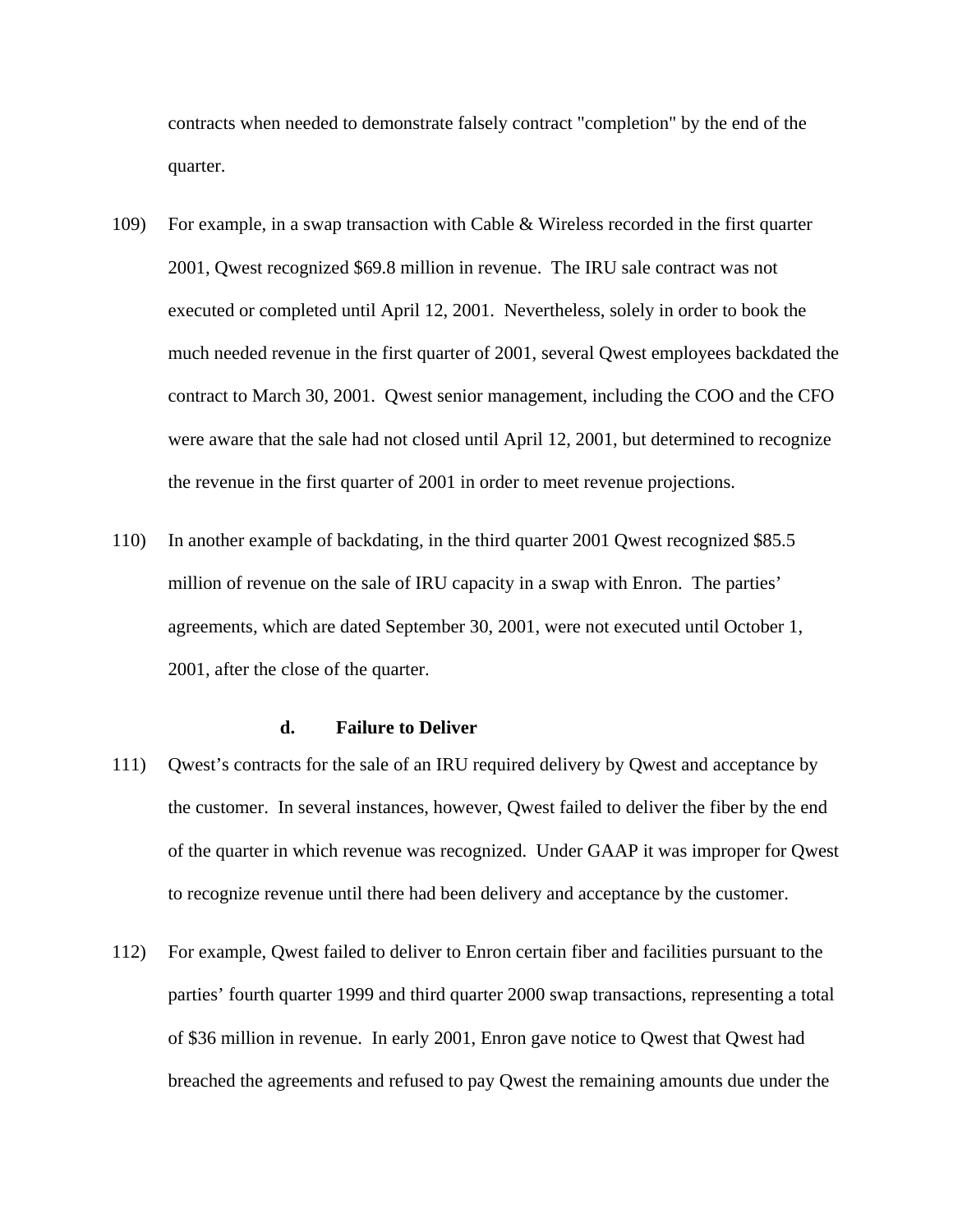agreements. Some Qwest senior management knew that Qwest had not and could not deliver under the terms of Qwest's sales agreements.

113) To avoid Enron returning their routes and reversing revenue it had previously recognized, a Qwest senior financial executive structured Qwest's third quarter 2001 transaction with Enron to include a so-called "re-purchase" of those routes. Since Qwest had never delivered the routes to Enron, and Enron had not paid for the routes, this was a complete fiction orchestrated to avoid the reversal of millions of dollars of revenue.

## **e. Lack of Business Purpose for the Swaps**

- 114) Qwest engaged in most IRU swaps when there was no legitimate business purpose for Qwest simultaneously to purchase IRU capacity from another telecommunications company. The purchase was merely a necessary evil to facilitate the sale that Qwest used to inflate its revenue and meet its targets. Under GAAP, if there was no legitimate business need for the acquired IRU, no revenue should have been recognized in the transaction.
- 115) Qwest stated in Commission filings, releases, and before Congress that the business purpose of the swaps involving acquisitions of international lit capacity or dark fiber was to expand its international network. Those statements were false. In most cases, Qwest had no intention to use and, in fact, did not use the assets it purchased. Moreover, members of Qwest's senior management directed and established quotas for the IRU sales teams to re-sell capacity that Qwest "[took] on as a result of trades with other carriers that we do not intend to use."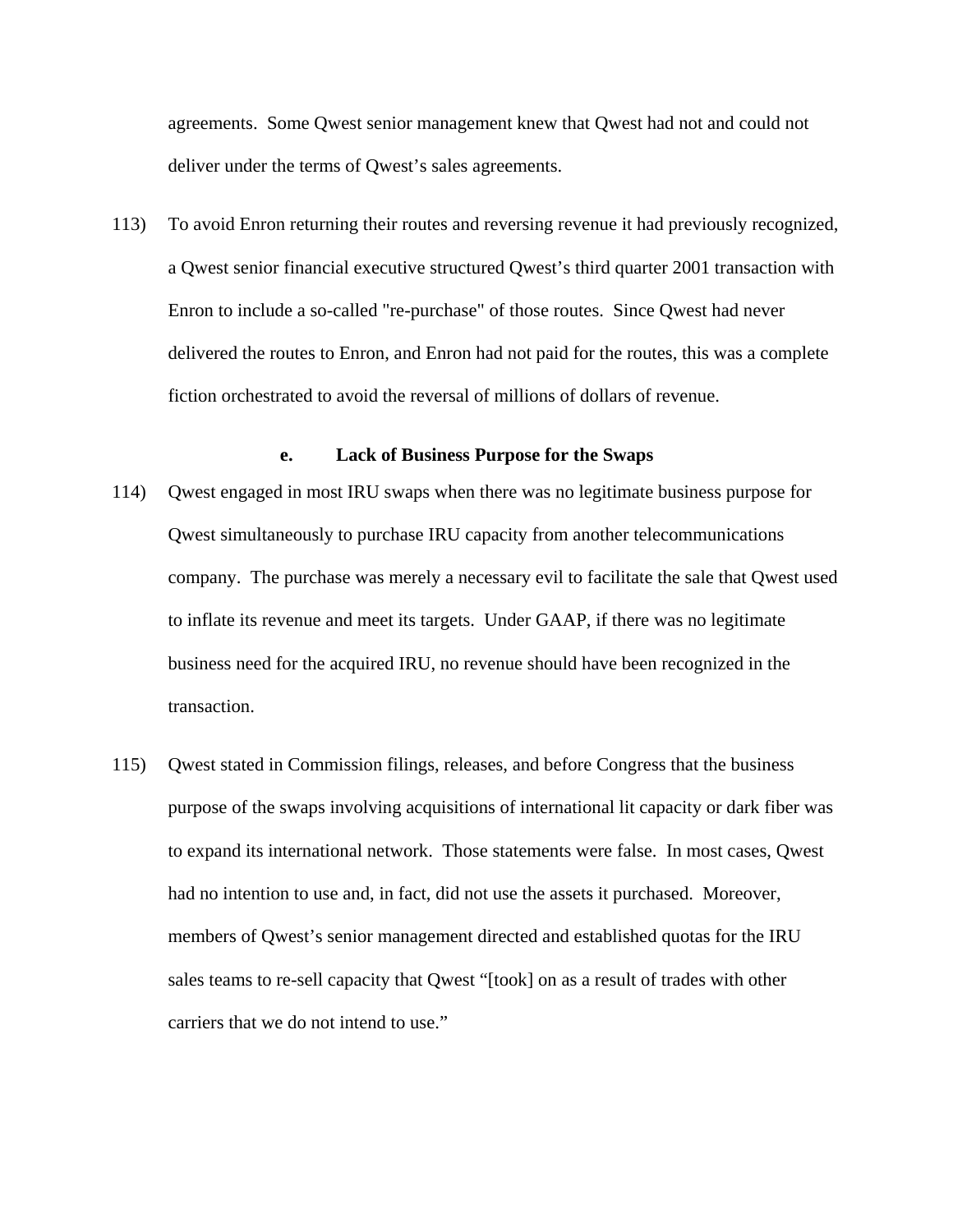- 116) Generally Qwest's IRU salespeople did not consult with Qwest's network planning department before purchasing assets in a swap. Qwest's network planning department generally was responsible for determining what capacity was needed to expand or develop Qwest's fiber-optic network. In the swap transactions, however, the sales teams bought whatever capacity was necessary to close the deal with the customer without regard to the network planning department's determinations of Qwest's business needs. In the few instances where Qwest's network planning department was consulted, it recommended against the purchase of capacity because Qwest had little or no need for the IRU. Nevertheless, Qwest's sales team and senior management ignored their view and purchased the capacity.
- 117) In addition, the sales staff generated no written business justification for the swap purchases until the second quarter of 2001. Thereafter, the business justifications had no detail regarding how the assets would be used, when they would be integrated into the network, or the anticipated revenue to be generated by the assets.
- 118) Given that Qwest purchased assets in IRU swaps solely to effectuate the sale and recognize revenue upfront, Qwest accumulated a huge amount of network assets it did not need and could never use.
- 119) For example, in the third quarter 2001, Qwest purchased \$67.2 million of capacity in Pan America from Global Crossing in a swap transaction. Qwest agreed to acquire the Pan American capacity solely because Global Crossing could deliver the capacity by the close of the third quarter, a necessary element for booking revenue on Qwest's simultaneous sale to Global Crossing.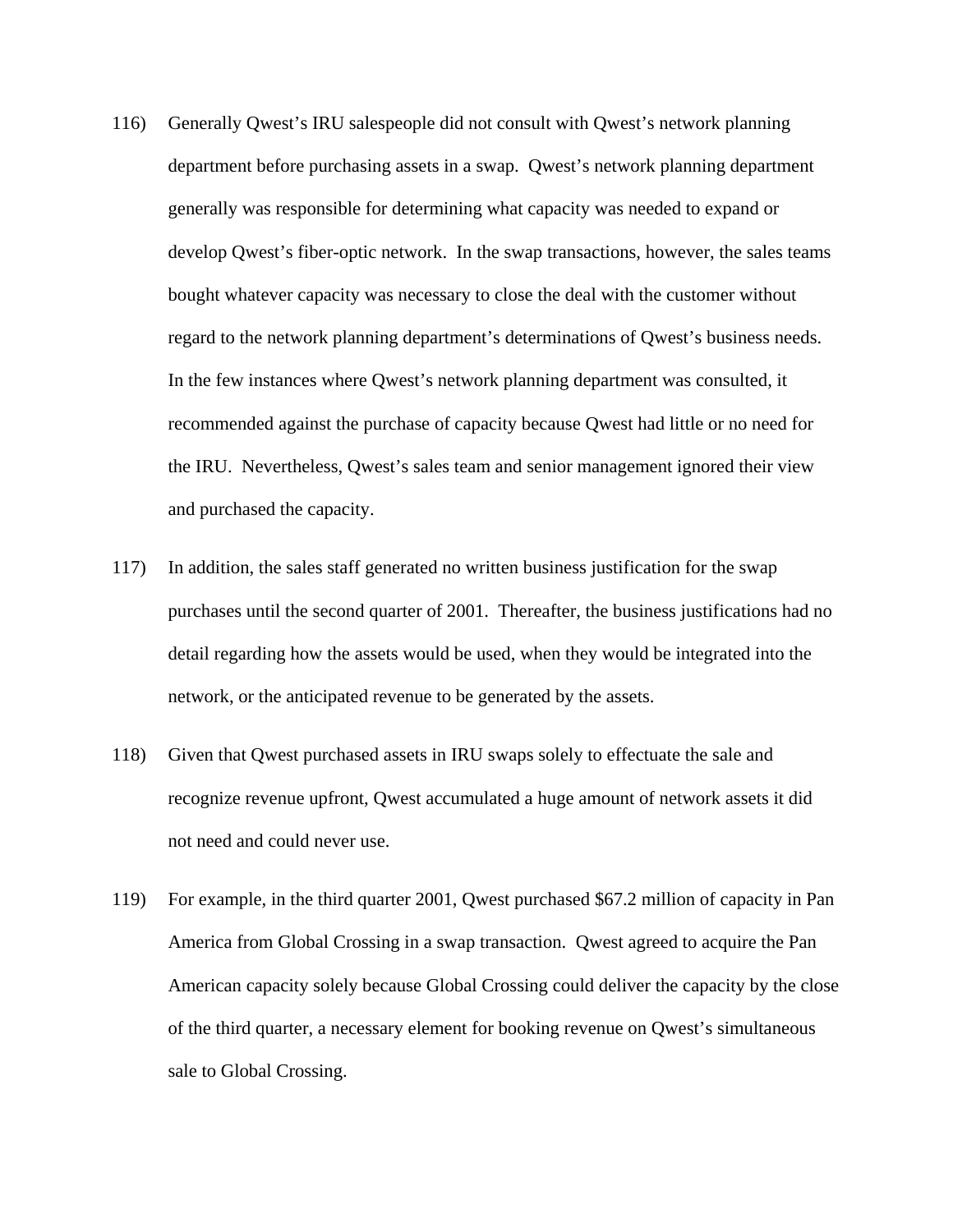- 120) In another example, on September 29, 2000, Qwest purchased from Global Crossing \$20.8 million in capacity across the Pacific Ocean as part of a swap transaction. Qwest never activated the capacity and, six months later on March 27, 2001, Qwest returned the \$20.8 million in capacity as a credit toward the purchase of different capacity from Global Crossing.
- 121) In a third example, Qwest purchased a large amount of fiber from Enron in a third quarter 2001 swap in which Qwest recognized \$85.5 million in revenue on the sale. Qwest, however, had no supportable business purpose for buying the vast majority of this fiber. Prior to the purchase, Qwest's network planning group made clear that the Qwest network had no need for the majority of Enron's fiber route and other assets.
- 122) In late 2001 through early 2002, Qwest conducted a study to determine how to use the international capacity it had purchased in IRU swaps. The study concluded that Qwest could possibly use or resell only one-third of the capacity it had purchased in the swaps. The remaining two-thirds of the capacity purchased was not needed by Qwest, could not be resold, and was therefore worthless.
- 123) Many of the routes Qwest purchased in IRU swaps duplicated network assets Qwest already had. For example, Qwest purchased similar East Asia capacity during 2001 in four swap transactions with Cable & Wireless, Global Crossing, Flag Telecom Ltd. ("Flag") and Tycom Networks, Inc. Because the routes were redundant, Qwest could not and did not have a business use for at least three of the four routes.
- 124) Additionally, on five occasions between the second quarter of 2000 and April 2001, Qwest's salespeople purchased a total of \$70 million of capacity in Japan from Cable &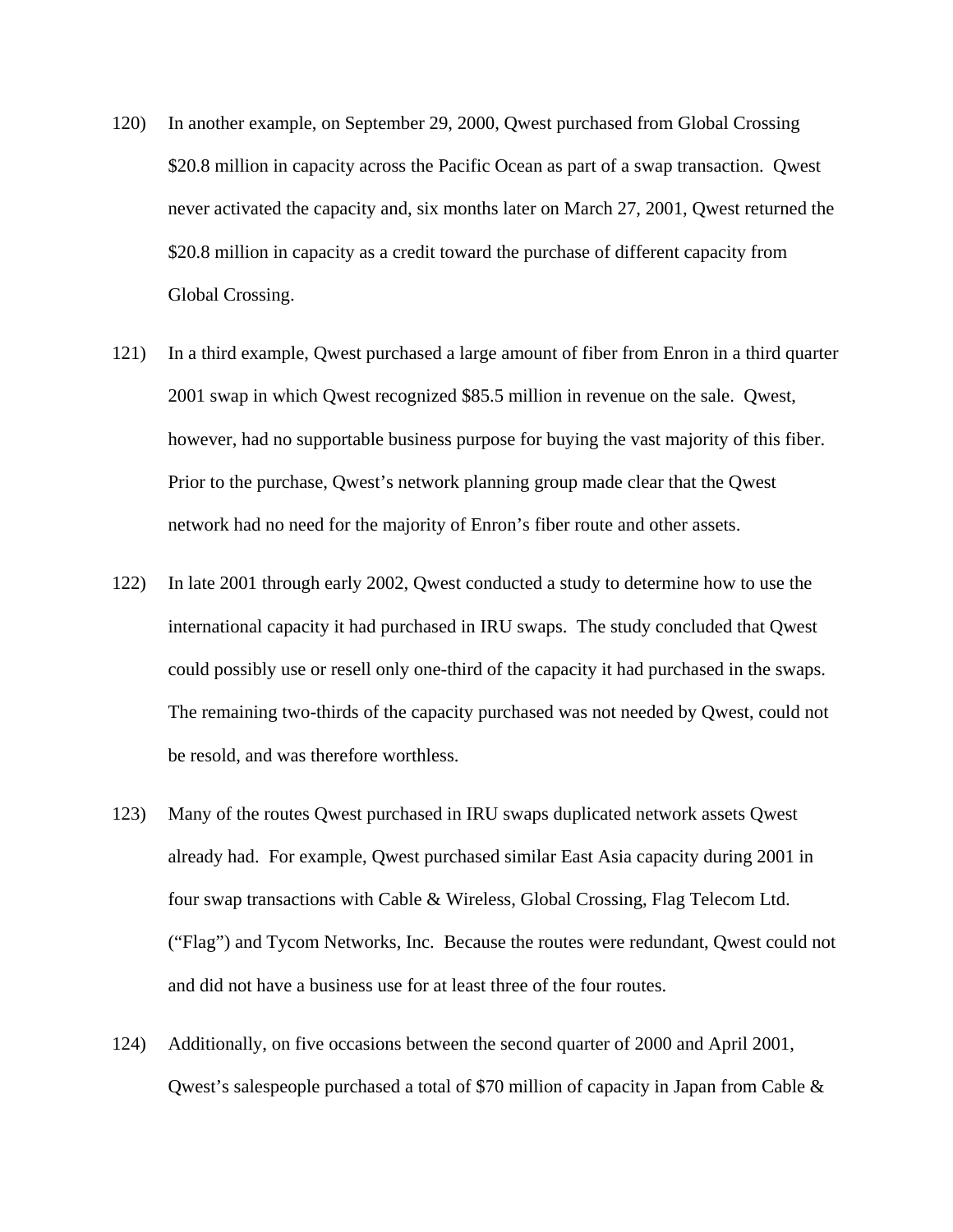Wireless. At the same time, Qwest's network engineers, who had no knowledge of the swaps, were building capacity along the same or similar routes. When Qwest's network engineers first learned of the purchases in April 2001, Qwest abandoned construction of its own network in Japan.

125) In another example, Qwest engaged in a swap with Enron on December 21, 1999, whereby it bought fiber between Denver and Dallas for \$39.2 million. However, Qwest had already built and completed a route between those cities that had excess capacity and the ability to be expanded.

# **f. Failure to Exchange Cash**

- 126) Each of Qwest's capacity swaps with other carriers required that the parties exchange cash to demonstrate the purported value of the swapped capacity. Often the purchaser of capacity failed to submit its payment to Qwest as required prior to the end of the quarter when Qwest recognized the revenue. Under such circumstances, recognition of the revenue before the cash payment was received was improper under GAAP.
- 127) For example, both Qwest and Cable & Wireless failed to exchange cash for all five IRU transactions between the parties recorded by Qwest during fiscal year 2000. In fact, as of December 31, 2000, Cable & Wireless owed approximately \$232 million to Qwest for its 2000 IRU purchases and did not start paying until first quarter 2001.
- 128) In another example, in September 2001, Qwest entered into a swap transaction with Global Crossing in which Qwest sold \$63.4 million of North American capacity and recognized approximately \$29 million in upfront revenue. Simultaneously, Qwest bought from Global Crossing \$67.2 million in South American capacity. Qwest and Global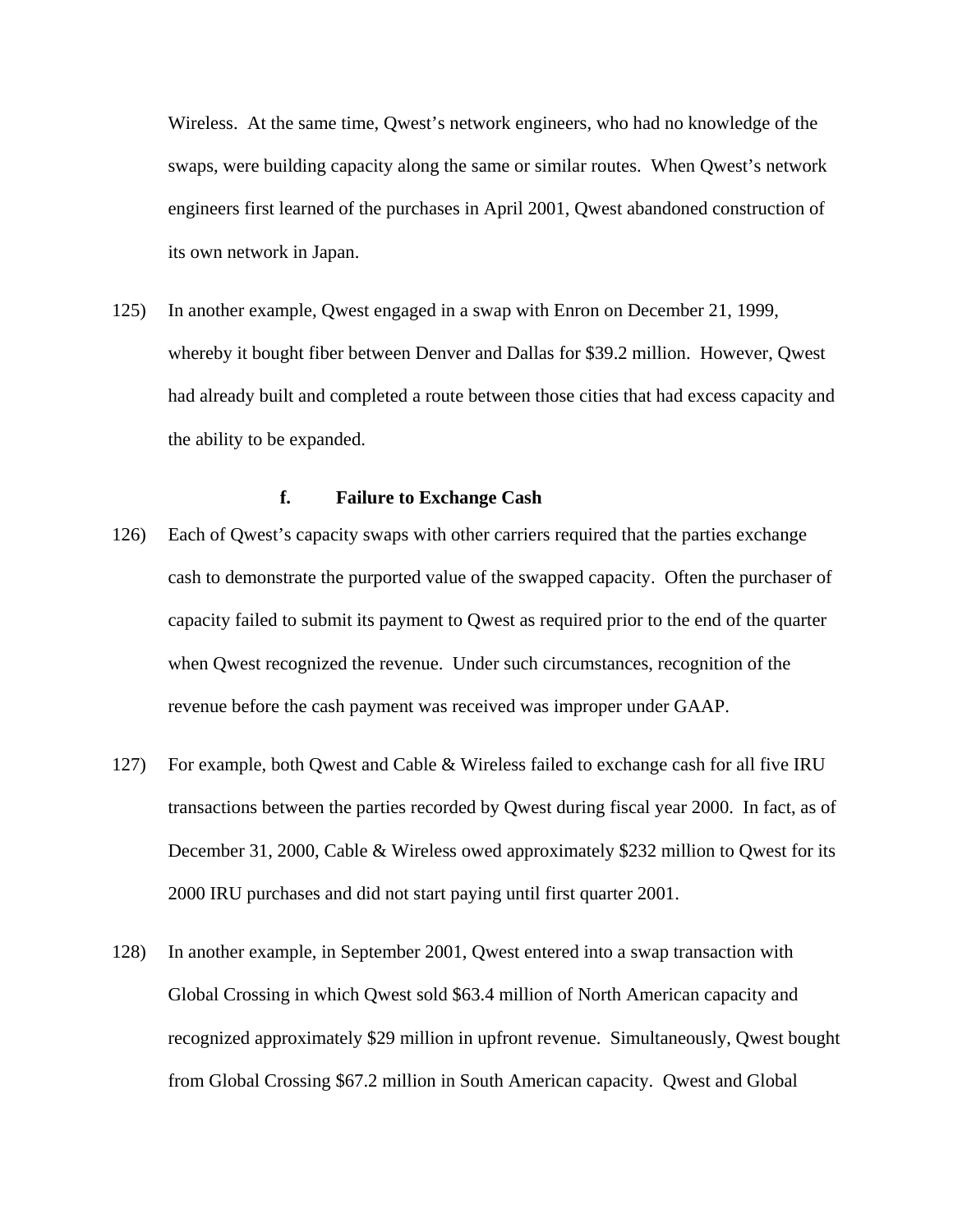Crossing tried to "paper over" the transaction by exchanging facsimile copies of checks until wire-transfers could be completed on October 1, 2001, after the close of the quarter.

# **4. Concealment of Known Revenue Recognition Failures on IRU Transactions**

- 129) From the fall 2001 through the filing of Qwest's 2001 Form 10-K on April 1, 2002, revenue recognition issues were topics of significant discussion among Qwest senior management.
- 130) Specifically, in October 2001, the existence of a side agreement in which Qwest guaranteed Cable & Wireless portability of assets purchased in the fourth quarter 2000 surfaced when Cable & Wireless informed Qwest that it was ready to port. Qwest originally denied Cable & Wireless' request and, when Cable & Wireless threatened litigation, the issue escalated through Qwest senior management.
- 131) Thereafter, in March 2002, Qwest's outside counsel gave legal advice that the balance of potential outcomes favored Cable & Wireless if the parties litigated the enforceability of the side agreement. Qwest knew, based upon a document prepared by several employees, that litigation or arbitration with Cable & Wireless had the potential to "bleed[] into other transactions" resulting in an "unwind" of all IRU revenue.
- 132) Some members of Qwest senior management withheld from Qwest's auditors and others the litigation and accounting risks raised by the Cable & Wireless side letter and quietly settled with Cable & Wireless on the eve of filing the 2001 Form 10-K for the full value of the claim.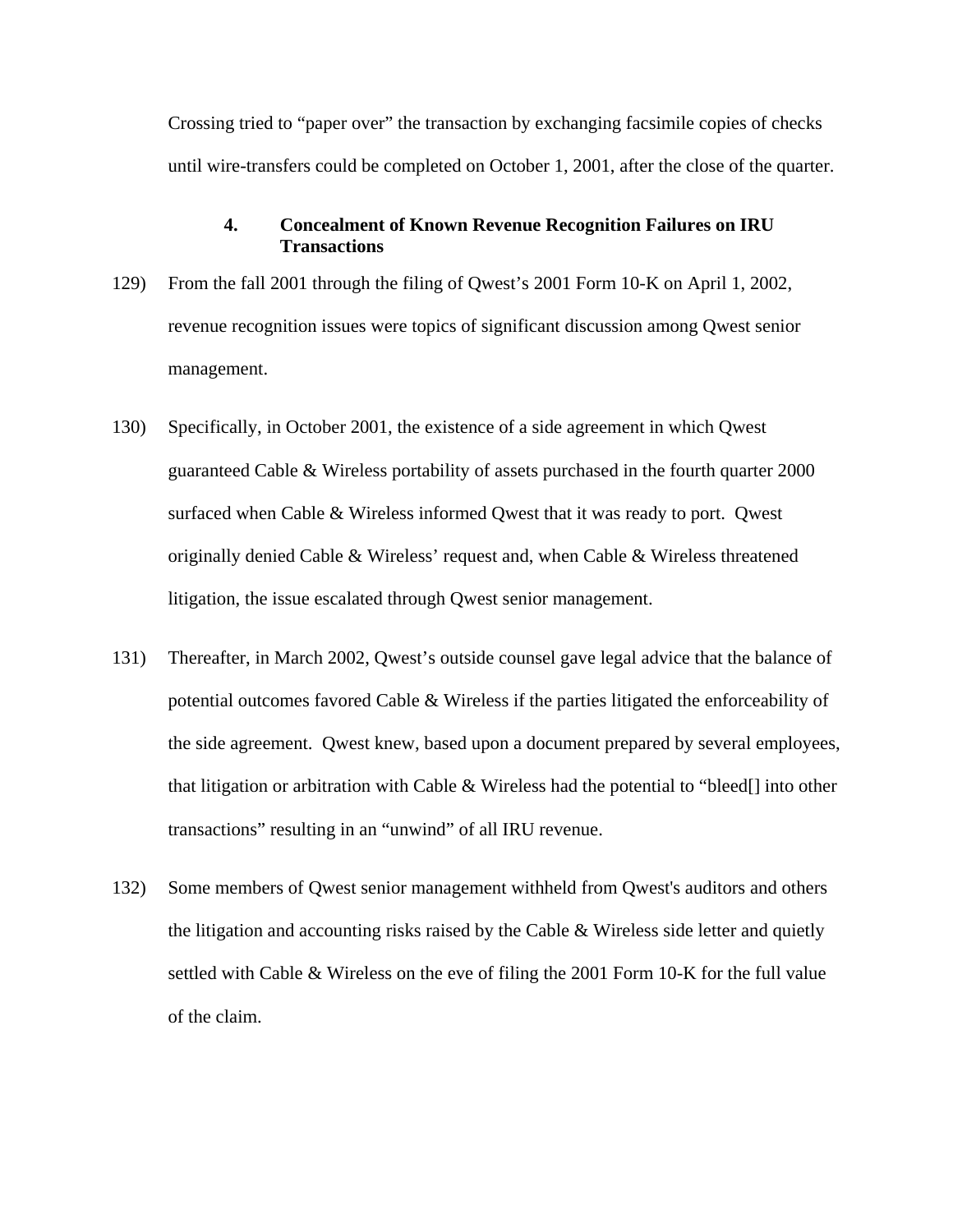- 133) During the same period of time, another red flag concerning a guarantee of porting to a Qwest IRU customer came to the attention of Qwest's senior management. Specifically, in December 2001, Flag informed Qwest's outside auditors through an audit confirmation letter of the existence of a "verbal agreement" from Qwest guaranteeing Flag portability of assets purchased in the second quarter 2001. The auditors advised Qwest of Flag's claim.
- 134) Qwest investigated the issue and obtained legal advice that if Qwest denied Flag's request to port, Qwest may be found to have refused its consent in bad faith. Some members of Qwest senior management withheld these critical facts from others involved in the 2001 Form 10-K process.
- 135) In light of these transactions, other IRU and equipment sale transactions, and a request for documents relating to IRU transactions between Qwest and Global Crossing by an office of the Commission's enforcement division in February 2002, Qwest retained the same outside counsel that later opined on the Cable & Wireless transactions, ostensibly to perform an objective investigation of the appropriateness of Qwest's accounting for all IRU transactions.
- 136) Qwest's outside counsel issued preliminary conclusions on March 29, 2002 and, despite the fact that the investigation was ongoing, Qwest senior management used the counsel's preliminary findings to conclude that all IRU revenue was in accordance with GAAP, to justify not restating, and to file the 2001 Form 10-K timely.
- 137) Moreover, in order to get Qwest's auditors to sign off on Qwest's 2001 Form 10-K, Qwest accounting personnel read portions of the outside counsel's report to Qwest's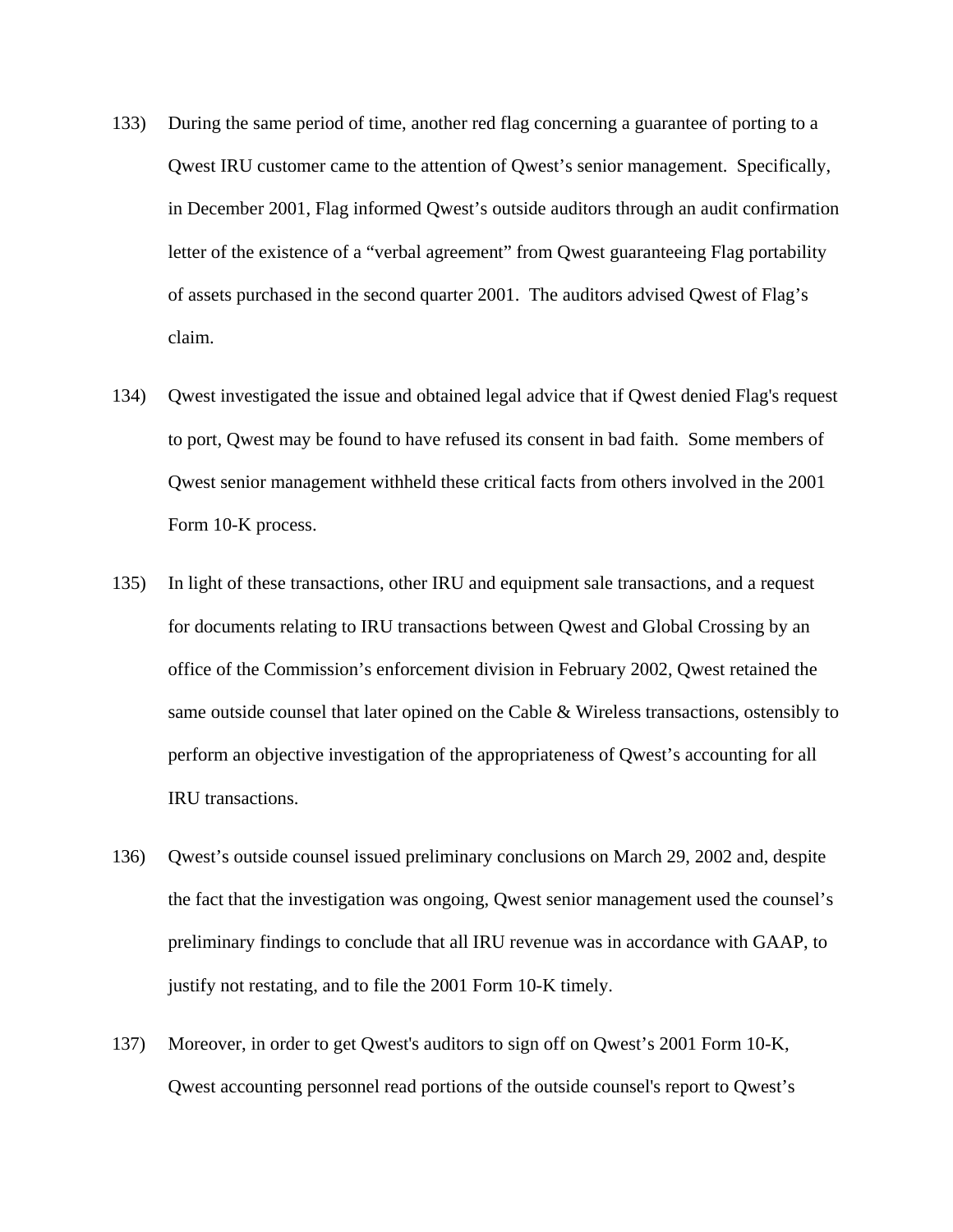auditors leaving out critical facts detailed in the report, including facts highlighting the incomplete nature of the report and accounting conclusions reached. The accounting personnel also omitted in discussions with the auditors other relevant facts known about specific transactions that impacted revenue recognition.

- 138) Qwest also performed a purported materiality analysis on the IRU accounting issues identified in the outside counsel's report. However, as with the auditors, Qwest failed to provide the critical information regarding the IRU transactions to the individual responsible for the analysis.
- 139) Before filing its 2001 Form 10-K, Qwest's auditors required that Qwest obtain an outside legal opinion that title could transfer on all IRU transactions. At the conclusion of the review, outside counsel was not able to provide a legal opinion that addressed whether title "can or will" transfer. Rather, outside counsel was only able to conclusively state that the IRU agreements provided for title transfer. Notwithstanding its inability to obtain a legal opinion on the issue, Qwest represented to its auditors that title would transfer at the end of the lease term and thus revenue could be recognized upfront.
- 140) On April 1, 2002, Qwest filed its 2001 Form 10-K, which falsely represented that its IRU accounting was in accordance with GAAP, and failed to disclose its continued internal investigation of IRU revenue recognition issues and the risks and uncertainties associated with its ability to transfer title on IRUs.

# **C. Qwest Improperly Recognized Revenue on One-Time Equipment Sales**

141) In addition to IRUs, Qwest used contrived sales of Internet equipment as "heroin" or gap fillers to meet its need for quick fixes for revenue shortfalls at the end of quarters.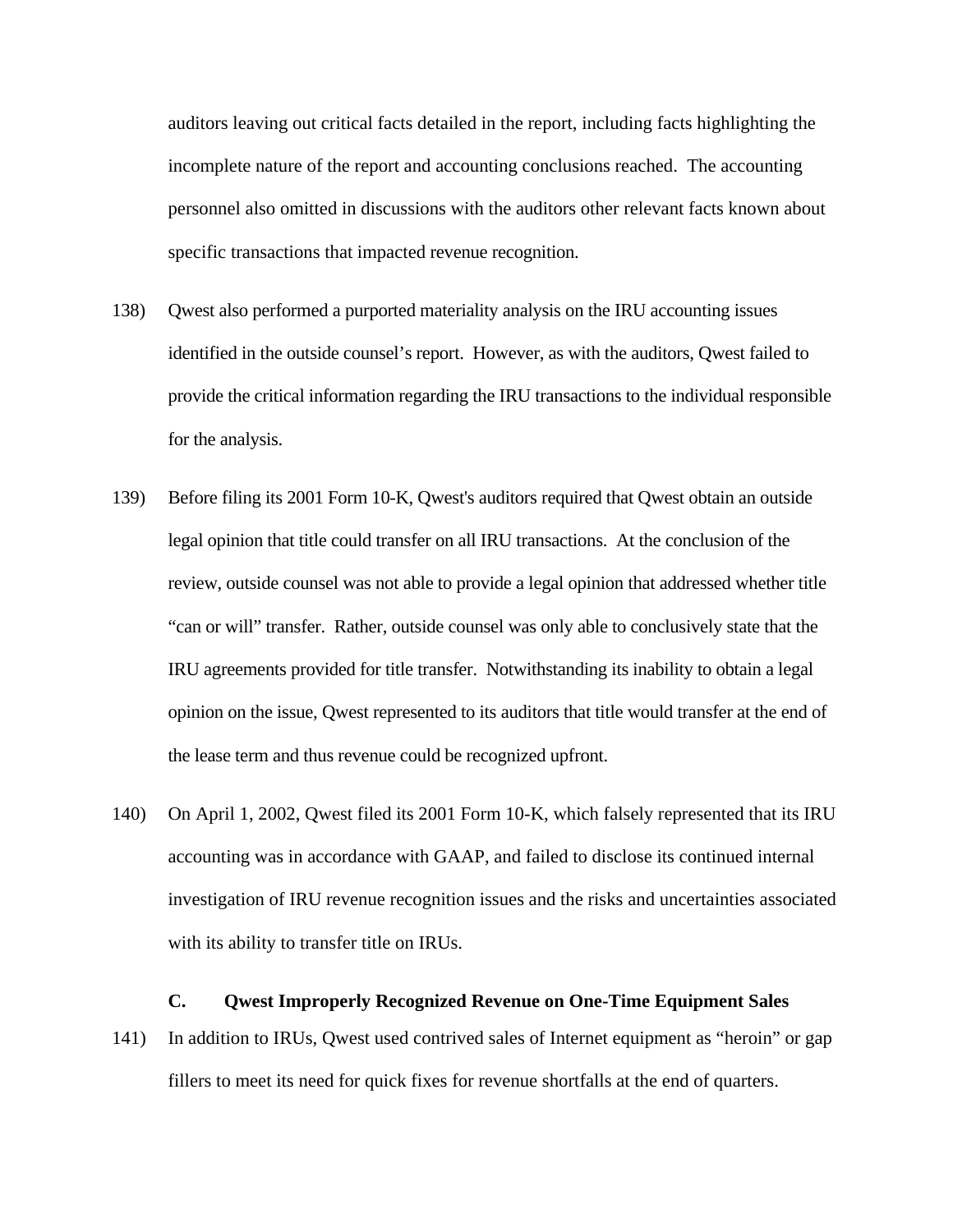Members of Qwest senior management participated in schemes to recognize fraudulently a total of \$621 million of revenue on Internet equipment sales and related services through Qwest's Global Business Markets unit and Qwest's Internet Solutions group ("Internet Solutions") to three customers: KMC Telecom, Inc., Genuity, Inc., and the Arizona School Facilities Board ("ASFB").

142) Each of these sales of Internet equipment involved an integrated services component that, according to GAAP, would require revenue to be recognized ratably over the life of the services contract. To enable upfront revenue recognition, however, members of Qwest senior management and employees participated in schemes to separate artificially the equipment sales from the services.

## **1. KMC**

- 143) In the first and second quarters of 2000 and 2001, the Internet Solutions group and KMC, a privately held telecommunications company in New Jersey, entered into four transactions in which Qwest sold KMC a total of \$452 million of Internet-related telephone equipment. Simultaneously, Qwest purchased Internet-related telephone services from KMC using the same equipment.
- 144) Qwest senior managers and employees entered into the scheme to separate artificially the equipment sale from the services component, knowing that Qwest was entering into the transactions in large part during the last few days of each quarter to fill gaps in forecasted revenue, rather than for legitimate business needs. Qwest management knew that the amount of equipment to be sold to KMC was determined by the amount of the revenue gap.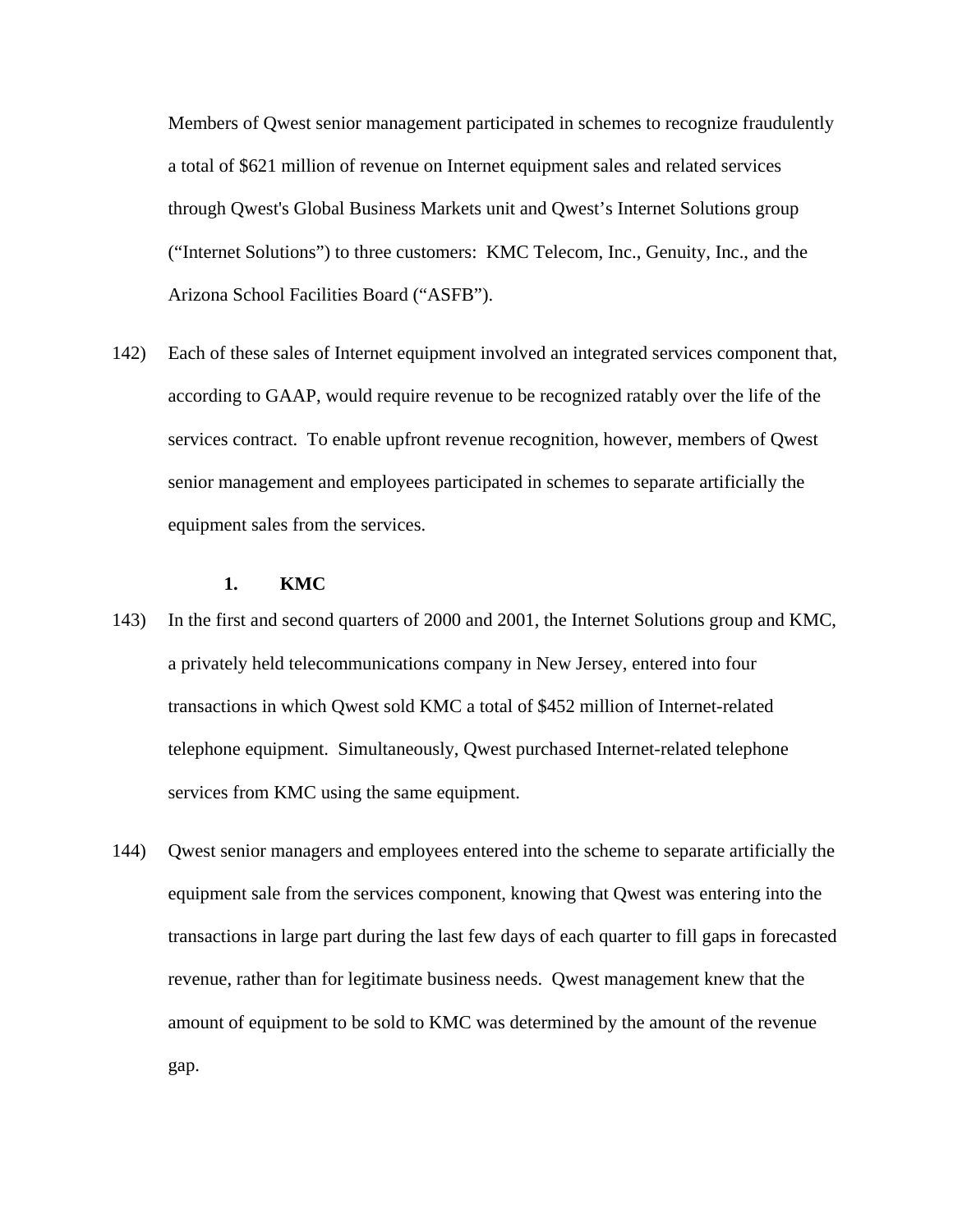- 145) Qwest's March 31, 2000 Form 10-Q, June 30, 2000 Form 10-Q, December 31, 2000 Form 10-K, March 31, 2001 Form 10-Q, June 30, 2001 Form 10-Q, and December 31, 2001 Form 10-K were all materially false and misleading because upfront revenue recognition on each of the equipment sales to KMC was improper under GAAP. Fundamental GAAP requires the revenue for all four transactions to be recognized ratably over the life of the service contracts as the accounting must reflect the understanding between the parties that the equipment sale and purchase of services by Qwest were interrelated.
- 146) Qwest fraudulently recognized revenue upfront on the KMC equipment sales as follows: in the first quarter of 2000, Qwest recognized \$135.4 million; in the second quarter of 2000, Qwest recognized \$169 million; in the first quarter of 2001, Qwest recognized \$65 million; and in the second quarter of 2001, Qwest recognized \$83 million.
- 147) Qwest senior management and its employees knew that the revenue that Qwest recognized from each of the four KMC transactions was material. The revenue Qwest recognized from the first quarter 2000 transaction was 11 percent of total pre-merger revenue for that quarter and the revenue for the second quarter 2000 KMC transaction was 13 percent of revenue for that quarter. Qwest's first quarter 2001 transaction with KMC contributed 1.3 percent of pre-merger Qwest's revenue and the second quarter 2001 transaction was 1.6 percent of revenue.

# **2 Genuity**

148) In the third quarter of 2000, Qwest recognized fraudulently \$100 million, or 2.3 percent, in revenue based on a September 22, 2000 transaction with Genuity under which Qwest would supply certain equipment and Internet-related services. Qwest's immediate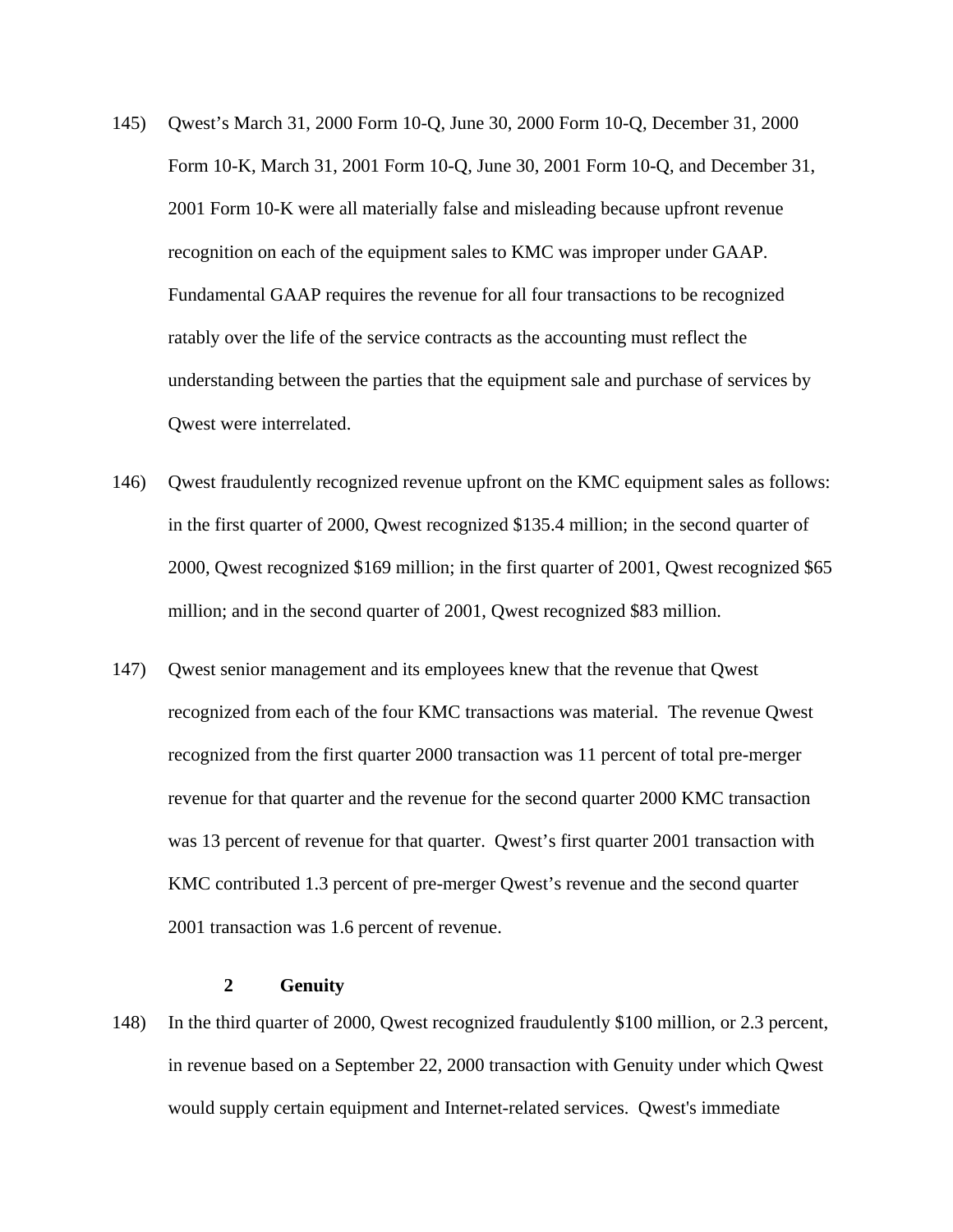recognition of the \$100 million in revenue did not comply with GAAP as the accounting did not faithfully represent the entire interrelated transaction that involved both the equipment sale and the concurrent provision of services.

149) As a result of the fraudulent Genuity transaction, Qwest's September 30, 2000 quarterly report, December 31, 2000 annual report, March 31, 2001 quarterly report, June 30, 2001 quarterly report, September 30, 2001 quarterly report, and December 31, 2001 annual report were all materially false and misleading.

## **3. ASFB**

- 150) Qwest fraudulently recognized \$33.6 million in revenue on sales of capital equipment to the ASFB in the second quarter of 2001. A member of Qwest senior management and others planned, directed, and carried out an elaborate scheme that involved the artificial separation of the equipment sale from installation services, and wrongfully characterized the sale as a bill and hold transaction under GAAP. Instead, Qwest should have used the percentage of completion method of accounting.
- 151) Qwest's Form 10-Q for the second quarter ended June 30, 2001 therefore contained a materially false and misleading statement in that it improperly recognized the \$33.6 million in revenue from the ASFB transaction.
- 152) Qwest claimed to have adjusted the ASFB revenue prior to the filing of its 2001 Form 10- K. However, Qwest did so by reducing fourth quarter revenue by the \$33.6 million recognized in the second quarter rather than restating results for the second quarter as required by GAAP. Thus, in Qwest's Form 10-K for 2001, Qwest repeated the false revenue figures for the second quarter in its breakdown of quarterly revenue. By doing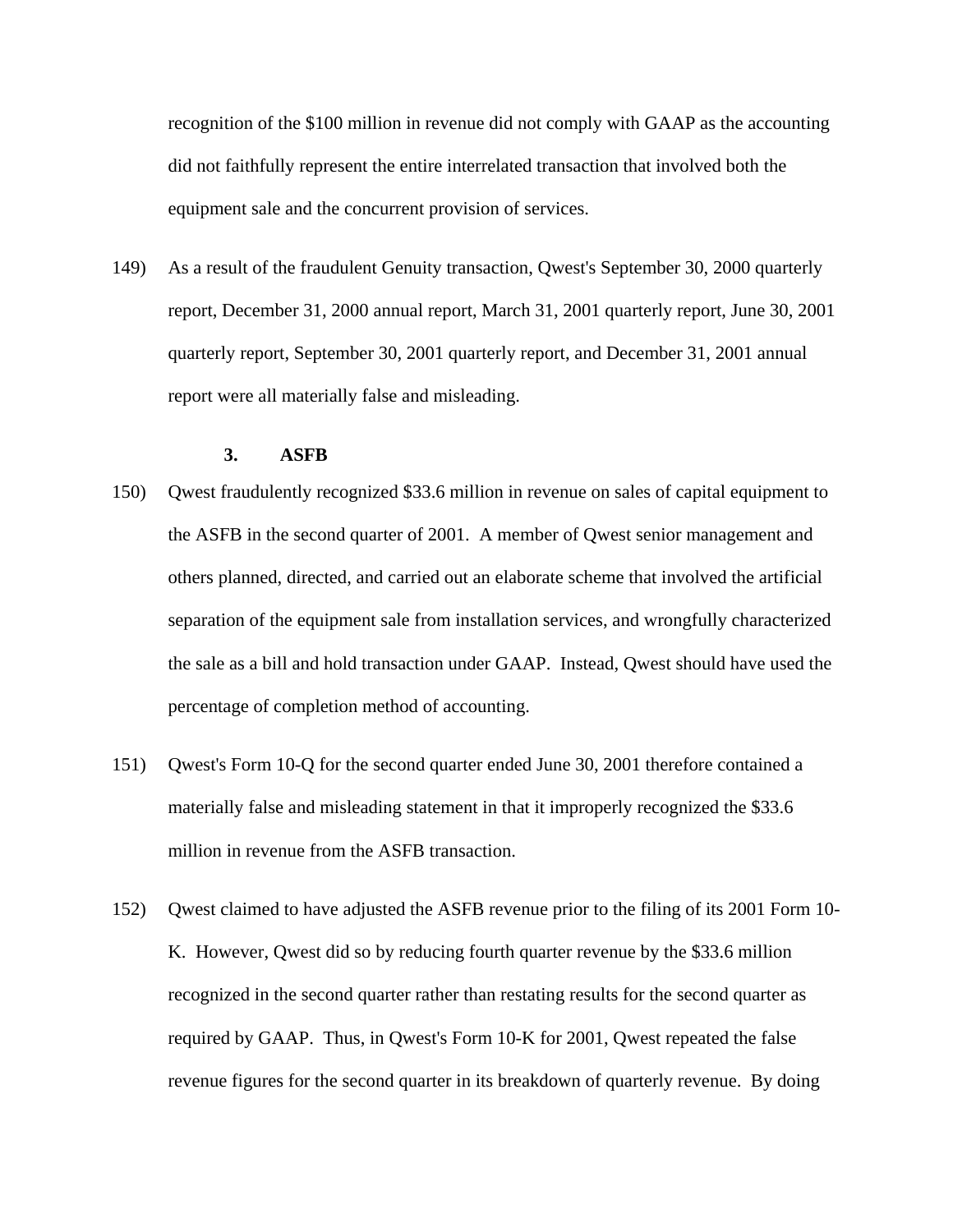so, Qwest avoided disclosure of a change to second quarter revenue resulting from the improperly recognized revenue from the ASFB contract.

# **D. Qwest Made False and Misleading Disclosures Concerning Revenue From Its Directory Services Unit**

- 153) As part of Qwest's scheme to show revenue and EBITDA growth every quarter, Qwest senior management directed Qwest Dex Inc. ("Dex"), a wholly owned subsidiary of Qwest, to meet unrealistic revenue and EBITDA targets. To achieve those targets, Qwest manipulated revenue from Dex for 2000 and 2001 by secretly altering directory publication dates and lives.
- 154) At all relevant times, Dex published telephone directories year-round in approximately 300 markets in 14 states. Directories' lives were traditionally twelve months. Dex obtained revenue by selling advertising space in its directories.
- 155) In late 1999, Dex adopted a "point of publication" method of accounting and began to recognize all advertising revenue for a directory at the time Dex began deliveries of that directory to the public. Previously, Dex recognized directory revenue over the life of the directory.
- 156) In August 2000, Dex executives informed Qwest senior management that Dex would not meet its 2000 EBITDA target and presented the option of making up for the shortfall by publishing Dex's Colorado Springs directory in December 2000 rather than January 2001 as scheduled, thereby allowing Qwest to recognize revenue from the directory in 2000 rather than 2001.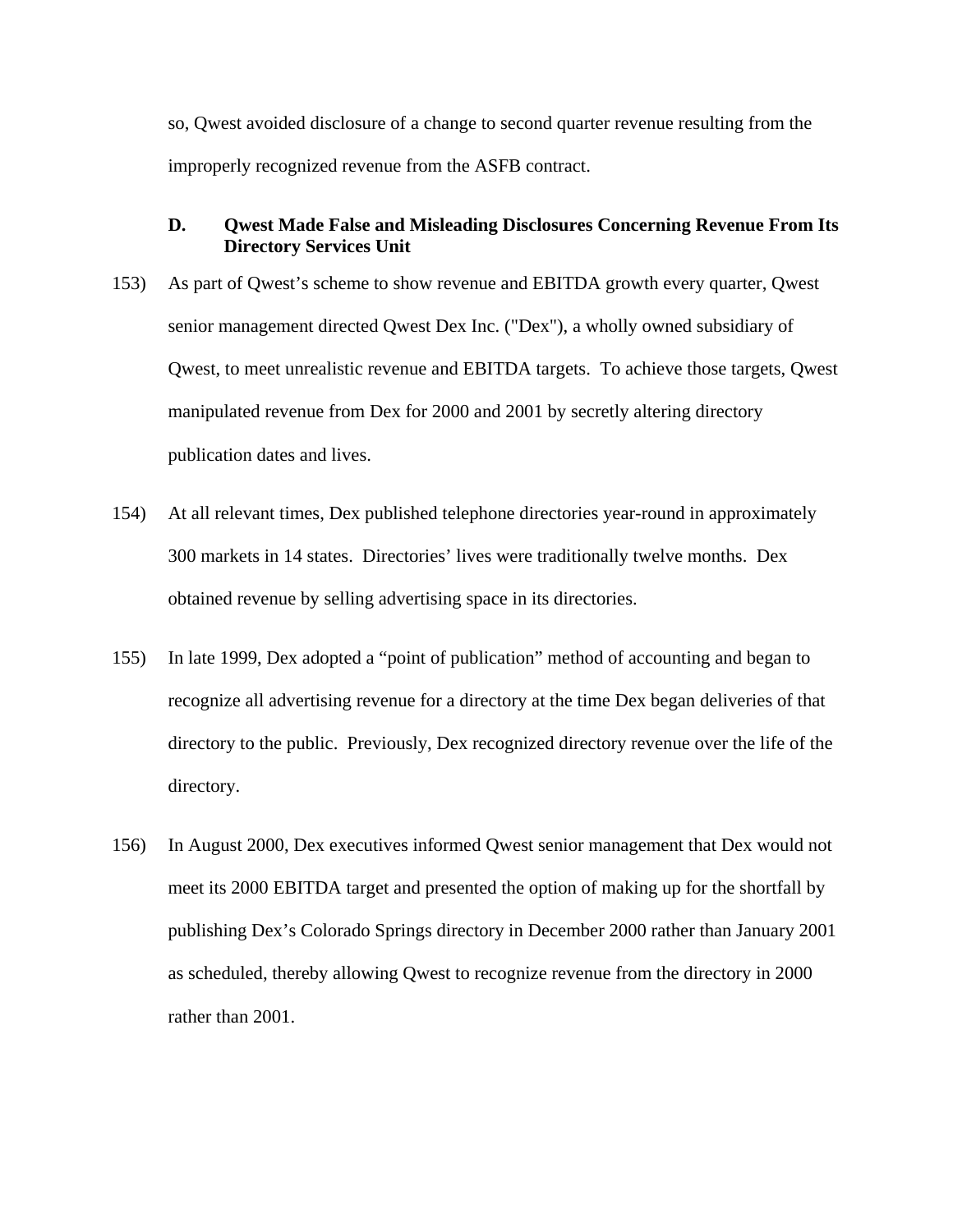- 157) While presenting that option, one Dex executive expressed his concern that such a schedule change would reduce 2001 revenue and earnings and that, in his view, Qwest probably would be required to disclose the change. The Dex executive made it clear to Qwest senior management that he did not favor the schedule change. Notwithstanding such opposition, Qwest senior management instructed Dex to go forward with the change.
- 158) By recognizing revenue from the Colorado Springs directory in 2000, Qwest generated \$28 million in additional revenue and \$18 million in additional EBITDA for the year. The additional revenue generated in 2000 accounted for about 30 percent of Dex's 2000 year-over-year revenue increase, and allowed Dex to show 6.6 percent year-over-year revenue growth versus 4.6 percent if the schedule change had not been made.
- 159) Qwest's 2000 Form 10-K stated that Dex's revenue for 2000 increased by almost \$100 million due in part to "an increase in the number of directories published." That statement failed to apprise investors that Dex generated nearly one-third of that amount by publishing the Colorado Springs directory twice in 2000, or that the schedule change would produce a commensurate decline in Dex revenue for the first quarter of 2001.
- 160) For 2001, Qwest senior management again established unrealistic revenue and EBITDA targets for Dex. The EBITDA target, in fact, was \$80-100 million greater than the amount Dex management believed was achievable. Despite Dex management's repeated complaints to members of Qwest senior management about the unrealistic targets, Qwest senior management refused to change the targets or allow Dex a "credit" to compensate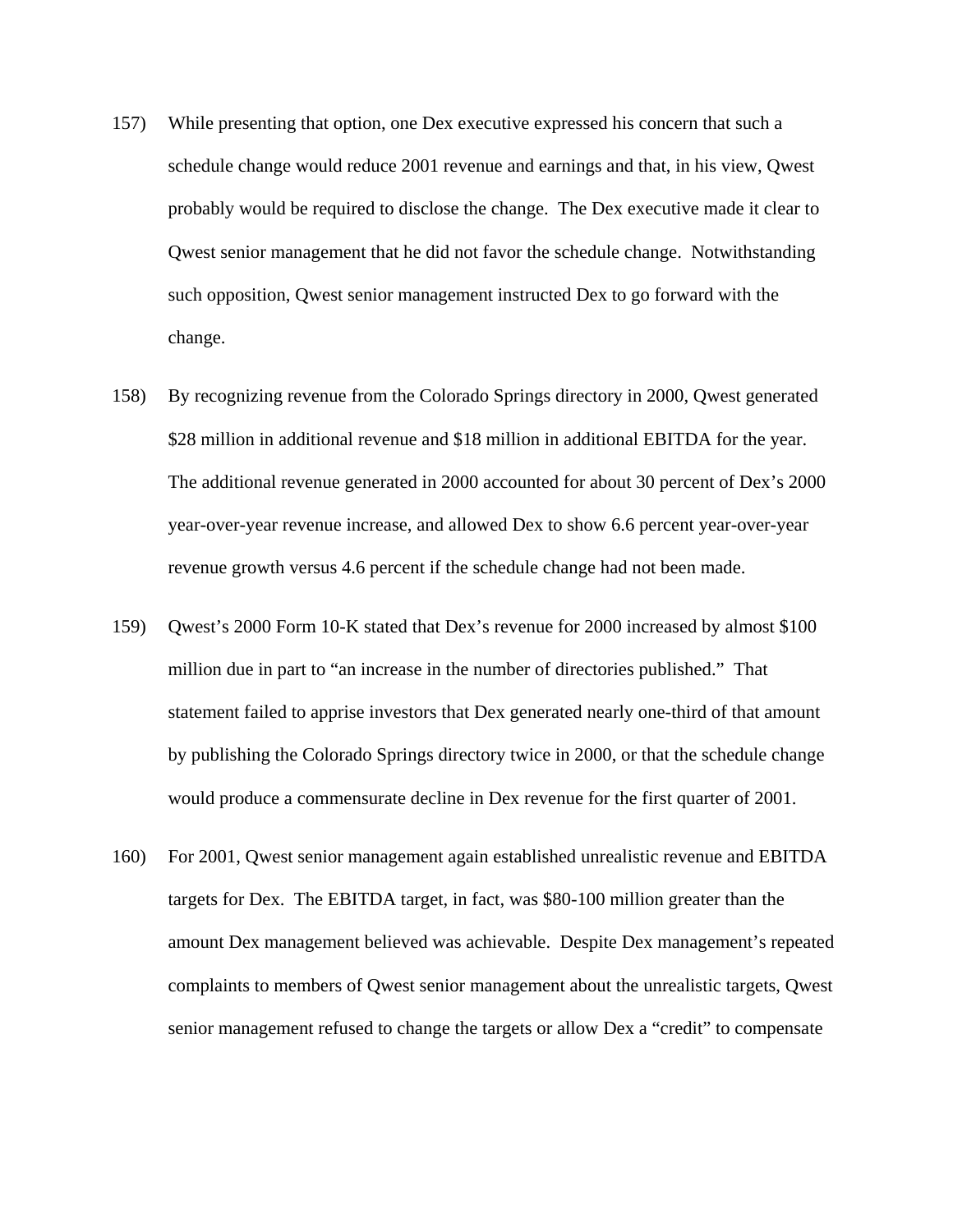for the Colorado Springs directory schedule change. Rather, Qwest senior management instructed Dex management to "find a way" to compensate for the shortfall.

- 161) Faced with the unrealistic 2001 financial targets, Dex management met with some of Qwest's senior management in March 2001 to discuss "gap-closing" alternatives for the first two quarters of 2001. These alternatives included advancing the publication dates of several directories, thereby allowing Dex to recognize revenue in earlier quarters, and lengthening the lives of other directories from 12 to 13 months, thereby allowing Dex to bill each advertiser for one additional month of advertising fees. Senior Qwest managers instructed the Dex managers to implement the changes solely for the purpose of artificially accelerating reported revenue for the first two quarters of 2001.
- 162) Later in 2001, Dex managers met with members of Qwest senior management and again informed Qwest senior management that Dex would need to implement directory schedule changes to meet its third and fourth quarter financial targets. Members of Qwest senior management approved the schedule changes.
- 163) During 2001, Dex advanced the publication dates or extended the lives of 34 directories, and those schedule changes produced \$42 million in additional revenue and \$41 million in additional EBITDA. Qwest's Forms 10-Q for the first three quarters of 2001 stated that period-over-period improvements in Dex's revenue were attributable in part to changes in the "mix" and/or "lengths" of directories published. Like the 2000 Form 10- K, these reports omitted any further statements about the directory schedule changes or the reasons for those changes and were, therefore, materially false and misleading.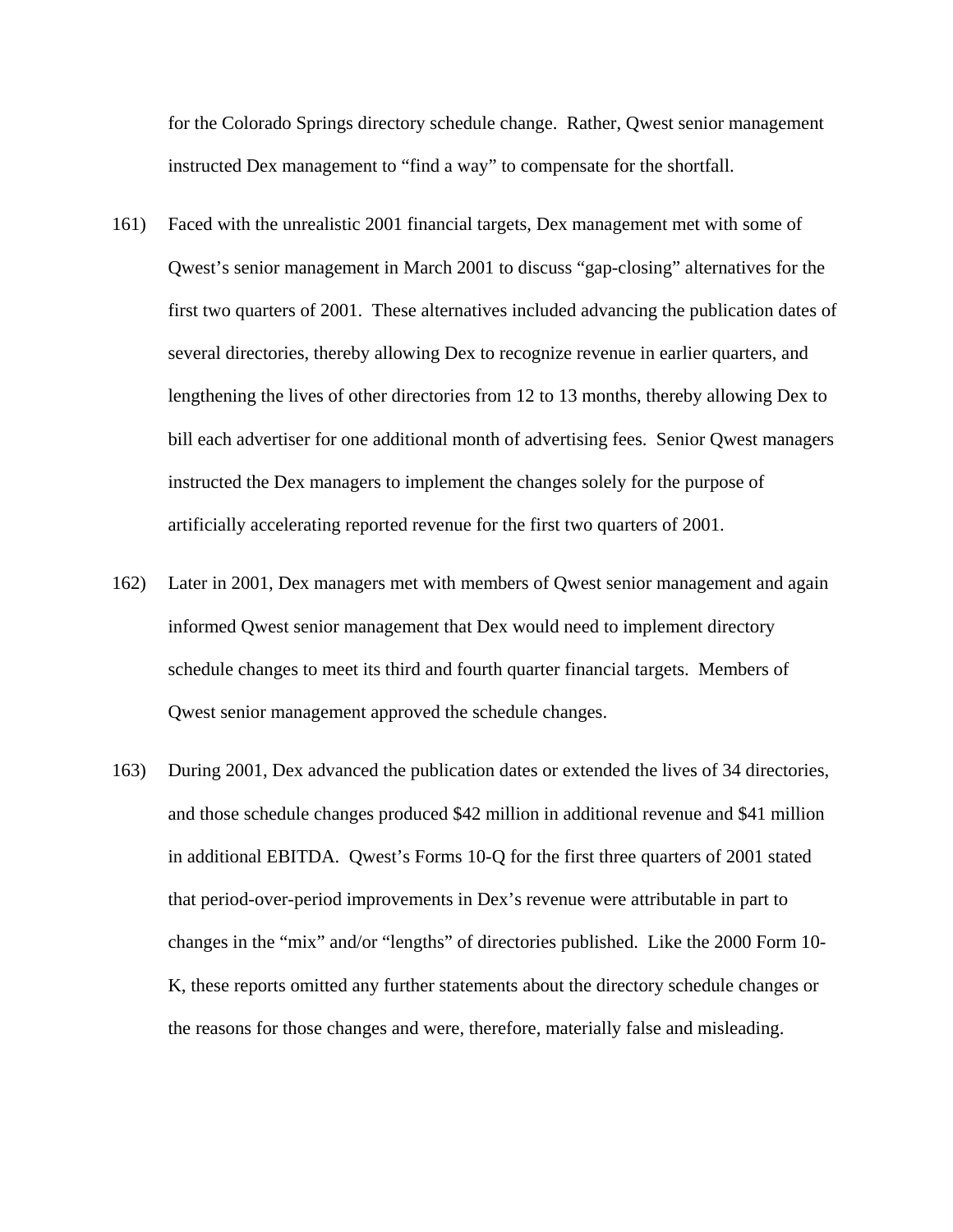# **E. Qwest Improperly Recognized Revenue From Its Wireless Division And Fraudulently Concealed Accounting Errors After They Were Discovered**

- 164) Qwest improperly recognized revenue of \$57 million in 2000, \$46 million in 2001, and \$9 million during the first two quarters of 2002 from its Wireless subsidiary. The improper revenue recognition was due to errors relating to: 1) a failure to adjust revenue for returned phones and phone repairs; 2) the erroneous recognition of revenue on accessories given to customers for free; and 3) a failure to reduce price plan revenue to account for miscellaneous billing adjustments.
- 165) Upon discovery of each error, the first of which was discovered in approximately May 2001 and the last in approximately August 2002, the people in Wireless' accounting group corrected the error on a going-forward basis. Additionally, on approximately ten occasions between October 2001 and August 2002, Wireless' controller informed Wireless' CFO of the existence and the amount of the errors. Due to the numbersoriented environment created by Qwest senior management, however, the Wireless CFO actively hid the errors and instructed others to do likewise.
- 166) As a result, Qwest failed to correct or restate amounts as required by GAAP and made false and misleading statements in annual, quarterly, and current reports filed with the Commission between October 31, 2001 and August 8, 2002.

# **F. Fraudulent Understatement of Expenses**

167) When revenue gimmicks alone were insufficient to meet EBITDA growth targets, Qwest's corporate accounting group, with the approval of members of senior management, improperly capitalized expenses and artificially inflated EBITDA results.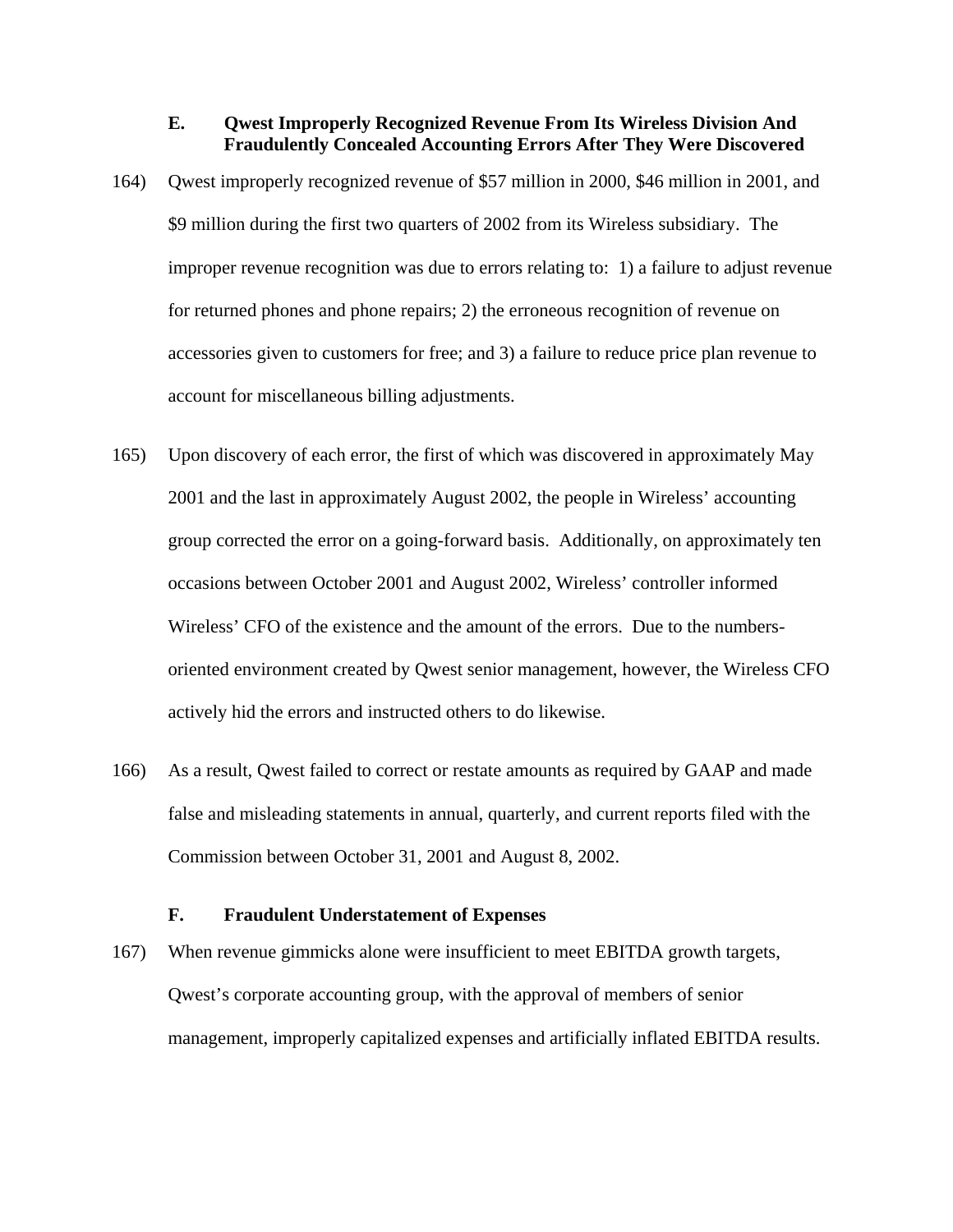In doing so, for the year ended December 31, 2001, Qwest improperly increased EBITDA by \$231 million.

#### **1. Improper Accounting for Sales Commission Plans**

- 168) After merging with US West and adopting its accounting policy of expensing sales commissions in the period paid, Qwest changed the policy to deferring sales commissions. Although GAAP allows for the more aggressive method of accounting for commissions under certain circumstances, Qwest did not meet the requirements for deferral. Specifically, Qwest did not have procedures in place to track and amortize capitalized commissions over the actual contractual life as required by GAAP.
- 169) Qwest also failed to disclose this change in accounting policy in its Commission filings for the annual and quarterly periods ended March 31, 2001; June 30, 2001; September 30, 2001; December 31, 2001; and March 31, 2002 as required by GAAP. As a consequence, Qwest's filings were misleading. Investors could not assess adequately Qwest's financial position because, among other things, they did not know that expenses associated with sales commissions had been reduced by a change in accounting policy rather than by operational changes.
- 170) Qwest further failed to obtain a preferability letter justifying its change in accounting policy as required by Regulation S-X of the federal securities laws.
- 171) Qwest's inappropriate deferral of sales commissions resulted in a \$158 million overstatement of pretax income and adjusted EBITDA in 2001.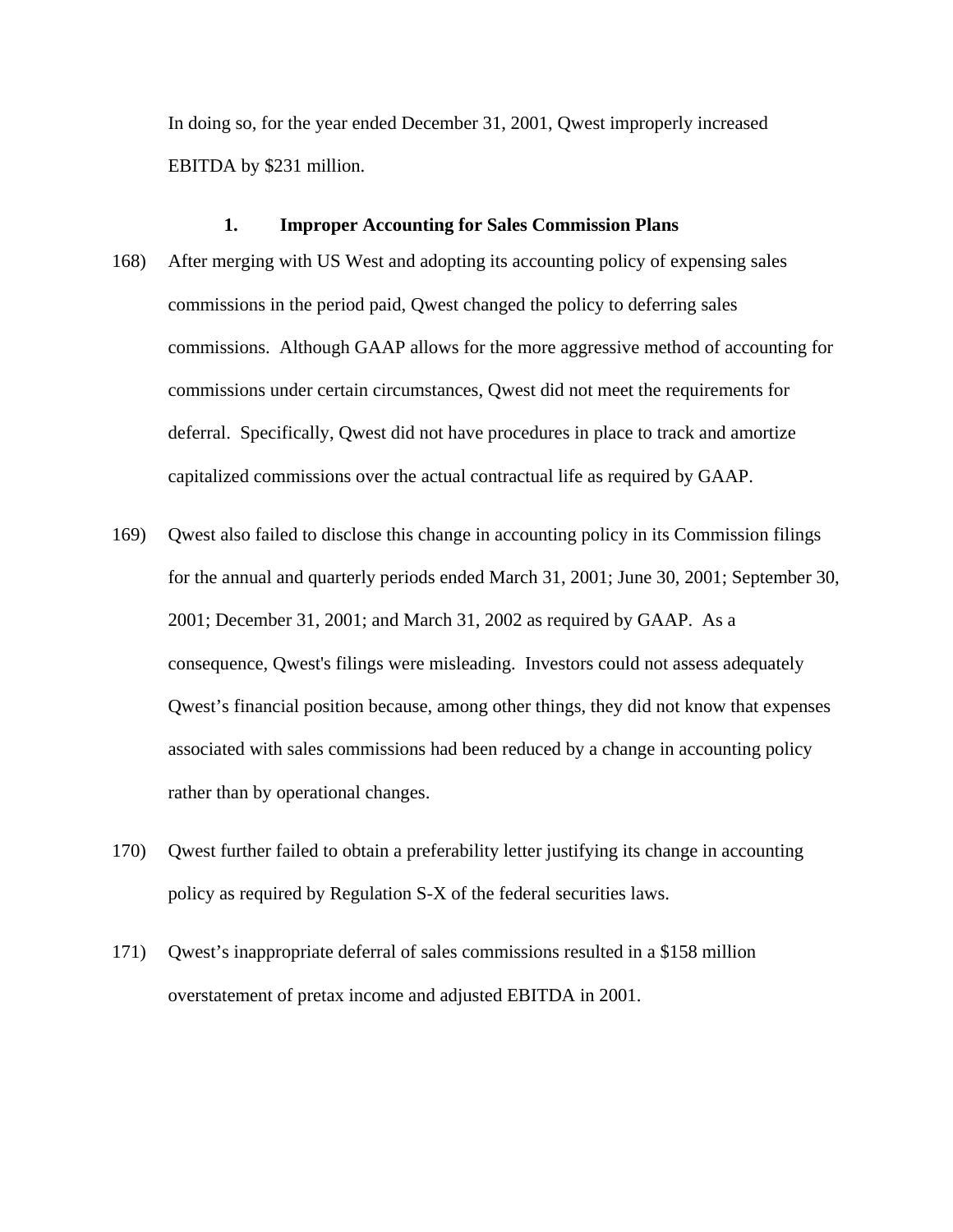#### **2. Improper Adjustments To Compensated Absences Accrual**

- 172) Prior to June 2001, Qwest calculated its compensated absences accrual by using 100 percent of the vacation time the company owed to its occupational employees for the entire year. To help Qwest meet various financial targets, Qwest's corporate accounting group on three occasions improperly decreased the accrual from approximately \$118 million to approximately \$23 million, a decrease of 81 percent over the course of approximately seven months, with no corresponding decrease in the actual amount of vacation time owed.
- 173) In contravention of GAAP, Qwest failed to disclose the changes in accounting methodology for compensated absences in the filings with the Commission, including its second quarter 2001 Form 10-Q and 2001 Form 10-K. As a result of the three adjustments made, Qwest fraudulently decreased its pre-tax loss by \$73 million, or one percent, and net loss by \$44 million, or one percent, in its 2001 Form 10-K.

# **G. Other Accounting Misstatements**

#### **1. Improper Operator Services Revenue**

- 174) In its 2000 and 2001 annual reports, Qwest improperly recognized a total of \$56 million in revenue from operator services, which include operator assistance to hotels and motels, private pay phone owners, and Qwest long distance customers. Two improper accounting practices caused the revenue overstatement.
- 175) First, Qwest was a party to certain service contracts that required Qwest's Operator Services unit to collect money from end-users on behalf of its operator services customers and then remit, or pass through, all or part of that money to those customers. From at least January 2000 through December 2001, Qwest recognized revenue on the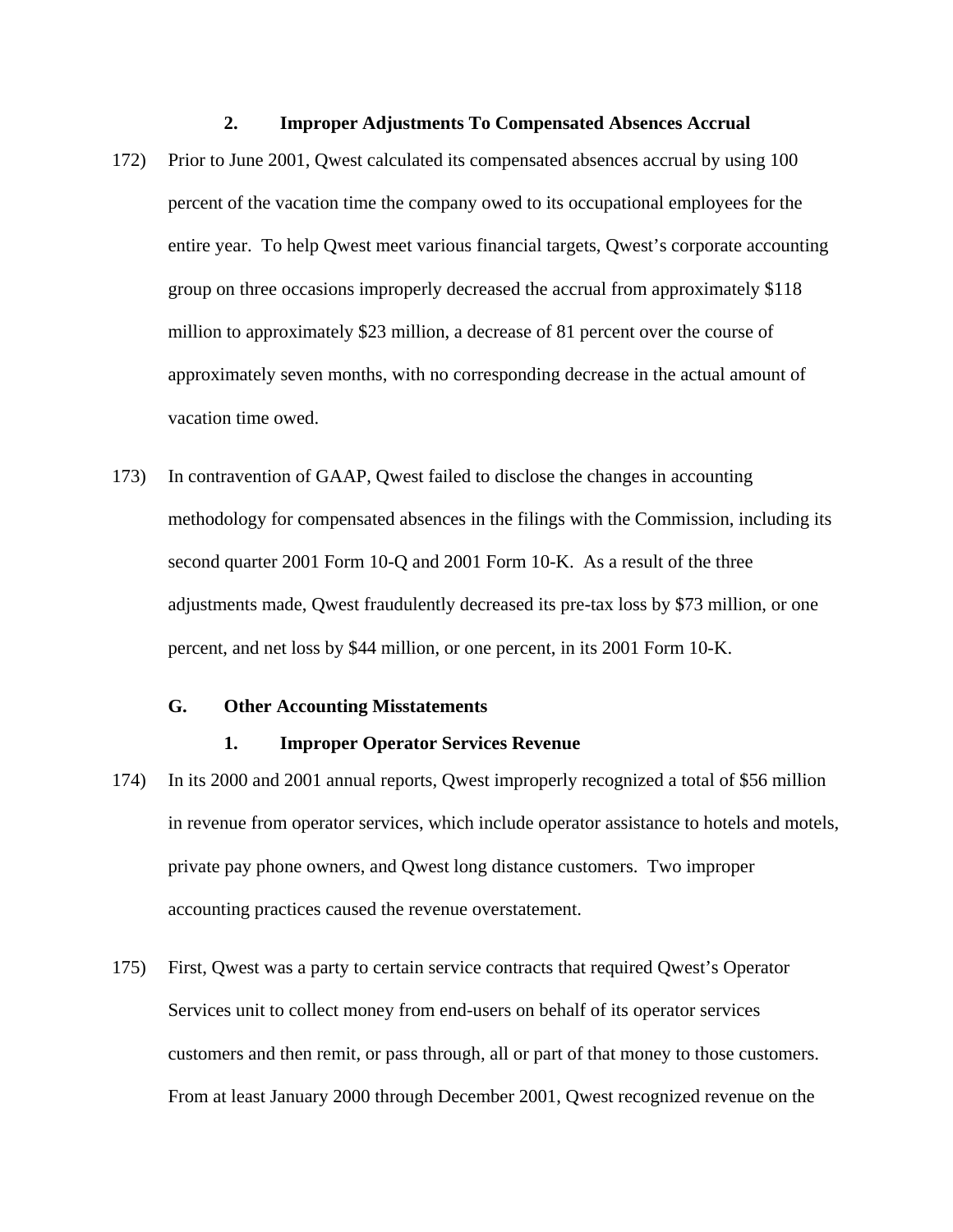entire amount it collected under those contracts and recorded as an expense the entire amount it remitted to its customers. That accounting treatment was improper because, under GAAP, Qwest should have recorded revenue only on the difference between the amount it collected and the amount it remitted to its customers.

176) Second, from at least January 2001 through December 2001, Qwest failed to maintain an adequate reserve account for billing credits issued by a third party billing company, in contravention of GAAP.

## **2. Design Services Costs**

177) Beginning in the first quarter of 2000, US West changed its accounting policy under which it began inappropriately capitalizing costs associated with, among other things, design service centers. After the merger, Qwest continued inappropriately to capitalize these costs. Qwest's capitalization of design service center costs was not in conformity with GAAP because Qwest could not specifically identify the costs but, instead, estimated the amount of costs to be capitalized. By capitalizing those costs, Qwest overstated pretax income by \$103 million in its 2000 Form 10-K and by \$97 million in its 2001 Form 10-K.

# **3. Purchase Accounting**

178) Qwest made a number of purchase accounting errors in connection with its accounting for the merger with US West on June 30, 2000. These errors caused Qwest to understate its pre-tax loss in its 2000 Form 10-K by \$263 million and in its 2001 Form 10-K by \$347 million. The largest of these errors involved Qwest's inclusion of \$155 million in 2000 and \$249 million in 2001 of unfavorable contract costs as merger-related liabilities.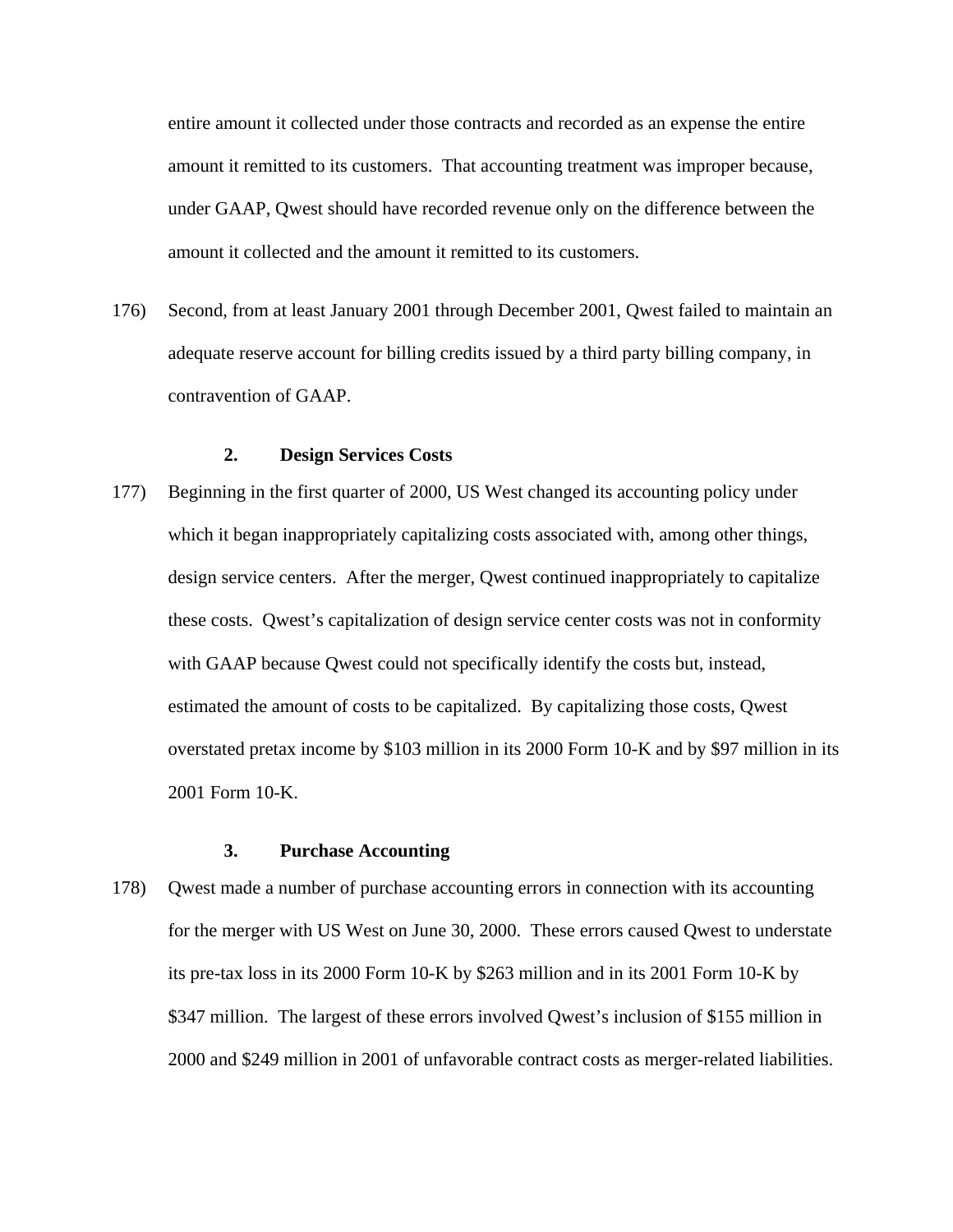179) GAAP provides that these unfavorable contract costs should have been expensed when incurred. As a result of this error relating to unfavorable contract costs, Qwest improperly narrowed its pre-tax loss by \$155 million in its 2000 Form 10-K and by \$249 million in its 2001 Form 10-K.

# **4. Restructuring Expenses**

180) Qwest abandoned certain leased real estate facilities in the fourth quarter of 2001. Qwest inappropriately excluded certain items in the restructuring charges relating to the abandonment of the properties. As a result, Qwest improperly narrowed its pre-tax loss by \$240 million in its 2001 Form 10-K.

# **H. Qwest Made False or Misleading Statements about Qwest Management's Investments in Qwest's Vendors**

- 181) Based on its huge capital expenditure budget and status as a marquee player in the telecommunications industry, Qwest enjoyed tremendous leverage over small telecommunications equipment and service vendors between 1999 and 2001. In many cases, a commitment to purchase equipment or services by a high-profile company such as Qwest was essential to the success of a vendor's initial public offering ("IPO").
- 182) Qwest exerted its leverage by refusing to do business with vendors unless those vendors allowed Qwest and certain members of its senior management to invest in those vendors shortly before, or at the time of, their IPOs. In recognition of this practice, a senior Qwest engineer told a vendor, "You have to pay to play." Such investment opportunities were highly sought-after because the value of stock in telecommunications companies usually increased dramatically shortly after those companies went public.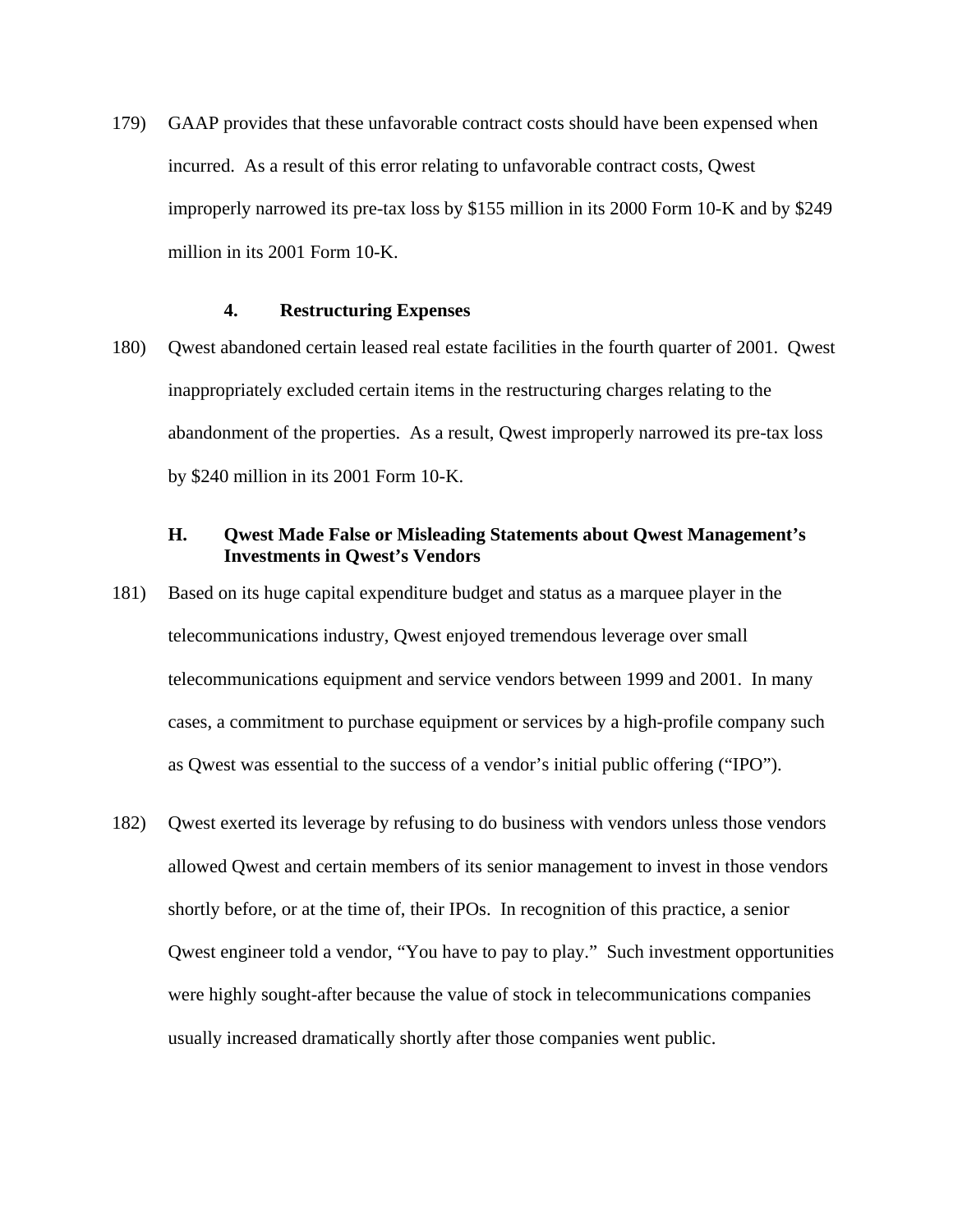- 183) Qwest's investment opportunities typically took the form of a pre-IPO warrant (or option to buy stock) for two percent of the vendor's outstanding shares, while Qwest senior managers usually invested through the vendor's "friends and family" program, under which the vendor offered typically five percent of its IPO shares to employees' family members and early supporters of the company. In some cases, Qwest senior management also made pre-IPO investments in the vendor companies. Several vendors, in fact, opened special financing rounds to accommodate those individuals' desire to invest even though the vendors did not need additional capital.
- 184) Qwest senior management demanded and negotiated the investment opportunities. Senior management also decided which employees would be allowed to participate in the vendor IPOs, usually limiting such opportunities to members of senior management. Senior management used the opportunities to participate in vendor IPOs as an employee retention tool and, consistent with that purpose, some senior managers viewed those opportunities as compensation.
- 185) In their desire to acquire equity positions in vendors, Qwest and its senior managers agreed to buy hundreds of millions of dollars of equipment that Qwest did not need and knew would never be deployed in its network.
- 186) For example, Qwest committed to buy \$400 million of equipment from Tellium, Inc., even though Qwest engineers had not identified any use for that equipment in Qwest's network.
- 187) Much of the useless equipment that Qwest bought was sold for scrap at pennies on the dollar, while much of it sits idle in warehouses.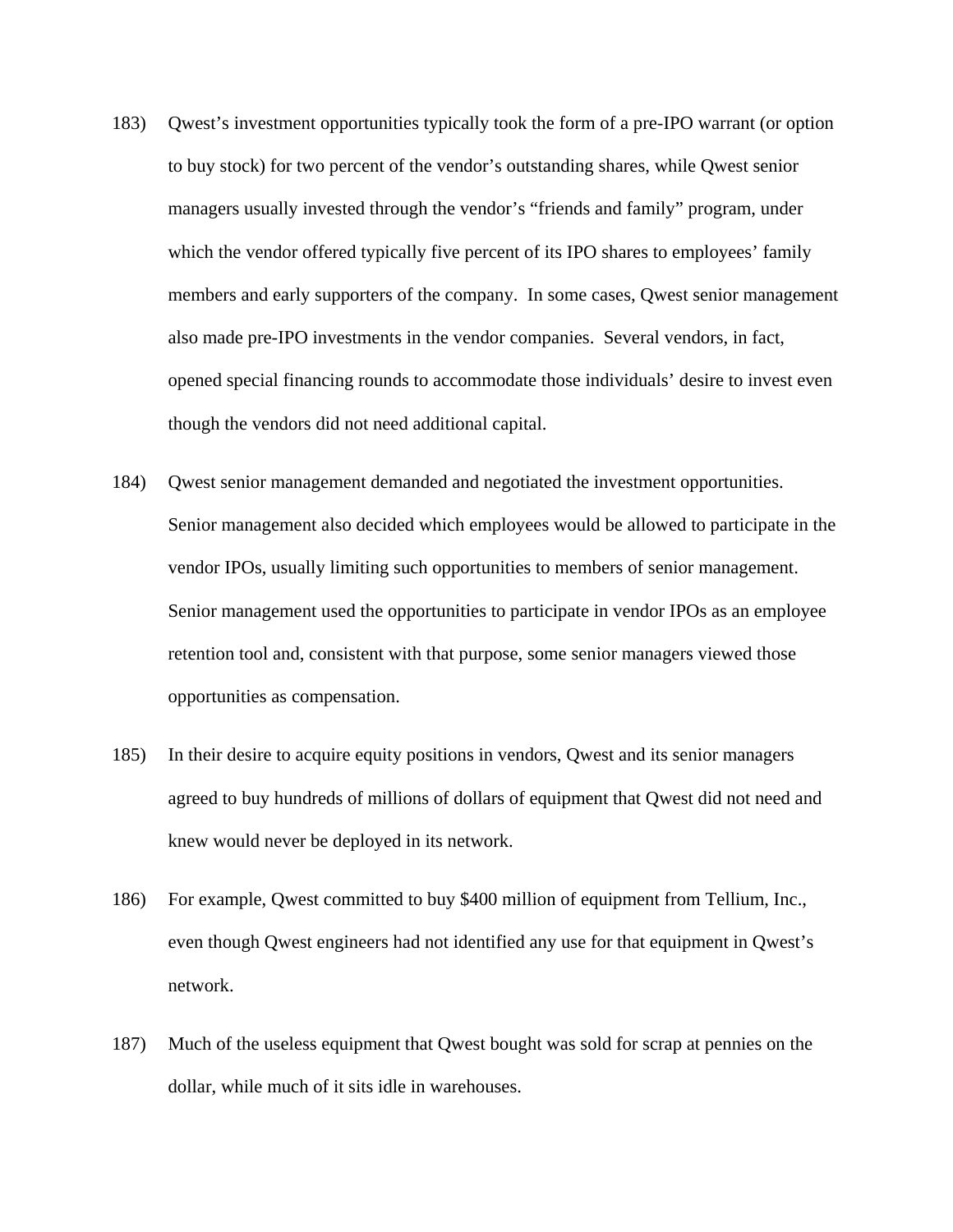- 188) In its 1999 and 2000 Forms 10-K, Qwest's ebullient statements regarding the equipment purchased for its state-of-the-art network wholly failed to apprise investors that Qwest committed to purchase millions of dollars of equipment that it never intended to deploy in its network. In those same filings, Qwest's statements regarding its strategic relationships with, and investments in, vendors failed to apprise investors that Qwest entered into strategic relationships with, and invested in, many vendors in part for the benefit of certain members of its senior management. Such statements were therefore materially false and misleading.
- 189) Further, in its 1999, 2000, and 2001 Forms 10-K and certain proxy statements, Qwest failed to disclose the opportunities to invest in vendors as executive compensation. Item 402 of Regulation S-K requires "clear, concise and understandable disclosure of all plan and non-plan compensation awarded to, earned by, or paid to [the CEO and four other most highly paid executive officers] by any person for all services rendered in all capacities to the registrant and its subsidiaries . . . ." The investment opportunities were worth several million dollars to each of the individuals specified in Item 402. Further, those opportunities were tied directly to the individuals' capacities as executive officers of Qwest and therefore constituted compensation. By failing to disclose those opportunities, Qwest made materially false and misleading statements and omissions about executive compensation.

# **I. Undisclosed Related Party Transaction With Anschutz Company**

190) In 2000, Qwest decided to sell an aircraft and purchase a different aircraft. Qwest decided to do so in the form of a "like-kind exchange" transaction under the Internal Revenue Code.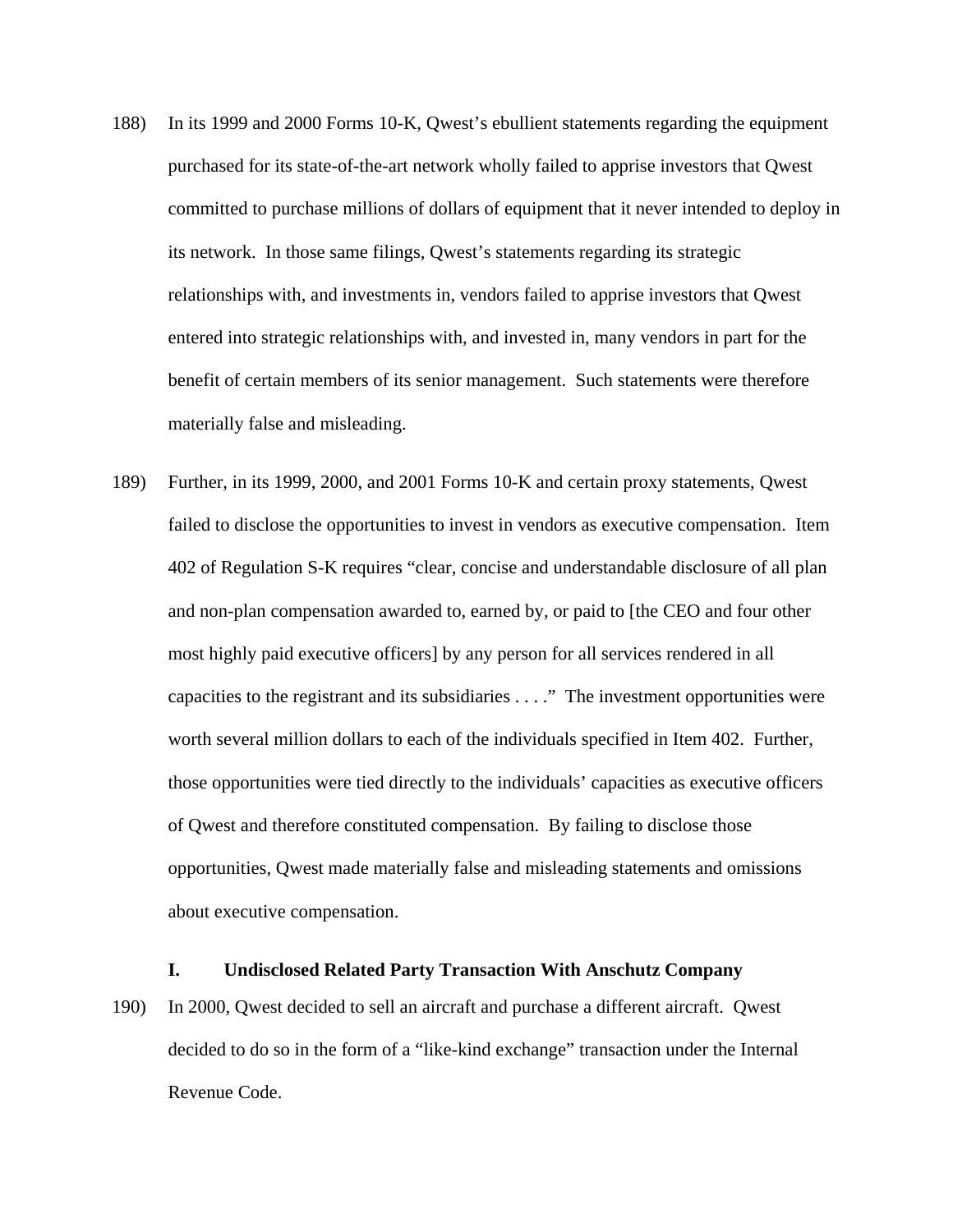- 191) In order to qualify as a like-kind exchange, the sale of the old asset and the purchase of the new asset must take place within six months of each other. The benefit of a like-kind exchange is that the company is not taxed on the sale at the time of the exchange, similar to the rules that permit the deferral of taxes upon the sale of a house and purchase of a new one, thereby encouraging investment.
- 192) In November 2000, Qwest retained a broker to sell the plane and acquired from the broker a new aircraft. Qwest transferred the old aircraft to the broker who began attempting to sell the old plane.
- 193) In early May 2001, near the end of the six-month window to complete the like-kind exchange, a subsidiary of the Anschutz Company, which was beneficially owned by Philip Anschutz, a co-chairman of Qwest's board of directors, agreed to purchase the aircraft for \$7.6 million, which resulted in significant tax deferrals and savings for Qwest. Disinterested members of Qwest's board of directors approved the transaction.
- 194) Item 13 of Form 10-K and Item 7 of Schedule 14A required Qwest to disclose its transaction with the Anschutz Company in its 2001 Form 10-K and definitive proxy statement filed April 9, 2002. Qwest, however, failed to disclose the transaction in either of those filings.

# **J. Qwest Sold Unregistered Securities**

195) Qwest admitted that it engaged in unregistered sales of securities in its 2002 Form 10-K, filed on October 16, 2003. In 2000, 2001, and 2002, Qwest issued to itself 53,596, 114,089, and 31,731 shares of common stock, respectively, registered under Form S-8 and reserved for the Qwest Equity Incentive Plan to pay bonuses owed to former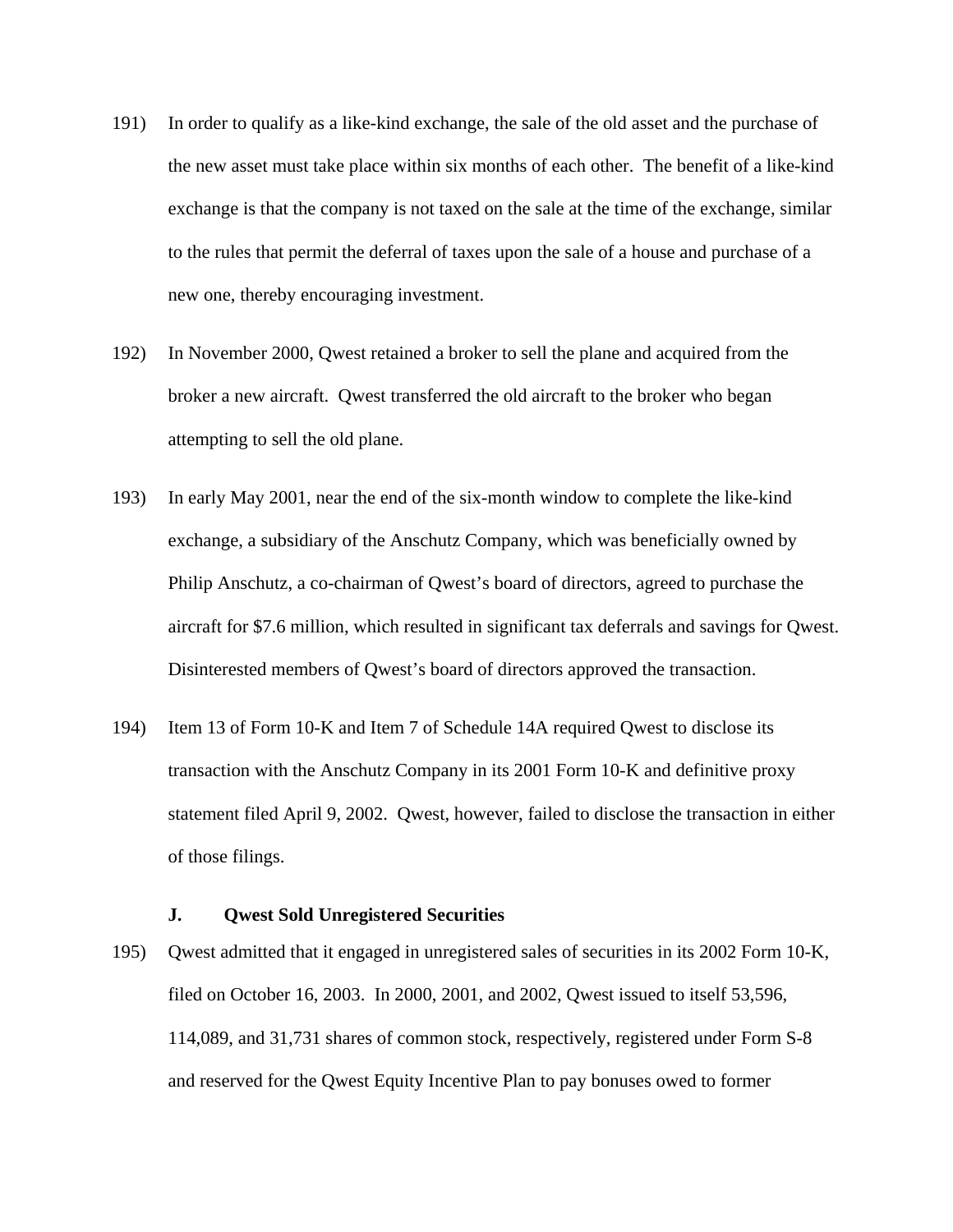employees. Qwest sold these shares in the open market for aggregate gross proceeds of \$140,251 in 2000, \$2,470,026 in 2001, and \$2,534,317 in 2002.

- 196) The Form S-8 rules for registered issuances of securities to employees provide, among other things, that (i) the shares must be issued to "employees" as defined by the rules, and (ii) that employees' services may not be "in connection with the offer or sale of securities in a capital-raising transaction."
- 197) Qwest admitted in its 2002 Form 10-K that it issued the stock in capital raising transactions because it used the proceeds to pay for former employees' bonuses. Therefore, the issuance and sale of these securities did not qualify for registration under any of Qwest's Form S-8 registration statements and no exemption from registration was available.

#### **FIRST CLAIM FOR RELIEF**

# (Violations of Section 17(a)(1) of the Securities Act) 15 U.S.C. § 77q(a)(1)

- 198) Paragraphs 1) through 196) are hereby realleged and incorporated by reference.
- 199) Defendant Qwest directly and indirectly, with scienter, in the offer or sale of Qwest securities, by use of the means or instruments of transportation or communication in interstate commerce or by use of the mails, has employed a device, scheme, or artifice to defraud.
- 200) By reason of the foregoing, defendant Qwest violated and unless restrained and enjoined will violate Section 17(a)(1) of the Securities Act.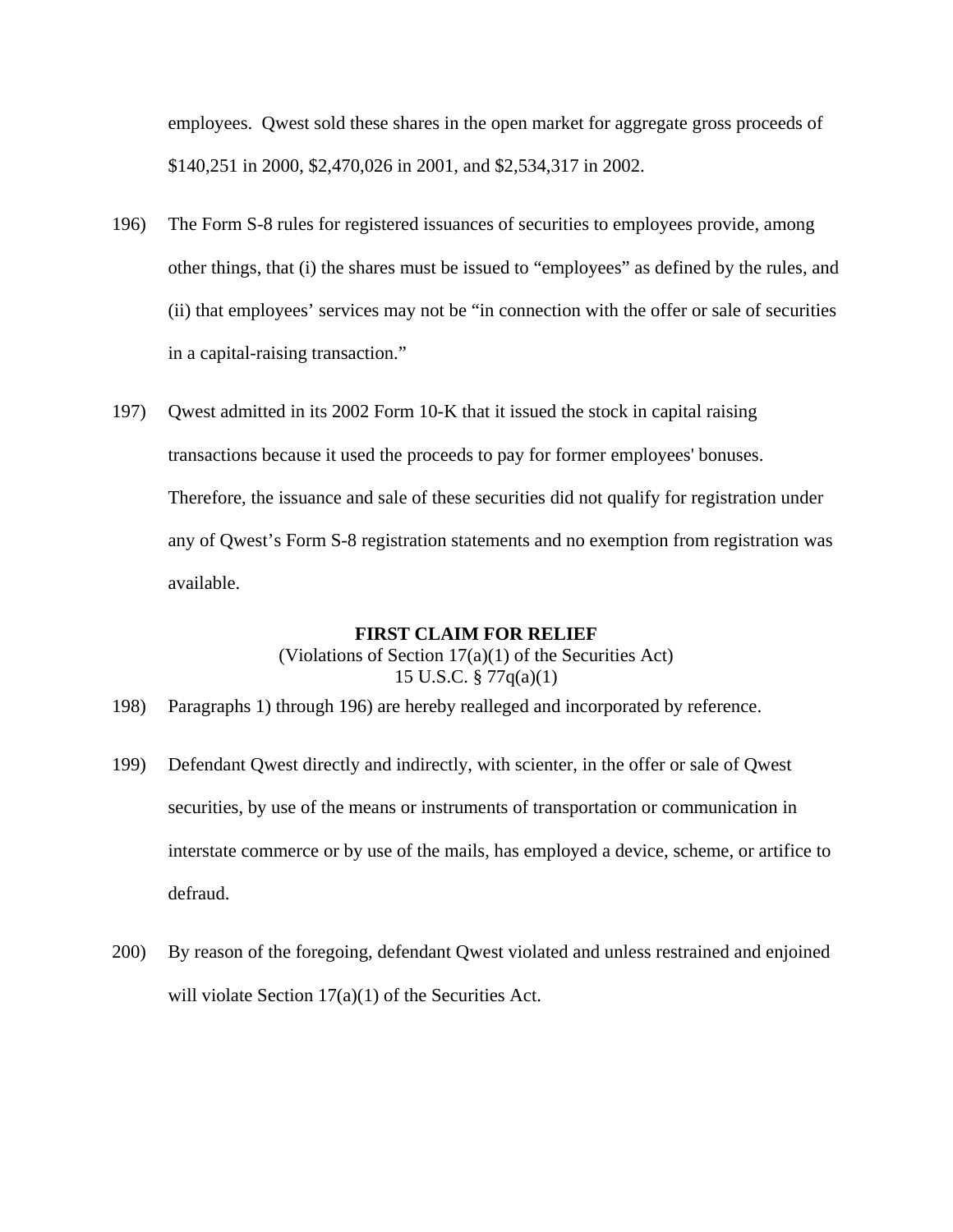## **SECOND CLAIM FOR RELIEF**

(Violations of Section  $17(a)(2)$  and  $17(a)(3)$  of the Securities Act) 15 U.S.C. § 77q(a)(2) and (3)

- 201) Paragraphs 1) through 196) are hereby realleged and incorporated by reference.
- 202) Defendant Qwest directly and indirectly, in the offer or sale of Qwest securities, by use of the means or instruments of transportation or communication in interstate commerce or by use of the mails, has obtained money or property by means of untrue statements of material fact or omissions to state material facts necessary in order to make the statements made, in light of the circumstances under which they were made, not misleading; or engaged in transactions, practices, or courses of business which have been or are operating as a fraud or deceit upon the purchasers of Qwest securities.
- 203) By reason of the foregoing, defendant Qwest violated and unless restrained and enjoined will violate Section  $17(a)(2)$  and (3) of the Securities.

## **THIRD CLAIM FOR RELIEF**

(Violations of Section 10(b) of the Exchange Act and Rule 10b-5) 15 U.S.C. § 78 j(b) and 17 C.F.R. § 240.10b-5

- 204) Paragraphs 1) through 196) are hereby realleged and incorporated by reference.
- 205) Defendant Qwest directly and indirectly, with scienter, in connection with the purchase or sale of Qwest securities, by use of the means or instrumentalities of interstate commerce or by use of the mails, has employed devices, schemes, or artifices to defraud; has made untrue statements of material fact or omitted to state material facts necessary in order to make the statements made, in light of the circumstances under which they were made, not misleading; or has engaged in acts, practices, or courses of business which have been and are operating as a fraud or deceit upon the purchasers or sellers of such securities.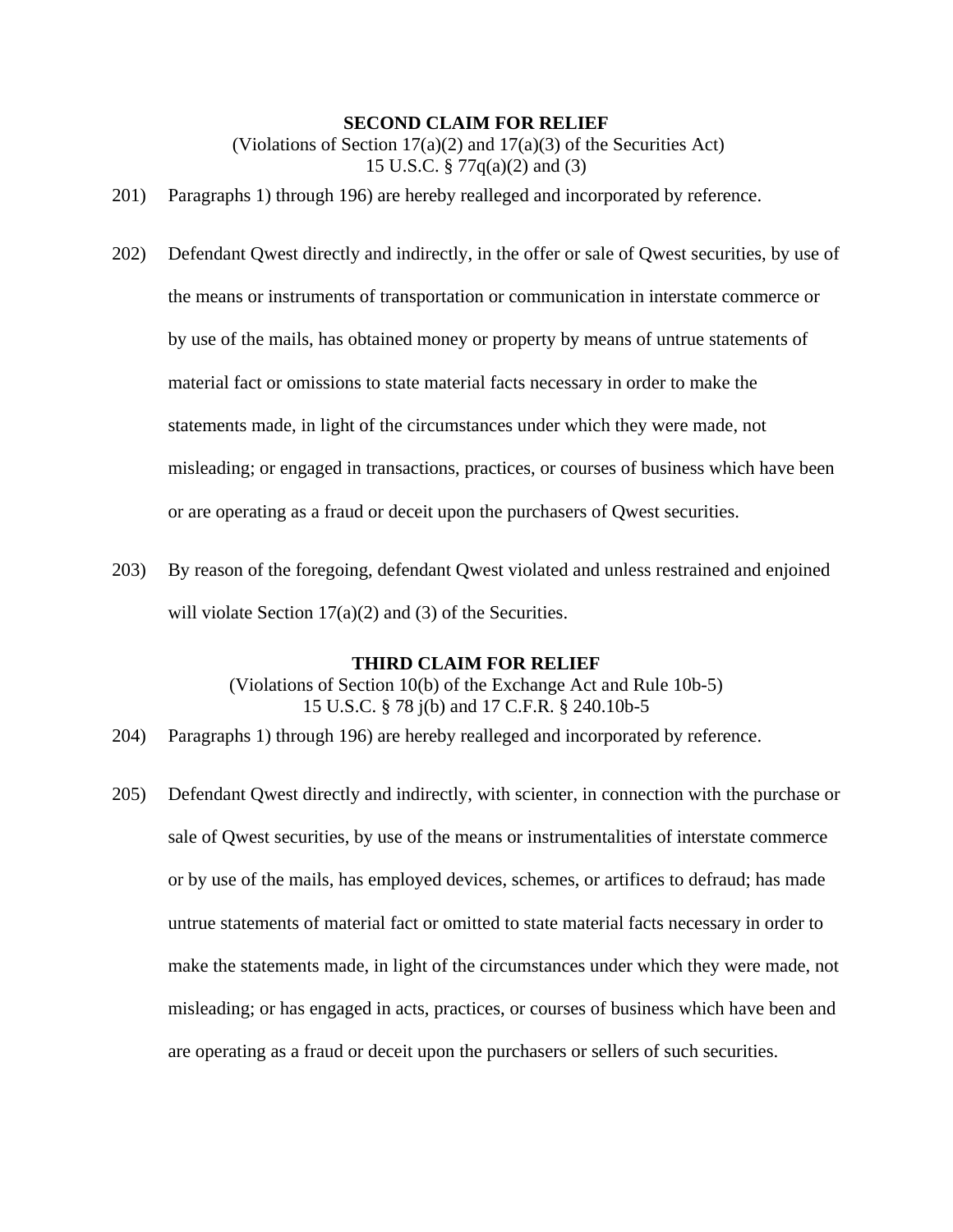206) By reason of the foregoing, Qwest violated and unless restrained and enjoined will violate Section 10(b) of the Exchange Act and Rule 10b-5.

# **FOURTH CLAIM FOR RELIEF**

(Violations of Section 13(a) of the Exchange Act, Item 402 of Regulation S-K and Rules 12b-20, 13a-1, 13a-11 and 13a-13) 15 U.S.C. § 78 m(a) and 17 C.F.R. §§ 229.402, 240.12b-20, 240.13a-1, 240 13a-11, and 240.13a-13

- 207) Paragraphs 1) through 196) are hereby realleged and incorporated by reference.
- 208) Qwest, as issuer of a security registered pursuant to Section 12 of the Exchange Act, filed materially misleading annual, periodic and quarterly reports with the Commission and failed to file with the Commission, in accordance with rules and regulations the Commission has prescribed, information and documents required by the Commission to keep current information and documents required in or with an application or registration statement filed pursuant to Section 12 of the Exchange Act and annual reports and quarterly reports as the Commission has prescribed.
- 209) By reason of the foregoing, Qwest violated and unless restrained and enjoined will violate Section 13(a) of the Exchange Act and Rules 12b-20, 13a-1, 13a-11, and 13a-13.

## **FIFTH CLAIM FOR RELIEF**

(Violations of Section 13(b)(2) of the Exchange Act and Rule 13b2-1) 15 U.S.C. § 78m(b)(2) and 17 C.F.R. § 240.13b2-1

- 210) Paragraphs 1) through 196) are hereby realleged and incorporated by reference.
- 211) Qwest failed to make and keep, and directly or indirectly falsified or caused to be falsified, books, records, and accounts, which, in reasonable detail, accurately and fairly reflected the company's transactions and dispositions of its assets and failed to devise and maintain a system of internal accounting controls sufficient to provide reasonable assurances that transactions were recorded as necessary to permit preparation of financial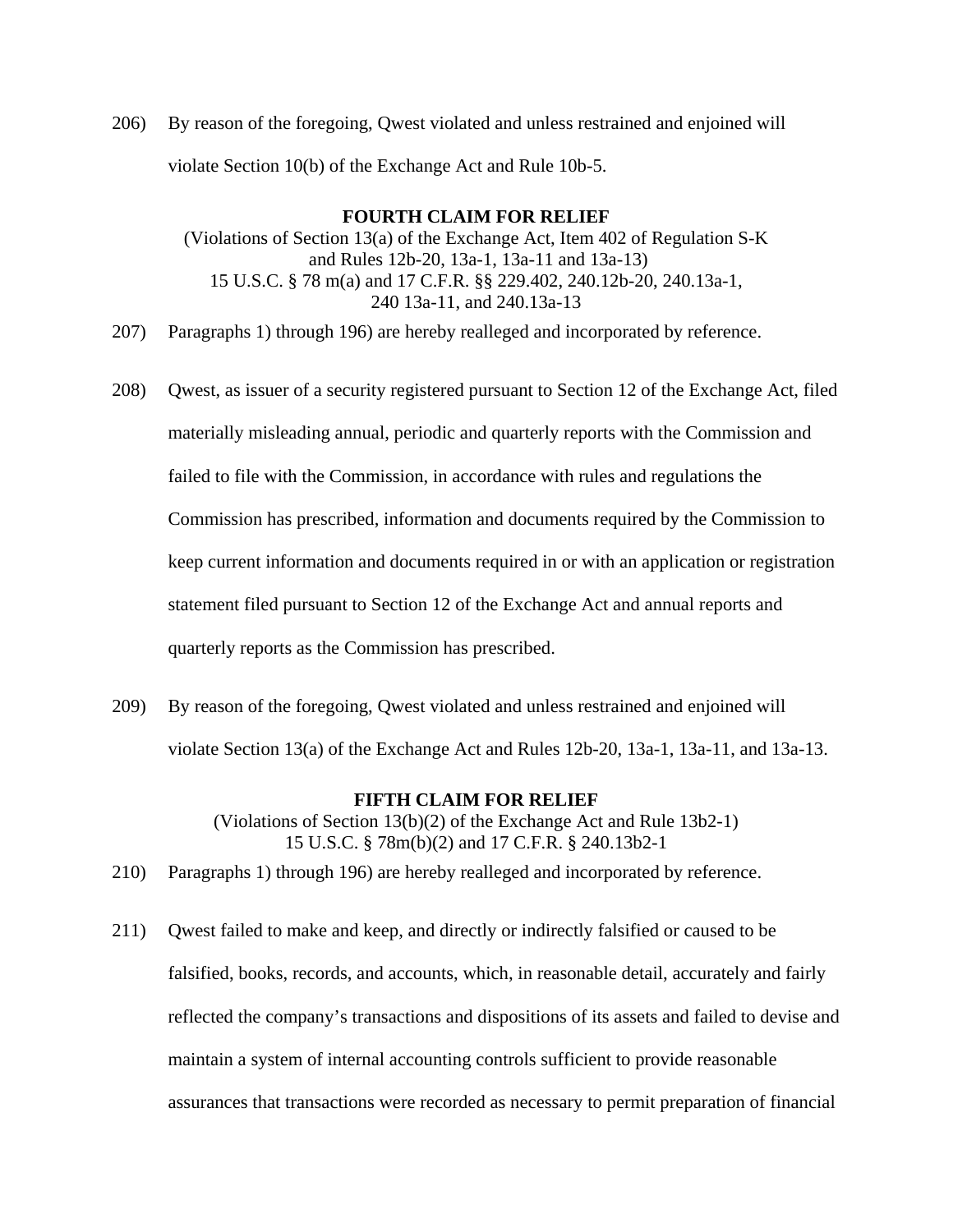statements in conformity with generally accepted accounting principles or any other criteria applicable to such statements.

212) By reason of the foregoing, Qwest violated and unless restrained and enjoined will violate Section 13(b)(2) of the Exchange Act and Rule 13b2-1 thereunder.

## **SIXTH CLAIM FOR RELIEF**

(Violations of Section 14(a) of the Exchange Act and Rules 14a-3 and 14a-9) 15 U.S.C. § 78 n(a) and 17 C.F.R. §§ 240.14a-3 and 240.14a-9

- 213) Paragraphs 1) through 196) are hereby realleged and incorporated by reference.
- 214) Defendant Qwest, by use of the mails or by the means or instrumentalities of interstate commerce or of any facility of a national securities exchange or otherwise, in contravention of such rules and regulations as the Commission has prescribed, solicited or permitted the use of its name to solicit a proxy or consent or authorization with respect to Qwest securities, which are registered pursuant to Section 12 of the Exchange Act.
- 215) By reason of the foregoing, Qwest violated and unless restrained and enjoined will violate Section 14(a) of the Exchange Act and Rules 14a-3 and 14a-9.

## **SEVENTH CLAIM FOR RELIEF**

(Violations of Sections 5(a) and (c) of the Exchange Act) 15 U.S.C. §§ 77e(a) and 77e(c)

- 216) Paragraphs 1) through 196) are hereby realleged and incorporated by reference.
- 217) Qwest, directly and indirectly, made use of the means or instruments of transportation and communication in interstate commerce and of the mails to offer to sell or offer to buy through the use or medium of any prospectus or otherwise Qwest securities, without a registration statement having been filed with the Commission as to such securities in violation of Sections 5(a) and 5(c) of the Securities Act.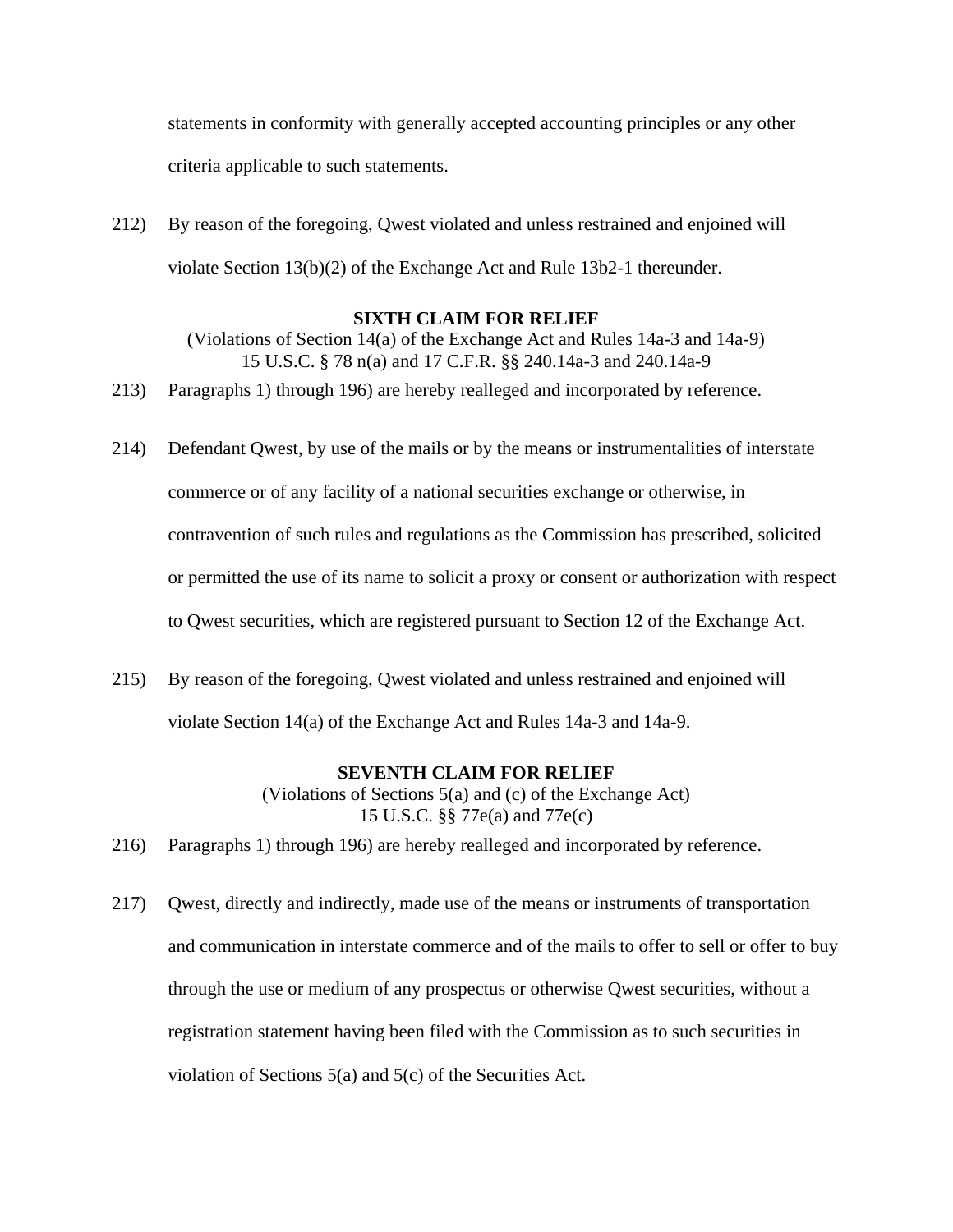- 218) No registration statements have been filed with the Commission or are otherwise in effect with respect to the stock offered by Qwest.
- 219) By reason of the foregoing, Qwest has violated and unless restrained and enjoined will continue to violate Sections 5(a) and 5(c) of the Securities Act.

# **PRAYER FOR RELIEF**

WHEREFORE, the Commission respectfully requests that the Court:

I.

Find that the Defendant committed the violations alleged.

# II.

 Enter an Injunction, in a form consistent with Rule 65(d) of the Federal Rules of Civil Procedure, permanently restraining and enjoining defendant, its subsidiaries, officers, directors, agents, servants, employees, and attorneys-in-fact, and all persons in active concert or participation with them, from violating, directly or indirectly, the provisions of law and rules alleged in this complaint.

#### III.

 Order that defendant disgorge all ill-gotten gains, including post-judgment interest, resulting from the violations alleged herein.